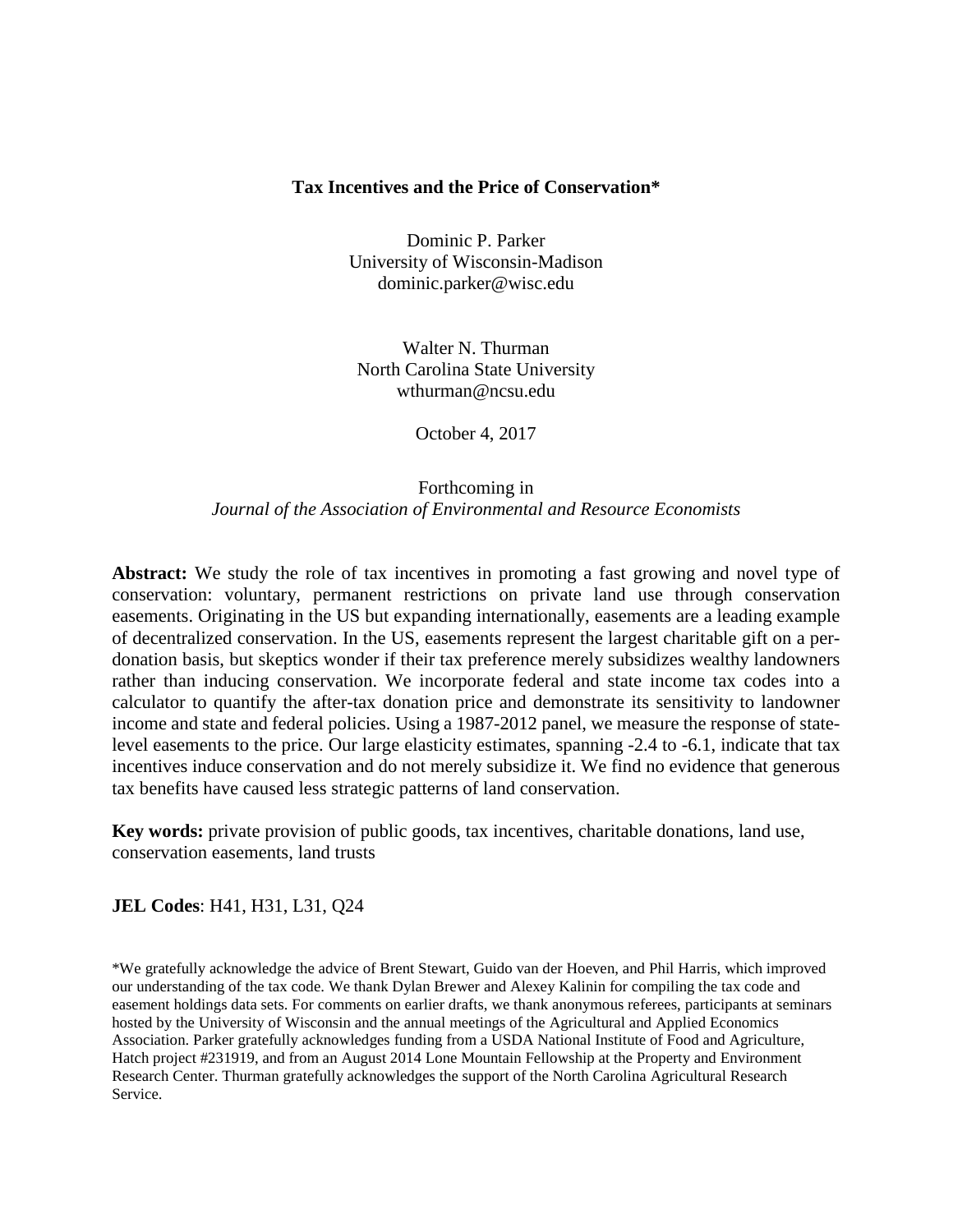#### **I. Introduction**

l

The charitable donation incentive embedded in the income tax codes of many countries is controversial and the extent to which it impacts charitable giving is the subject of debate. According to its proponents, the deduction augments giving to nonprofits that provide public goods in areas of environment, health, and the arts. Critics oppose the substantial subsidies to wealthy donors and doubt that tax considerations actually drive charitable giving.

Economists offer findings relevant to the debate, estimating the responsiveness of giving to changes in the after-tax "price" of donating, often specified as one minus the marginal income tax rate. Most studies suggest donors are responsive to tax benefits, with price elasticities usually varying from around  $-0.5$  to  $-2.0$ .<sup>[1](#page-1-0)</sup> Elasticities are important because, when they are large, tax policy induces private provision of public goods at less than a dollar-for-dollar cost, perhaps by leveraging the "warm glow" incentive to donate (Andreoni 1990, Kotchen 2006).

In this paper, we study a prominent type of charitable donation – the conservation easement – for which tax preference is controversial (Bray 2010, Eagle 2011, Looney 2017). Easements are a private and voluntary form of land use zoning. They are legally binding agreements through which landowners give up rights to subdivide and develop rural land but retain rights to farm.<sup>[2](#page-1-1)</sup> Through its support of easements, U.S. federal and state tax codes encourage "dead hand control" of land because they require restrictions to be permanent and, unlike other forms of donation, not subject to reversal (Mahoney 2002, McLaughlin 2005). Supporters view the policies as necessary for protecting valuable natural resources, but critics assert that special tax treatment favors wealthy landowners and may not induce conservation. Critics also note that tax advantaging easements runs counter to Internal Revenue Service policy that otherwise denies deductions for gifts of partial interests in property due to concerns about accurately valuing such interests (Halperin 2011). The exception is made in spite of concerns about the ability of easement holders - small organizations known as land trusts - to enforce perpetual agreements.

<span id="page-1-0"></span><sup>&</sup>lt;sup>1</sup> Studies estimating giving responses, measured in dollars, to persistent changes in the tax code include Randolph (1995) (an elasticity of about -0.5), Auten *et al.* (2002), (a range from -0.4 to -1.26), Bakija *et al*. (2003) (an elasticity of about -2.0), and Bakija and Heim (2011) (an elasticity of about -1). More recent estimates are smaller and highlight debate about estimation techniques (Hungerman and Wilhelm 2016, Backus and Grant 2016).

<span id="page-1-1"></span><sup>&</sup>lt;sup>2</sup> Conservation easements typically regulate mining, forestry, and agricultural practices. For in-depth legal descriptions, see Korngold (1984) and Dana and Ramsey (1989). For descriptions of easement terms, see Boyd *et al.* (2000), Parker (2004), and Rissman *et al.* (2007). Conservation easements were pioneered in the U.S. but their use has been expanding internationally, for example, to Canada (Lawley and Towe 2014, Lawley and Yang 2015).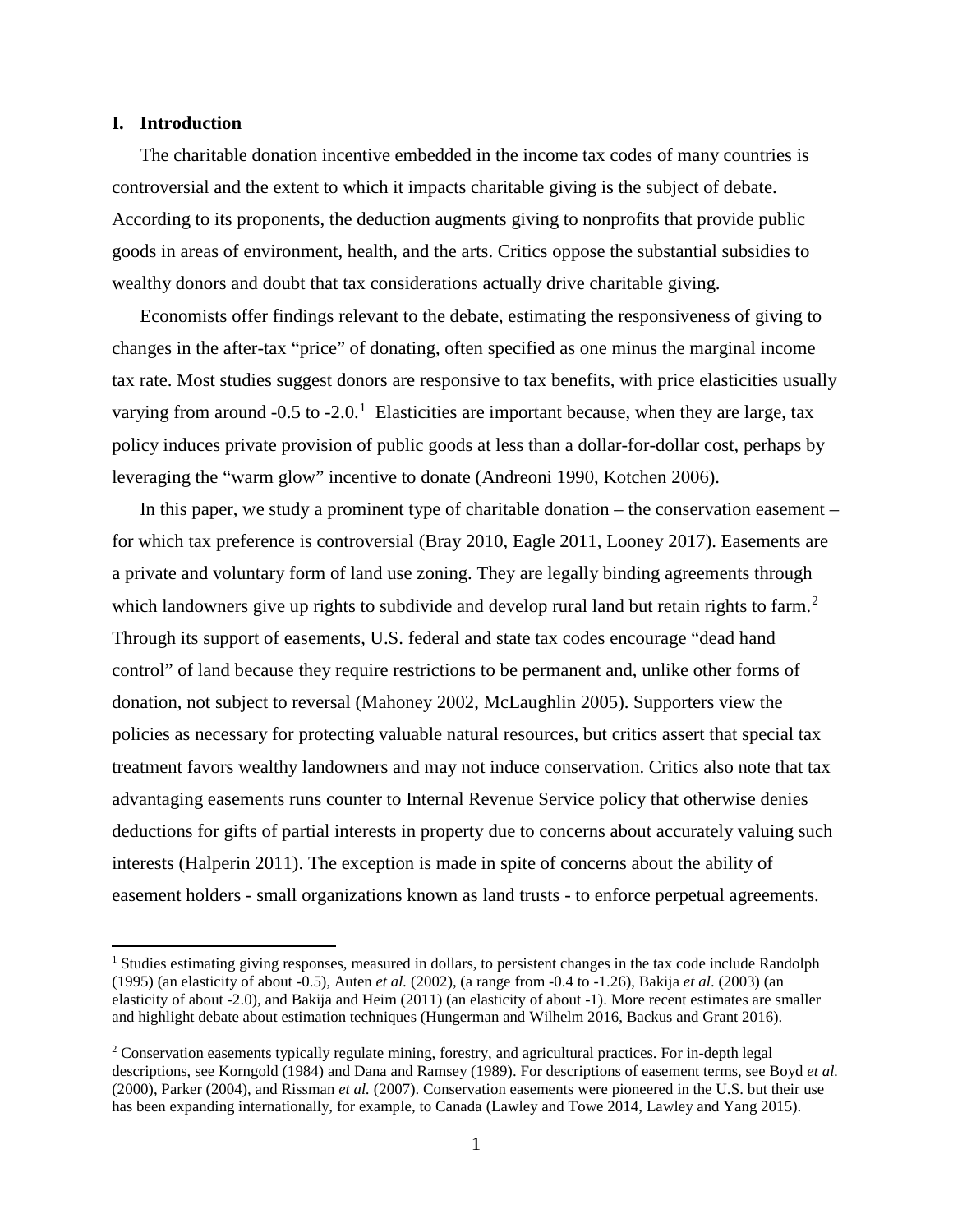The study of tax policy here is important for several reasons. First, on a per-donation basis, conservation easements in the US dwarf in value every other form of charitable giving: art, real estate, and money.<sup>[3](#page-2-0)</sup> Second, while easements represent the fastest growing form of land conservation in the US (see Table 1), the impact of tax incentives on growth has not yet been comprehensively quantified. Third, tax benefits for easement donations are growing: federal incentives were augmented in 2006 and, since 2000, many states have created tax credits. Fourth, the permanence of easements means that patterns of conservation induced by even temporary tax incentives will have an enduring effect on future land use. Fifth, some have worried that taxdriven easement donations lead to the wrong lands being conserved, because land trusts may respond to *ad hoc* donation opportunities rather than adhering to planning processes (Merenlender *et al.* 2004, Parker 2005, Pidot 2005, Wolf 2012).

|                                   |             |             | Change       | % Change  |
|-----------------------------------|-------------|-------------|--------------|-----------|
|                                   | 1990 Acres  | 2010 Acres  | 1990-2010    | 1990-2010 |
| <b>Four Federal Land Agencies</b> |             |             |              |           |
| Bureau of Land Management         | 168,223,327 | 171,186,890 | 2,963,563    | 1.76      |
| <b>US Forest Service</b>          | 165,790,139 | 167,598,134 | 1,807,995    | 1.09      |
| <b>US Park Service</b>            | 20,179,876  | 24,380,375  | 4,200,499    | 20.82     |
| US Fish and Wildlife Service      | 4,697,914   | 4,882,153   | 184,239      | 3.92      |
| <b>Federal Programs</b>           |             |             |              |           |
| <b>Conservation Reserve</b>       | 32,522,280  | 31,298,245  | $-1,224,035$ | $-3.76$   |
| <b>Wetland Reserve</b>            | $\Omega$    | 2,311,702   | 2,311,702    | na        |
| State Parks*                      | 7,895,296   | 10,526,759  | 2,631,463    | 33.33     |
| <b>Land Trusts</b>                |             |             |              |           |
| <b>Outright Ownership</b>         | 2,165,041   | 7,681,198   | 5,516,157    | 254.8     |
| <b>Conservation Easements</b>     | 793,137     | 13,392,500  | 12,599,363   | 1588.6    |

|  | Table 1: Comparison of Government and Land Trust Holdings |  |
|--|-----------------------------------------------------------|--|
|  |                                                           |  |

**Notes**: \*Denotes the data are for 2007 rather than 2010. The federal land data come from Payment and Lieu of Taxes (PILT) records of the US Department of Interior. The federal land program data come from the U.S. Department of Agriculture. The state parks data come from the US Census. The conservation easement data come from files sent to the authors from The Nature Conservancy and data from the periodic Land Trust Alliance Censuses. All comparisons exclude land held in Alaska.

 $\overline{\phantom{a}}$ 

<span id="page-2-0"></span><sup>&</sup>lt;sup>3</sup> During the 2000s, the average value of a donated conservation easement was \$491,000 compared to \$163,000 for land, \$45,000 for stocks and other financial gifts, \$37,000 for intellectual property, and \$7,000 for art (Eagle 2011). In aggregate, easements represented 3.4 percent of noncash charitable contributions over 2003-2012 (\$13.7 billion out of \$408 billion). See [www.irs.gov/uac/SOI-Tax-Stats-Special-Studies-on-Individual-Tax-Return-Data#noncash.](http://www.irs.gov/uac/SOI-Tax-Stats-Special-Studies-on-Individual-Tax-Return-Data#noncash)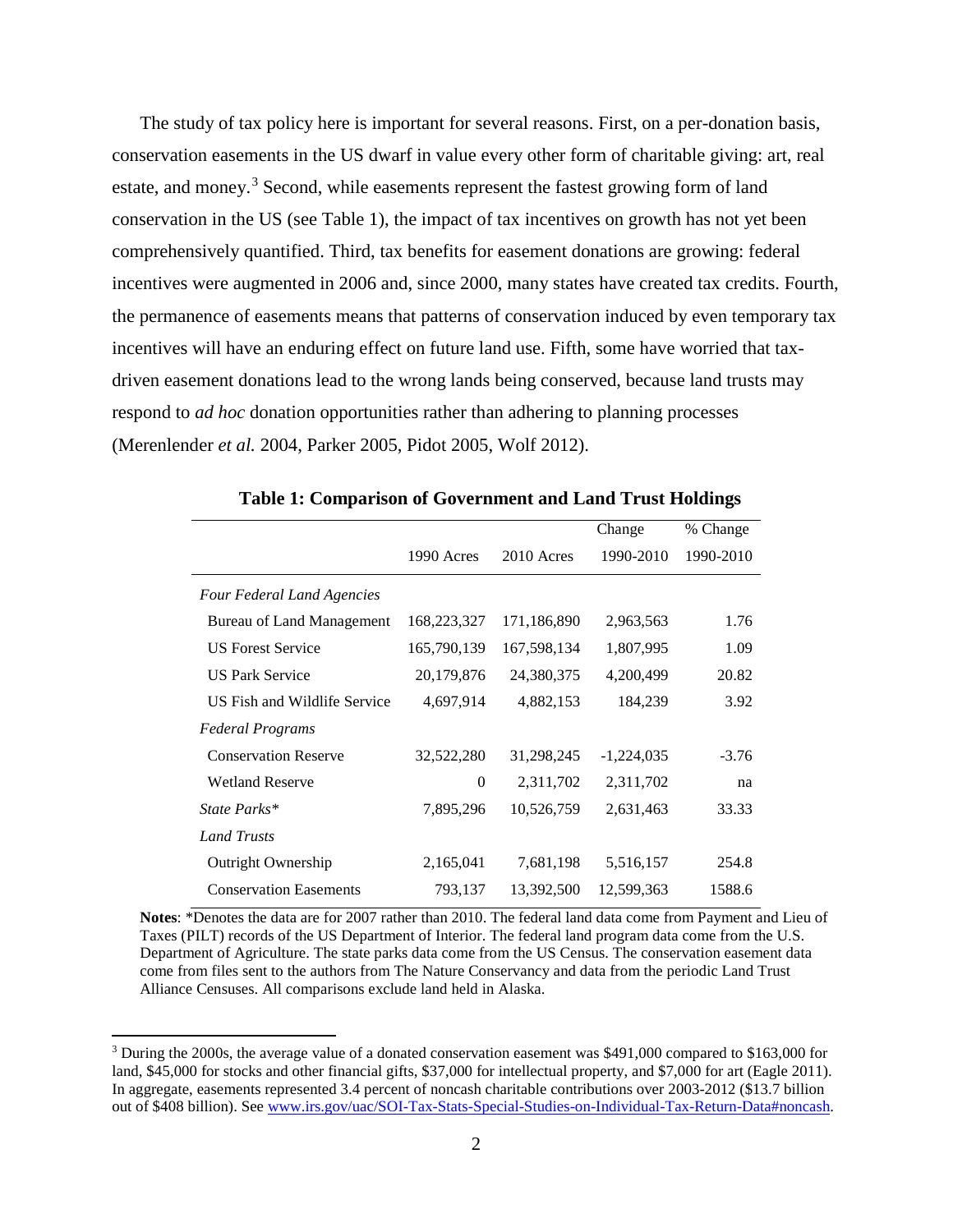Our contribution can be summarized along three dimensions. First, we develop a theoretical expression for the after-tax price of permanent land conservation. The expression highlights three channels through which tax policy may affect conservation decisions. One is a Non-Market Consumption Shield, analogous to the subsidy to leisure under an income tax, which reflects how the price of permanently providing non-market conservation amenities is inversely related to the tax rate on income from developed land (e.g., rental income from housing). Another channel is the Conservation Policy Incentive. It arises from federal and state deductibility of easement donations, and from targeted tax credits at the state level. Through this channel, the price falls not only with increases in tax rates and credits, but also with increases in the percentage of the gift eligible for deductions and credits.[4](#page-3-0)

Our second contribution is to quantify the Conservation Policy Incentive for different landowners in different states by constructing a tax calculator, spanning 1987 to 2012.<sup>[5](#page-3-1)</sup> Conditional on a taxpayer's income and the value of an easement donation the calculator generates an estimate of the after-tax price of conservation. This price incorporates federal and state tax rates, rules about charitable deductions, and importantly, state tax credit programs. It also accounts for the dynamic effects of carryover provisions and annual income limits on easement deductions. The resulting price varies sharply over time and across states. For example, for a landowner with annual income of \$100,000, a donation valued at \$500,000, and no exposure to capital gains taxation absent a donation, the price ranges from a low of \$0.51 per donated dollar to a high of \$0.95. The price ranges from \$0.35 to \$0.72 if the landowner's income is \$1 million rather than \$100,000. If a landowner earning \$100,000 would otherwise have to claim a long-term capital gain of \$500,000, the price would range from \$0.31 to \$0.79.

Our third contribution is to measure the responsiveness of donations to price. We develop state-level panels of easement holdings by land trusts over 1987-2012 and find large responses to changes in the donation price. The percentage change in easement holdings corresponding to a one percent change in price range from around -2.4 to -6.1. The elasticities are large and support

 $\overline{a}$ 

<span id="page-3-0"></span><sup>4</sup> We presume that this incentive is salient, as the term is used by Chetty et al. (2009) and Chetty and Saez (2013), because information about tax implications is readily available to landowners.

<span id="page-3-1"></span><sup>&</sup>lt;sup>5</sup> Our calculator is the first to quantify tax savings from easement donations over a long panel, but Sundberg and Dye (2006) estimate tax prices for donations based on cross-sectional scenarios. Other scholars have developed calculators that estimate the price of charitable giving in general (Bakija 2009, Bakija and Heim 2011, Feenberg and Coutts 1993). The general calculators do not consider tax code features unique to easement donations.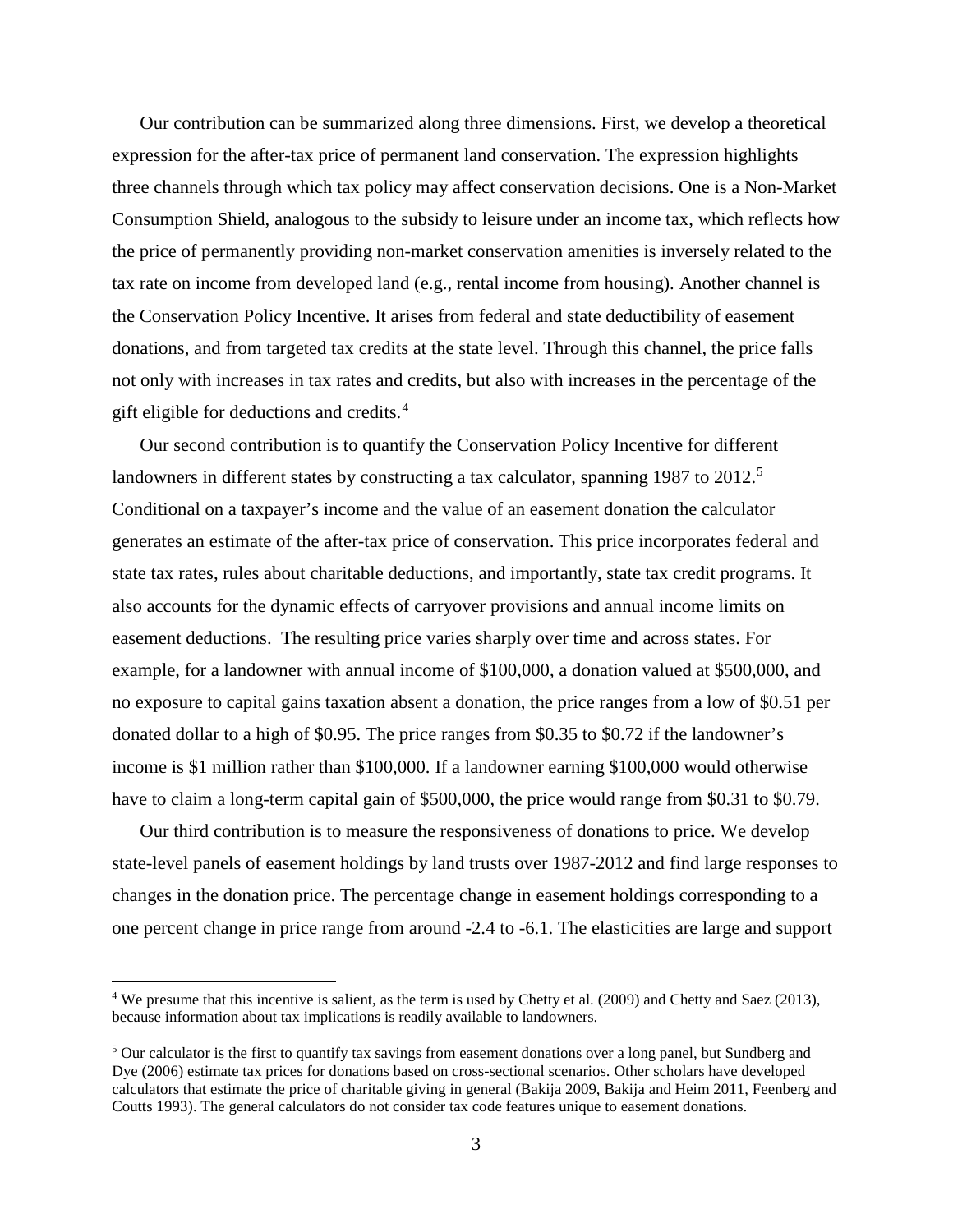the previously untested assertion that tax incentives have driven land trust conservation.<sup>[6](#page-4-0)</sup> For example, they imply that federal tax code changes in 2006, which lowered the donation price by 6.6 percent, stimulated an increase of 40.1 percent in the annual flow of easement acres.

We also investigate the impact of tax incentives on the precision and quality of lands conserved. We find suggestive evidence that land trusts accept donations that they would not choose to purchase. However, we find no evidence that easement donations induced by lower after-tax prices of conservation are inferior in quality to other easement donations.

#### **II. A Theory of the Supply of Open Space and the Price of Conservation**

The decision to donate an easement is a decision to reallocate an asset portfolio—between developable and permanently conserved classes—in order to secure a preferred consumption stream. The portfolio adjustment results in a change in the supply of open space amenities, which are managed by the land trust accepting the easement. We develop a theory of the decision that focuses on the tax-influenced price of conservation, which provides the conceptual basis for the quantitative output of our tax calculator.

#### **II.A. The Price of Conservation as Influenced by the Tax Code**

 $\overline{a}$ 

Consider an agricultural landowner, shown in figure 1, who derives utility from market consumption W (wealth) and permanent land conservation  $C<sup>7</sup>$  $C<sup>7</sup>$  $C<sup>7</sup>$  There are no taxes. The landowner's single asset is land, which generates an annual farm income of I. If developed and converted to housing, the land would generate an annual stream of rental income of I+D.

The landowner has a once-and-for-all opportunity to restrict development on a portion of the land by placing on it a perpetual conservation easement. The conserved portion is farmed or sold to someone who is allowed only to farm the parcel. The non-conserved land is sold to another

<span id="page-4-0"></span><sup>6</sup> Two recent unpublished studies examine the effects of tax incentives on land conservation, both viewing state tax incentives as homogeneous and binary treatments. Soppelsa (2015) finds that counties in treated states have a higher flow of land parcels into protected status. Suter et al. (2014) also treat tax incentives as binary treatment and investigate the effect of such treatment on land trusts, as opposed to donors. They find that trusts in states with tax credits are more likely to specialize in holding all-donated easement portfolios of protected land, with no purchased easements. Sundberg (2011) uses a binary variable to identify states with tax credit programs, and he finds increases in easements in those states during the mid 2000s.

<span id="page-4-1"></span><sup>7</sup> Conservation here stands for any use of land that does not require development, e.g. agriculture and forestry. Utility is derived from permanence; the landowner is presumed to want future generations to enjoy the land in its present, undeveloped state.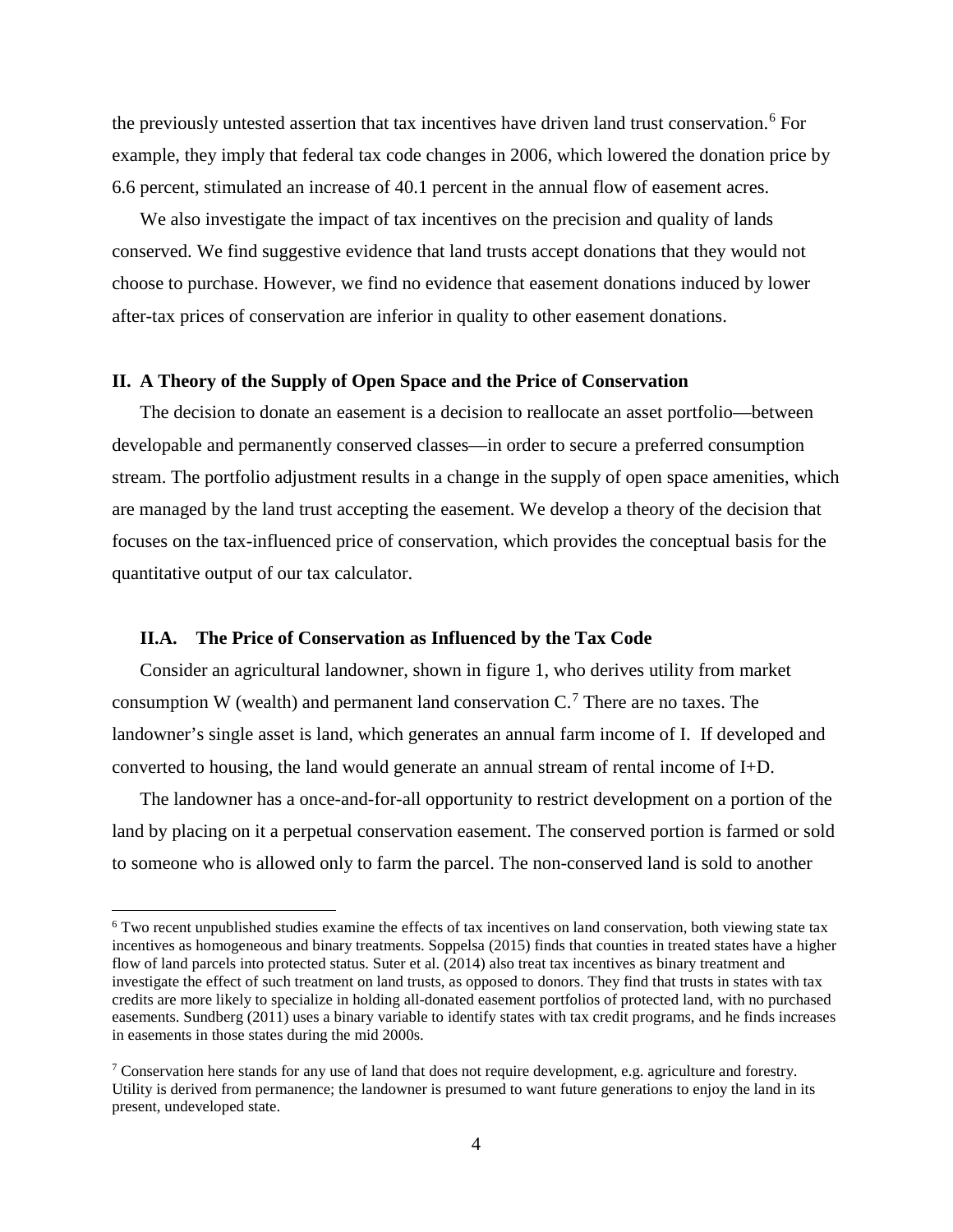party who develops it to earn its housing potential. We take the quantity of C consumed by the landowner to be the present value of the development income streams extinguished by the easement, a market measure of the pressure to develop.

The landowner determines the fraction  $\alpha$  of land to conserve, and thereby the allocation of assets between market consumption and conservation. Given α, market consumption is the present value of income generated by the property. Land that continues to be farmed generates annual income of  $\alpha I$ , with a present value of  $\alpha I/r$ , where r is the interest rate. Land that is developed earns annual income of  $(1 - \alpha)(I+D)$ , with a present value of  $(1 - \alpha)(I+D)/r$ . Total market wealth is given by:

(1) 
$$
W = PV(farm\ income) + PV(development\ income)
$$

$$
= \frac{\alpha I}{r} + \frac{(1-\alpha)(I+D)}{r} = \frac{I+D}{r} - \frac{\alpha D}{r} = \frac{I+D}{r} - C,
$$

where the value of conservation is, by definition,  $C = \alpha D/r$ , the present value of development rents withheld from the market. A re-arrangement of (1) yields:

$$
(2) \qquad W + C = \frac{l + D}{r}, \text{ for } C \leq \frac{D}{r}.
$$

Expression (2) is the budget constraint for the landowner's choice between market consumption and conservation. The inequality represents the fact that the quantity of conservation is limited by the development potential of the property. This concept of conservation implies that because D increases with the demand for housing, extinguishing development rights yields higher utility in locales where development is most imminent. As indicated in (2) and in Regime 1 in figure 1, the tradeoff of wealth for conservation is one-forone. The price of conservation in terms of foregone market consumption is  $P_C = 1$ .

Regime 2 introduces a constant, proportional tax on income at the rate  $\tau$ . Taxable income is generated both by farm earnings and rental income and, for now, we ignore any taxation on capital gains accruing from appreciation in land value. Conservation is shielded from income tax here because it represents potential market income - streams of taxable rental payments permanently foregone. The situation is analogous to the implicit tax subsidy for leisure in models of time allocation.

With  $\alpha$  share of land put under an easement and farmed, annual after-tax income now is  $\alpha(1 - \tau)I$  and the present value of the perpetuity of farm income is  $\alpha(1 - \tau)I/r$ . The present value of the perpetuity of income from developed land (equivalently, the sales price of the land) is  $(1 - \alpha)(1 - \tau)(I + D)/r$ . The sum of the two values is wealth to be spent on market goods: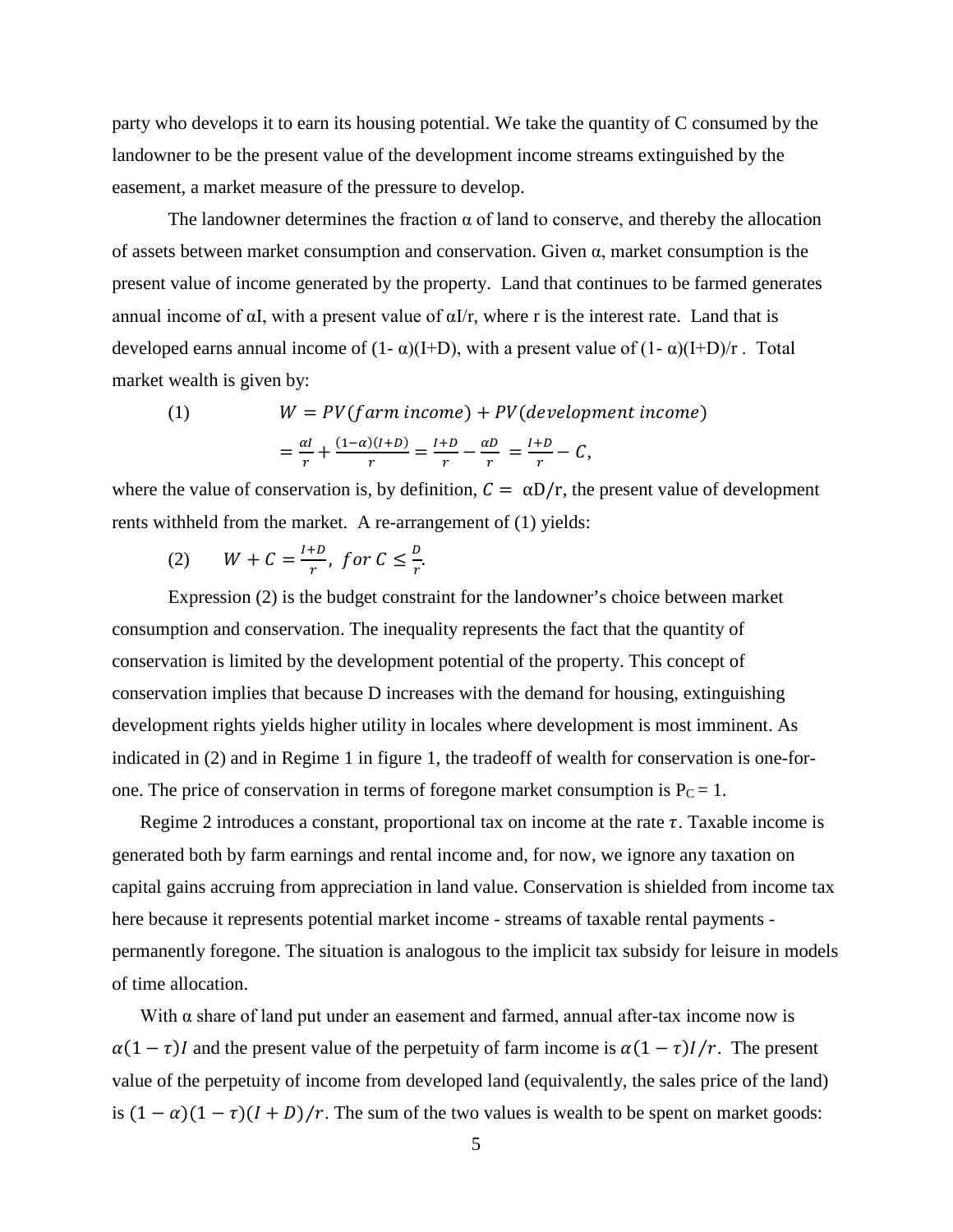(3) 
$$
W = PV(farm income) + PV(development income)
$$

$$
= \frac{\alpha(1-\tau)I}{r} + \frac{(1-\alpha)(1-\tau)(I+D)}{r} = \frac{(1-\tau)(I+D)}{r} - \alpha(1-\tau)\frac{D}{r}
$$

Substituting the definition of conservation,  $C = \alpha D/r$ , into (3) and re-arranging yields:

.

(4) 
$$
W + (1 - \tau)C = \frac{(1-\tau)(I+D)}{r}
$$
, for  $C \leq \frac{D}{r}$ .

Equation (4) displays the income effect of the tax on the right-hand side and the change in the relative price of conservation on the left. The relative price is now  $P_c = (1 - \tau)$ . Figure 1 is drawn with  $\tau = 0.3$ , implying that  $P_c = 0.7$ . The indifference curve reflecting landowner preferences is omitted in the second panel and beyond in order to focus on changes in the budget constraint and the price.

**Figure 1: Budget Constraints of Landowner under Four Tax Regimes**



Regime 3 introduces the deductibility of easements as charitable contributions, a tax advantage beyond the shielding of C consumption from tax. The deduction is based on the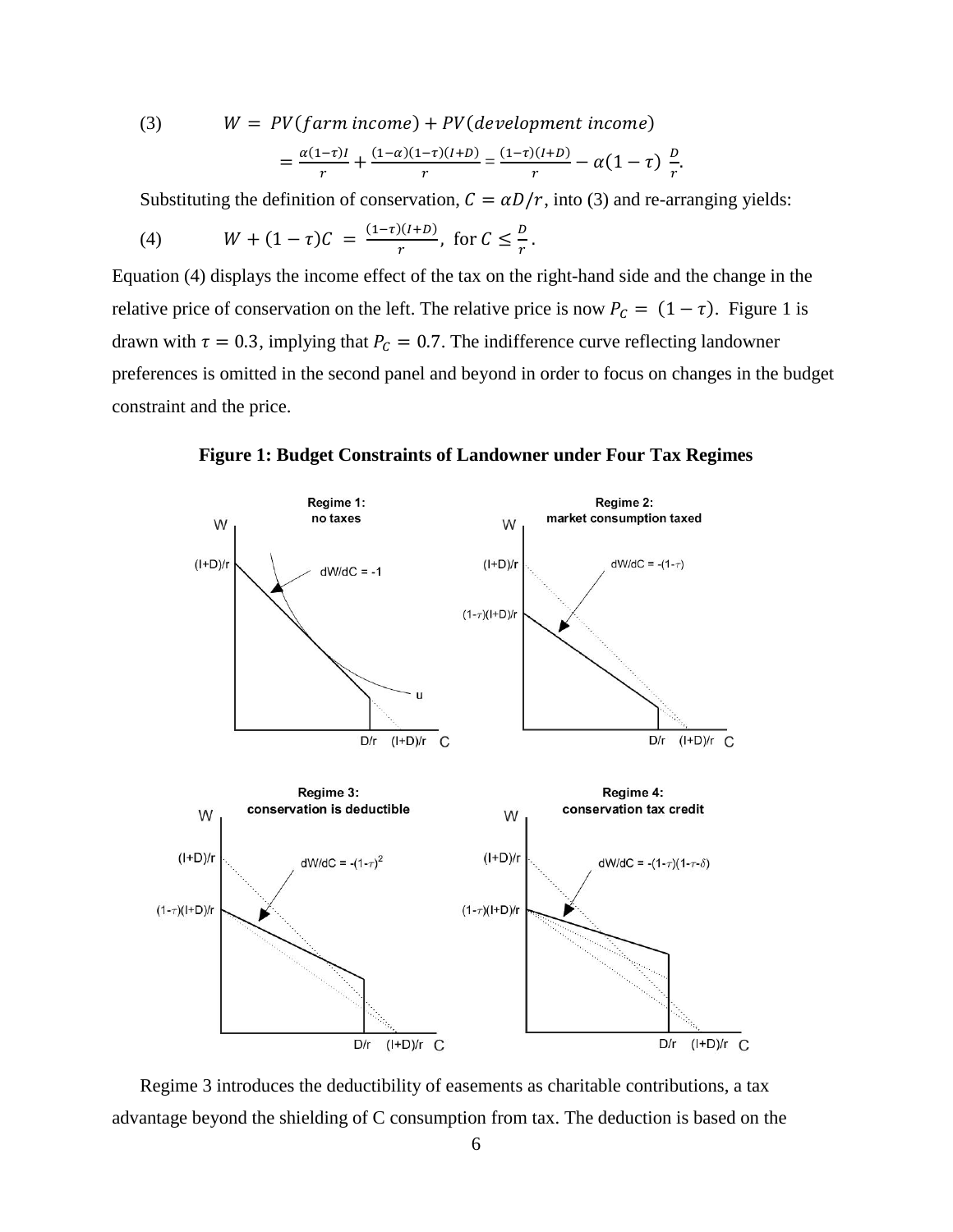assessed value of the easement, which is the difference between the market value of land that can be developed and land that cannot. If the  $\alpha$  portion of land remained developable, its sales price would be the present value of after-tax rental income,  $\alpha(1 - \tau)(I + D)/r$ . If the land can only be farmed its value will be  $\alpha(1 - \tau)I/r$ . The difference in value,  $\alpha(1 - \tau)D/r$ , is the assessed easement value. Therefore, with deductibility, the present value of post-tax farm income is:

(5)  $PV(farm\ income) = PV(post\ tax\ farm\ income) + PV(tax\ savings)$ 

$$
= \frac{\alpha(1-\tau)I}{r} + \tau \alpha \frac{(1-\tau)D}{r}.
$$

The first addend on the right-hand side of (5) is the present value of post-tax income in all years except the first. In the year of the donation, due to the deduction, the farmer enjoys a once-andfor all benefit equal to the proportional tax rate times the assessed value of development rights, which is the second addend.<sup>[8](#page-7-0)</sup>

The present value of post-tax development income is the same as under regime 2. The sum of the present values of farm and development income represents the present value of the consumption of market goods:

(6) 
$$
W = PV(farm\ income) + PV(development\ income)
$$

$$
= \frac{\alpha(1-\tau)I}{r} + \tau\alpha \frac{(1-\tau)D}{r} + \frac{(1-\alpha)(1-\tau)(I+D)}{r} = \frac{(1-\tau)(I+D)}{r} - (1-\tau)^2 \frac{\alpha D}{r}
$$

Substituting for the definition of conservation and re-arranging yields:

(7) 
$$
W + (1 - \tau)^2 C = \frac{(1 - \tau)(I + D)}{r}, \text{ for } C \leq \frac{D}{r}.
$$

l

Comparing the budget constraint in (4) with that in (7) shows the regime 2 to regime 3 reduction in the price from  $(1 - \tau)$  to  $(1 - \tau)^2$ , reflecting the additional deductibility benefit from creating an easement beyond the shielding of conservation from tax. The reduction in  $P_C$  is reflected in the flatter budget line shown in regime 3 of figure 1. The regime 3 price reflects a subtle departure from previous literature, which has considered the price of donating non-cash assets to be approximately  $(1 - \tau)$ , due to deductibility of charitable donations, minus additional savings from avoiding taxation on capital gains if the asset has appreciated (Feldstein 1975, Randolph 1995, Barrett et al. 1997, and Bakija and Heim 2011). We arrive at the  $(1 - \tau)^2$  price not by adding capital gains taxation, but by adding tax savings from shielding market income to the saving accrued from tax deductibility. Our price is a departure from previous literature in this

<span id="page-7-0"></span> $8$  The expression for the deductibility benefit in (5) assumes that the deduction benefit is received at the beginning of the first period, while other cash flows are received at the ends of periods.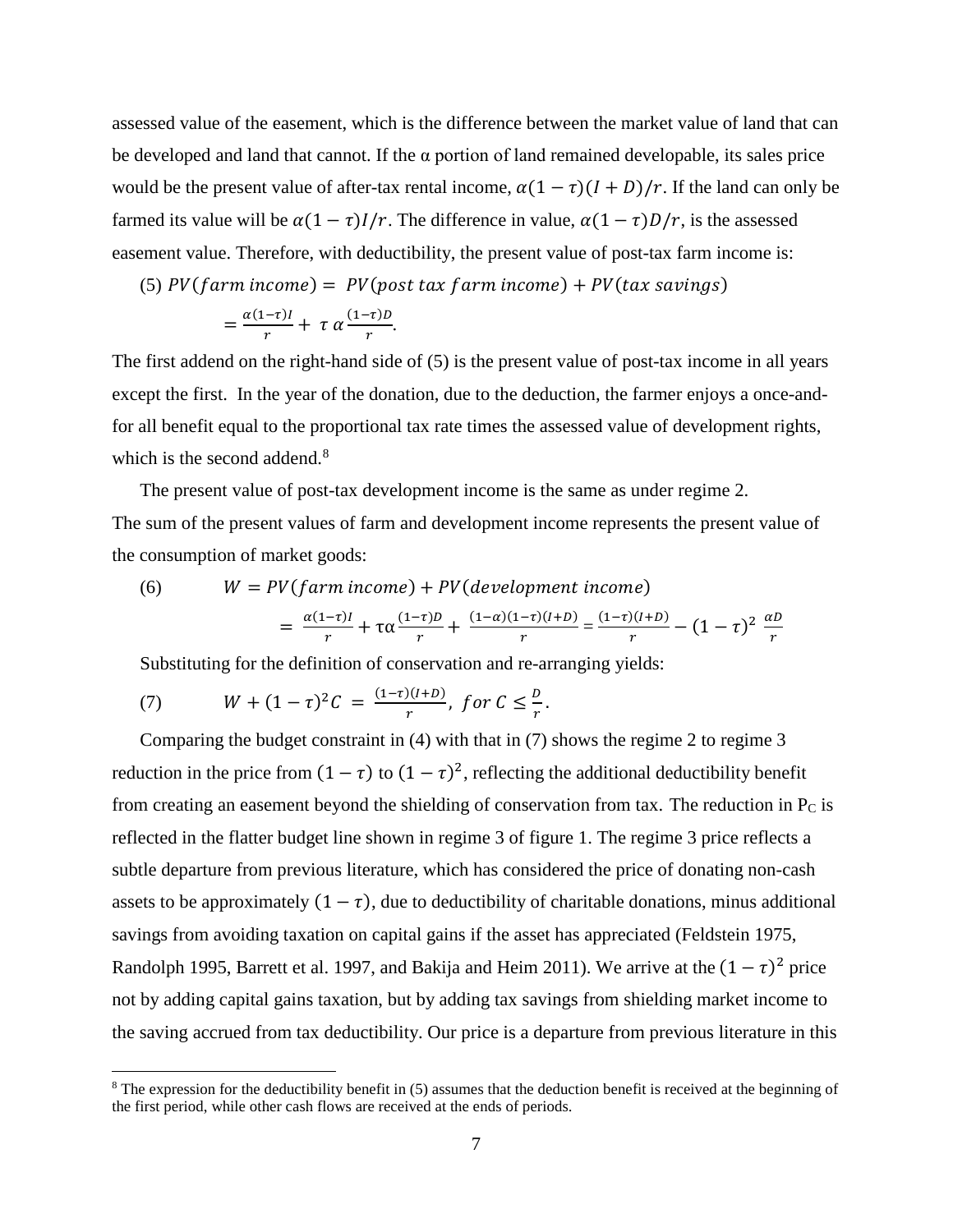respect, and appropriate to easement donations. The logic underlying it does not necessarily extend to non-cash assets beyond undeveloped land.<sup>[9](#page-8-0)</sup>

Lastly, regime 4 introduces a conservation tax credit: donating an easement creates a credit payable against taxes in the amount of δ*C*. The present value of farm income adjusts (5) to reflect the additional one-time tax credit benefit:

(8) 
$$
PV(farm\ income) = \frac{\alpha(1-\tau)I}{r} + (\tau+\delta)\alpha\frac{(1-\tau)D}{r}.
$$

The present value of development income is unchanged from (5).

Using the definition of C, the landowner's budget constraint becomes:

(9)  $W + (1 - \tau)(1 - \tau - \delta)C = \frac{(1 - \tau)(I + D)}{r}$ , for  $C \leq \frac{D}{r}$ .

In regime 4,  $P_c = (1 - \tau)(1 - \tau - \delta)$ . With  $\tau = 0.30$  and  $\delta = 0.25$ , the implied price is  $P_c =$  $(1 - .30) \times (1 - 0.30 - 0.25) = 0.32$ , as illustrated in the figure.

Empirical predictions of the effects of tax code changes follow from the implied changes in the price of conservation and income. Consider the separate effects of changes in  $\tau$  and  $\delta$ . An increase in  $\tau$  rotates the budget line counter-clockwise as shown in the move from regime 1 to regime 2 in figure 1. The increase in  $\tau$  affects C positively through the decrease in P<sub>C</sub> and negatively to the extent that the income elasticity of demand for C is positive. An increase in  $\delta$ , while reducing the price of conservation, has no effect on potential market income  $(1 - \tau)(1 +$  $D/r$ . Increasing  $\delta$  results in a counterclockwise rotation of the budget constraint as shown in the move from regime 3 to 4, with the fixed point of the rotation on the vertical axis. Thus an increase in  $\delta$  has an unambiguous positive effect on C through both price and income effects.

#### **II.B. The Role of Tax Rate Differences Across Potential Land Owners**

 $\overline{\phantom{a}}$ 

To this point, we have considered a single tax rate that is relevant to both the farmer and developer. In reality, the U.S. tax code is a progressive system of rates that differ for corporate and non-corporate entities, and which allows myriad deductions against taxable income. Here we simply account for the likely possibility that farmers and land developers face different marginal tax rates. Consider the implications of that possibility for the price of conservation.

<span id="page-8-0"></span><sup>&</sup>lt;sup>9</sup> The logic could perhaps be extended to a piece of art, such as a painting, currently in a private home. If the painting is sold to a for-profit museum, it would generate a stream of taxable income implicit in the entrance fees paid by visitors who view the art. Donating the painting to a non-profit museum saves the owner taxes in two ways: it shields the market value of the painting from taxation implicit in the price that a for-profit bidder would pay, and it lets the owner deduct from his taxable income the appraised value of the painting.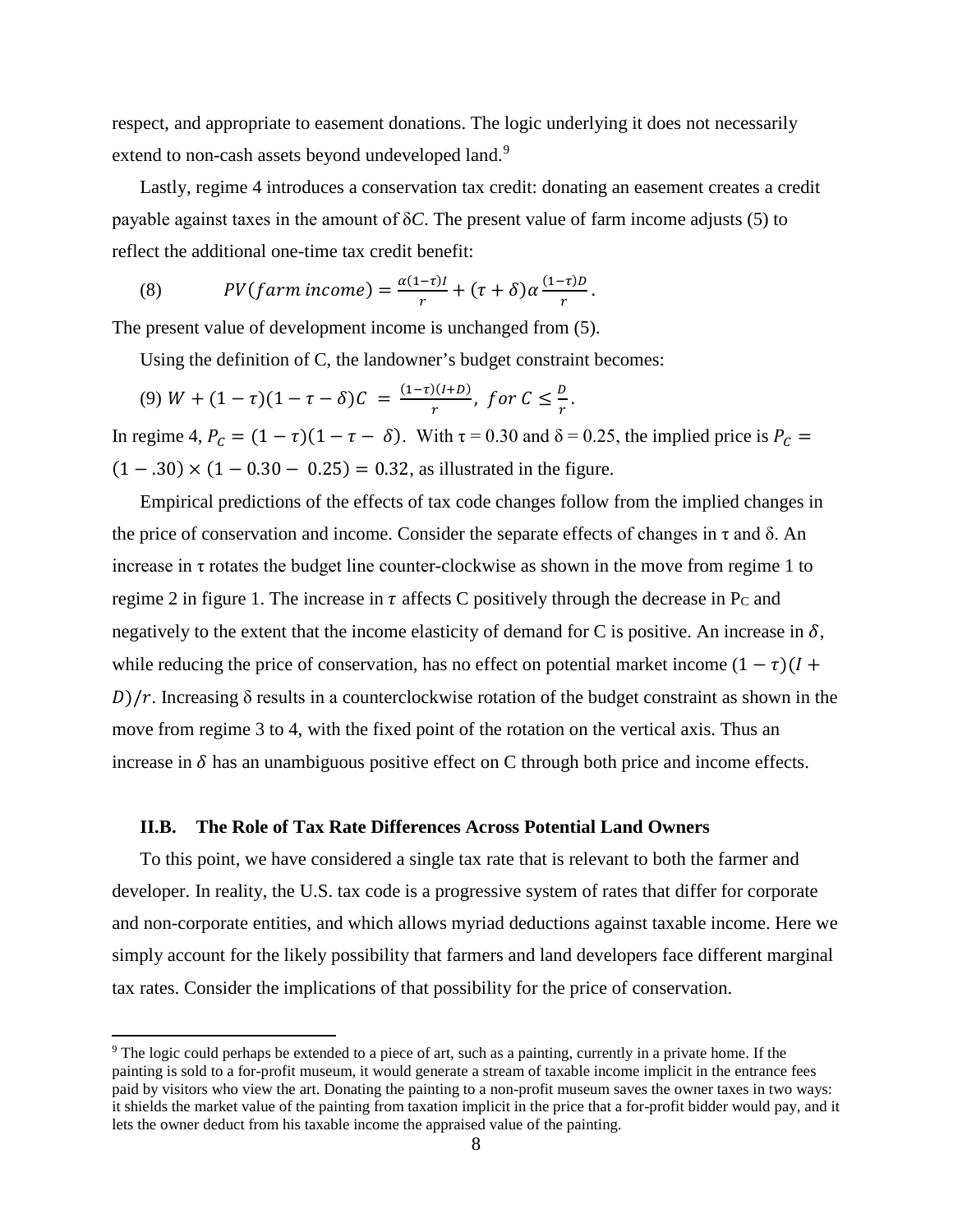Let the proportional tax rate facing the farmer be  $\tilde{\tau}$  and the tax rate facing developers, and the rate implicit in property and easement valuations, be τ. Then the sales price of the entire farm if allowed to be fully developed would be  $(I + D)(1 - \tau)/r$ . If  $(1 - \alpha)$  share of the farm is sold, the present value of development income is still given by (6). The expression for farm income is a modification of (9):

(8') 
$$
PV(farm\ income) = \frac{\alpha(1-\tilde{\tau})I}{r} + (\tilde{\tau} + \delta)\alpha \frac{(1-\tau)D}{r}.
$$

The tax rate in (8') relevant to the farmer is  $\tilde{\tau}$  except for the appearance of  $\tau$  in the assessed value of development rights,  $\alpha(1 - \tau)D/r$ .

As before, adding the present value of development income to (8') gives market wealth, representing consumption of market goods. Substituting  $C = \alpha D/r$  into the sum yields:

(10) 
$$
W + P_C C = \frac{(1-\tau)(I+D)}{r}
$$
,

where

(11) 
$$
P_C = \frac{1}{D}(\tilde{\tau} - \tau) + (1 - \tau)(1 - \tilde{\tau} - \delta).
$$

Now the tax code influences the benefits from donating an easement in two ways. First,  $\tilde{\tau}$  is the marginal rate paid by the donor and determines the tax benefit that accrues directly through the reduction in the donor's tax bill via deductibility. Second,  $\tau$  enters in because the donor enjoys conservation benefits determined by the market's rental rates for land—reflecting development pressure—which are not taxed unless the donor chooses to develop. Development exchanges an untaxed flow for a taxed flow, which is implicitly taxed at rate  $\tau$  through the land appraisal process. Should  $\tau$  and  $\tilde{\tau}$  differ, the first term in (11) demonstrates the influence on donation incentives that results from channelling the non-development stream of income to the farmer instead of the developer. If  $\tilde{\tau}$  exceeds  $\tau$ , the farmer would pay a higher marginal tax rate on I than would the successful competitive bidder for development rights, thus increasing  $P_c$ .

#### **II.C An Empirical Measure**

To summarize the theory, the price of conservation in (11) can be written as:

(12)  $P_c = X + Y \cdot Z$ , where

 $X =$  the Income Channeling Effect,

 $Y =$  the Non– Market Consumption Shield, and

 $Z =$  the Conservation Policy Incentive.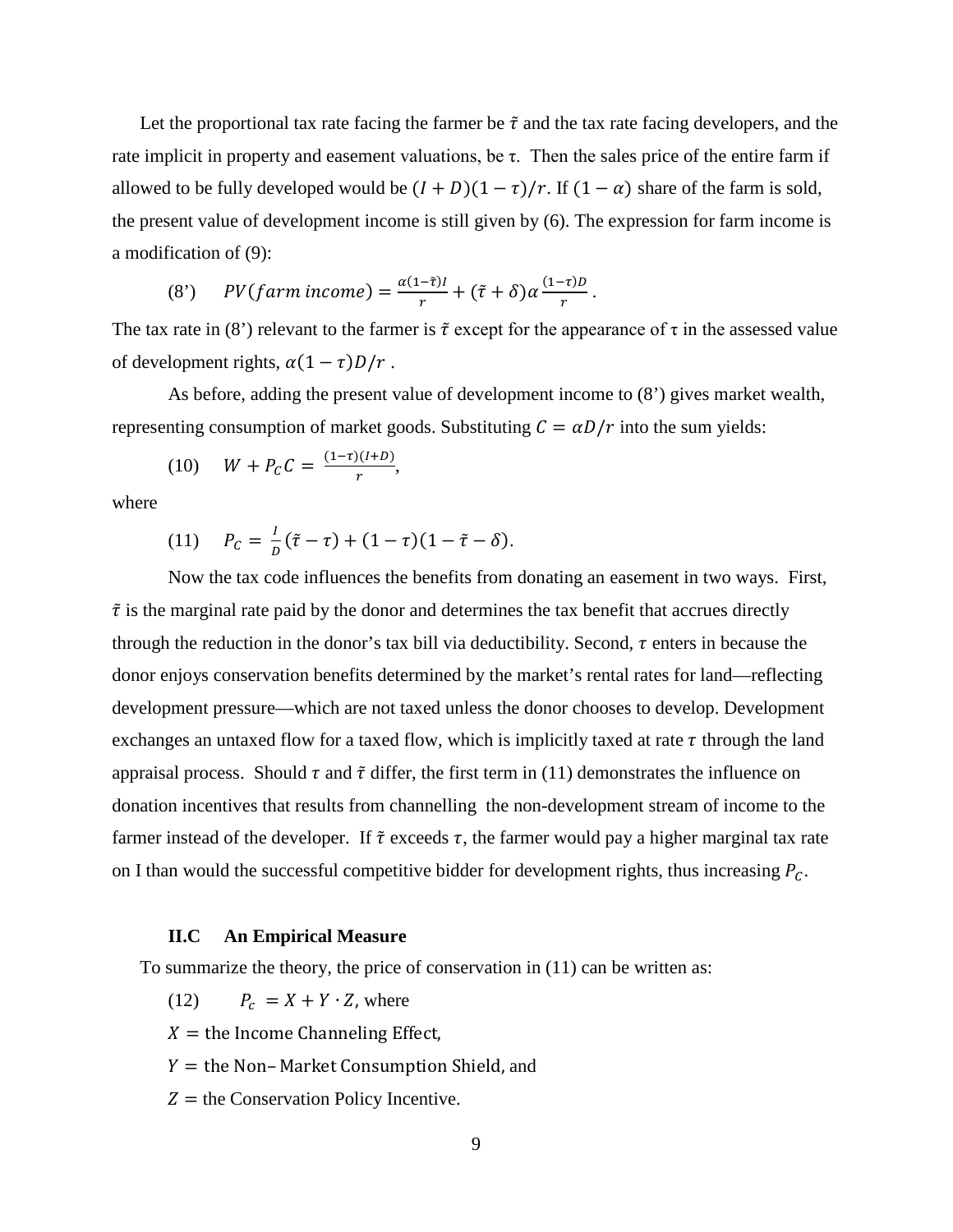The Income Channeling Effect results from the donation's allocation of income *I* away from the developer to the landowner, resulting in *I* being taxed at the landowner's rate. The Non-Market Consumption Shield acknowledges that withholding land from development shields potential development income from tax. The Conservation Policy Incentive (CPI) reflects the deductibility of easement donations and targeted tax credits.

Equations (11) and (12) reflect a full accounting of the per-unit opportunity cost of an easement donation. We use (11) as the foundation of our empirical measure, but choose to focus on the part of the expression that measures the direct and quantifiable tax benefits from the tax code, the Conservation Policy Incentive. In so doing, our empirical measure ignores the indirect effect of a change in the tax code on the market clearing price of development rights as well as possible income channeling effects. That is, we focus on:

(13)  $\vec{P}_C = (1 - \tilde{\tau} - \delta).$ 

We focus on  $\tilde{P}_C$  for three reasons. The first is salience. Websites and tax publications provide potential easement donors with rough estimates of the income tax consequences of donations under various scenarios. These estimates focus on the component of  $P_c$  that we describe as  $\ddot{P}_c$ , with adjustments for tax credits, AGI limitations, and carryover provisions. The second reason is related to the first. To account for variation due to the land market's reappraisal of land value as a response to changes in the tax code would require an empirical study of land markets and land appraisal methods that would go far beyond assessing the provisions of the tax code as they relate to easement donations. Such an exercise would necessarily be more speculative than our narrower goal of measuring how changes in the tax code affect the salient portion of the price of conservation. The third reason to focus on  $\tilde{P}_c$  is because it is similar to price measures used in the public finance literature on charitable contributions (see Feldstein 1975, Randolph 1995, Barrett et al. 1997, and Bakija and Heim 2011). With some adjustments, this literature typically measures the price of charitable contributions as 'one minus the marginal tax rate.' We follow the literature by also focusing on this salient component of the price.

## **II.D. Accounting for Capital Gains Taxation**

The empirical measure  $\bar{P}_C$  ignores capital gains tax implications. As discussed in Sundberg and Dye (2006), taxation on the sale of appreciated property can be affected by an easement donation. If one sells property unencumbered by an easement one typically owes

10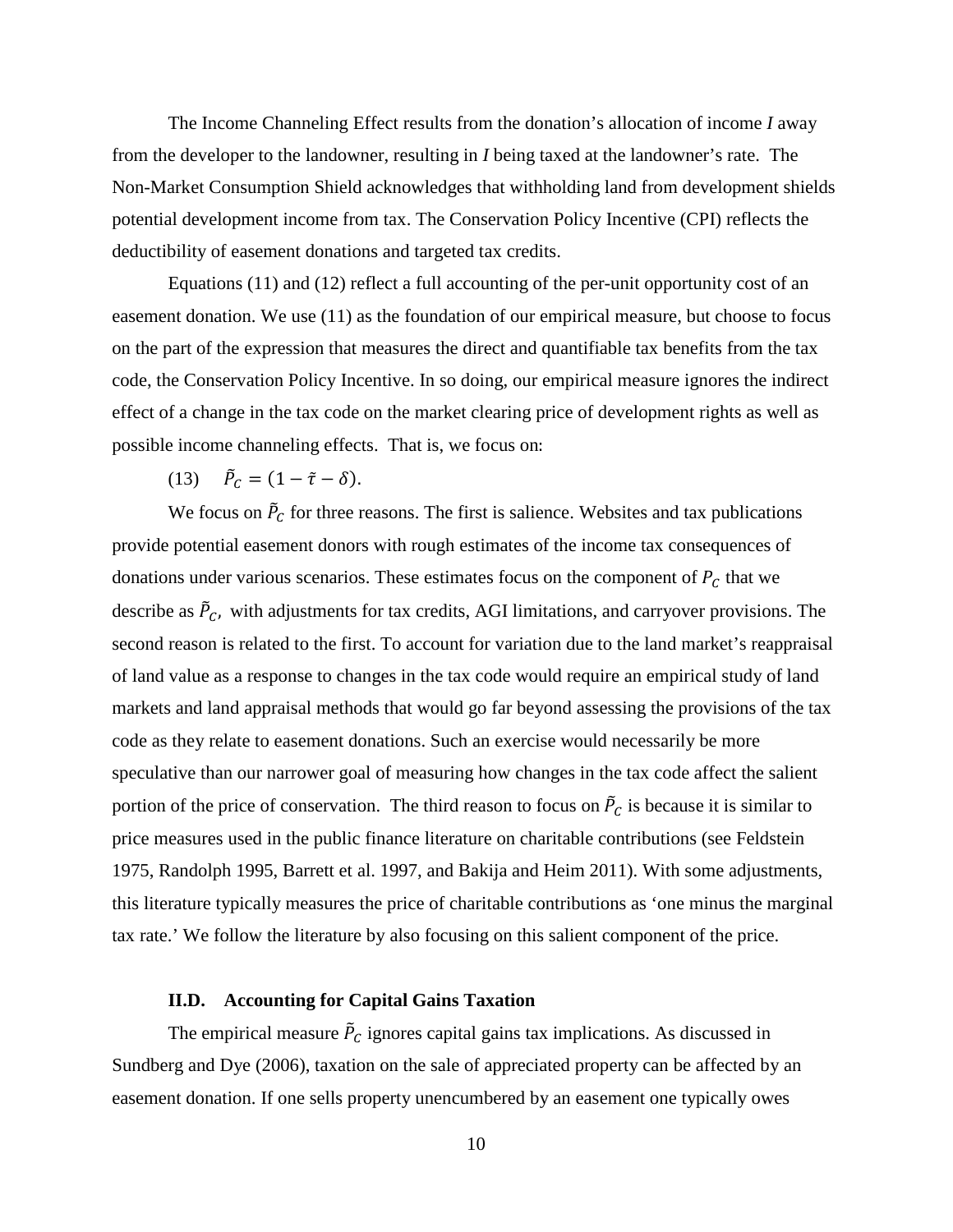federal capital gains tax (currently 15%) on the difference between the property's sale price and the owner's adjusted basis (initial purchase price plus subsequent improvements.) If, before selling, one restricts development through an easement, the reduced sales price – with basis apportioned according to the fraction of the sale price to the unencumbered price – reduces the owner's exposure to capital gains tax. Therefore, the capital gains tax can provide an incentive to donate in addition to those provided by the tax on ordinary income.

If the entire farm were sold to a developer, the capital gains would be represented by  $q =$  $\frac{(1+D)(1-\tau)}{r}$  – *basis*. The tax owed by the farmer would be  $\bar{\tau}\lambda g$ , where  $\bar{\tau}$  is the proportional tax on capital gains and  $\lambda$  the proportion of gain that is taxable.<sup>[10](#page-11-0)</sup> Donation of an easement may eliminate the tax burden, implying that  $\frac{\tau \lambda g}{c}$  can be subtracted from the price of conservation. Note that this component of the price is a type of non-market consumption shield because, by committing to permanent conservation, the land is never sold to a developer and the tax burden is permanently deferred.<sup>[11](#page-11-1)</sup> With capital gains considerations, the full empirical price is:

(14) 
$$
\bar{P}_C = \tilde{P}_C - \frac{\bar{\tau} \lambda g}{c} = (1 - \tilde{\tau} - \delta) - \frac{\bar{\tau} \lambda g}{c}
$$
 for  $g \leq C$ .

This after-tax price is similar to those derived in the public finance literature and is the price we quantify in our empirical work. We do so by constructing a tax calculator that embodies the complex and changing provisions in the federal and state codes over time.

### **III. The Conservation Income Tax Calculator**

l

In this section, we summarize the incentives provided by federal and state tax codes, describe the tax calculator, and present results on the after-tax price of donating.

<span id="page-11-0"></span><sup>&</sup>lt;sup>10</sup> The size of  $\lambda$  is conditioned by the circumstances and strategies employed by the particular farmer. For example, some exposure to capital gains taxation might be avoided if the farm is the owner's primary residence, and if she can attribute some of the gains to the residence, which is eligible for residence sale exemption (currently at \$500,000 for a married couple in the U.S. tax code). There are other means through which taxpayers can avoid exposure to taxation on capital gains (see Bakija and Gentry 2014).

<span id="page-11-1"></span> $<sup>11</sup>$  Alternatively, the landowner could develop the land, without selling to a developer, thereby deferring capital gains</sup> taxation and generating rental income from the development. When the landowner dies, heirs of the appreciated property are typically allowed a step up in basis to the fair market value of the property at the time of inheritance; heirs then pay no capital gains tax upon selling the property immediately. A landowner who follows the strategy of leaving appreciated land to heirs has effectively by-passed the capital gains tax and, therefore, eliminated the capital gains tax benefits that might otherwise flow from the placement of an easement on the land.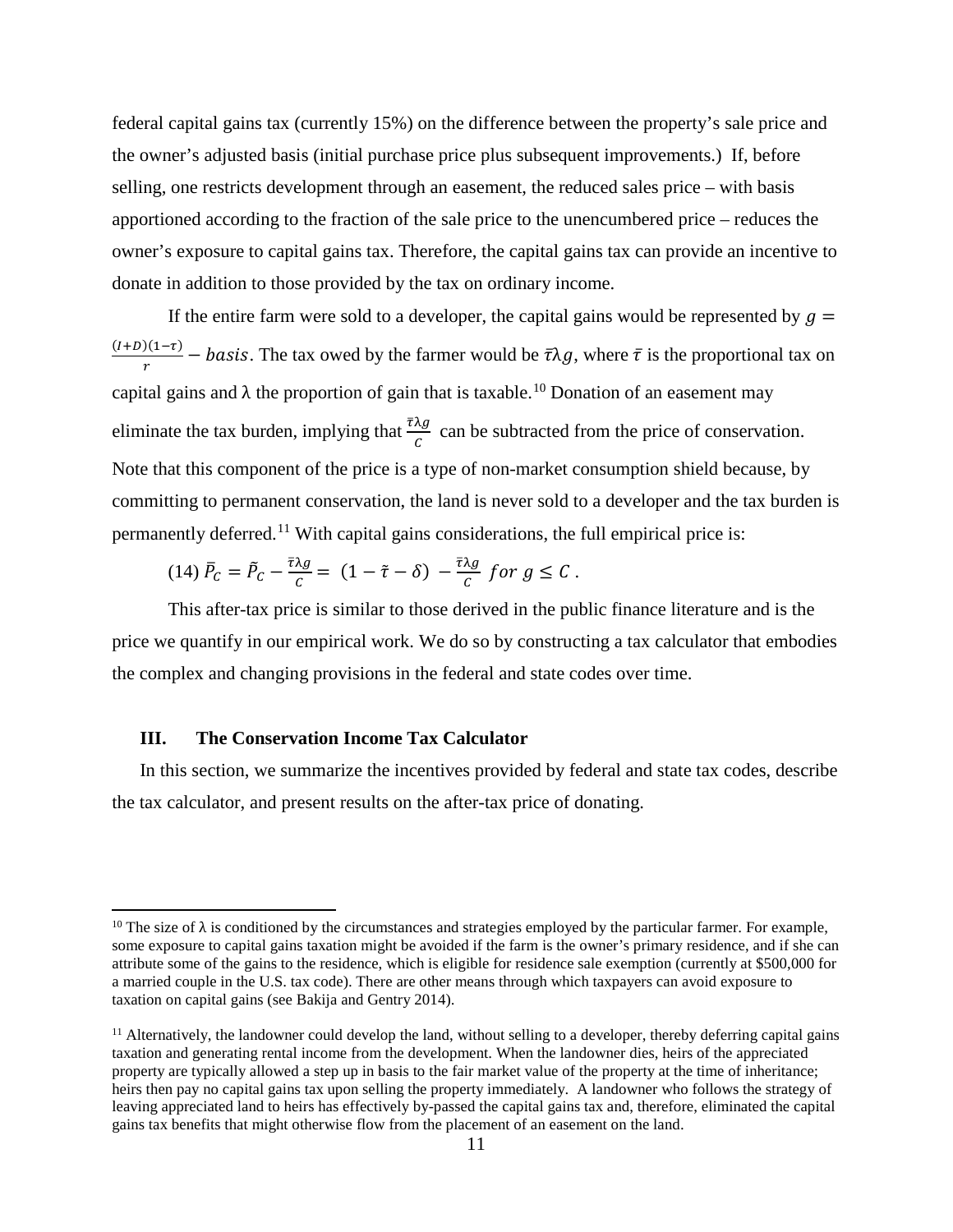#### **III.A. Overview of Federal and State Tax Incentives for Conservation**

Federal income tax deductions for easements received statutory authorization in 1976. The tax advantage of a contribution depends on the filer's marginal tax rate, which varies with income in the federal progressive tax structure and has varied over time due to changes in tax law. In our calculations, higher marginal tax rates (τ) lower the price of conservation. Further, the tax advantage from charitable contributions is, in many instances, limited by a taxpayer's Adjusted Gross Income (AGI) and affected by rules that govern the carryover of unused tax deductions into subsequent tax years. Prior to 2006, federal law capped the deduction a landowner could claim at 30 percent of his AGI each year for six years.

Notably, federal law passed in 2006 increased income tax benefits for easements donated in 2006 through 2012. The new law raised the allowable deduction from 30 percent of AGI to 50 percent, and to 100 percent for qualifying farmers. The law also extended the carry-forward period for a donor from five to fifteen years. As we see below, these changes have lowered the price of conservation for a subset of taxpayers.

Income tax incentives at the state level have varied significantly across states and across time. Due to the deductibility of state income taxes from federal returns (and the deductibility of federal taxes from some state returns), the federal and state donation incentives interact.

Figure 2 categorizes state income tax structures in 2012 to match the theoretical regimes described in figure 1. Seven states did not tax income, corresponding to regime 1. Eleven states taxed income, but did not allow the itemization of charitable deductions, including conservation easements (regime 2). A total of 22 states taxed income and allowed charitable deductions (regime 3). And 11 states offered income tax credits, represented by δ (regime 4). Note that the federal system corresponds to regime 3 and is overlaid on top of the state systems.

The state tax credit programs (see online appendix 1) allow a taxpayer to take a percentage (from 25% to 100%) of the value of an easement and use it as a dollar-for-dollar credit toward payment of income taxes. Some programs allow both a deduction and a credit for the easement donation. The programs impose various overall limits on deductions, and different rules pertaining to their carryover into future tax years. In four states the credits are transferable, meaning that an AGI-constrained donor can sell credits to a non-donating taxpayer who is not so constrained. This effectively undoes the limitations imposed by percent-of-AGI rules written into the tax credit laws, and lowers the price of conservation.

12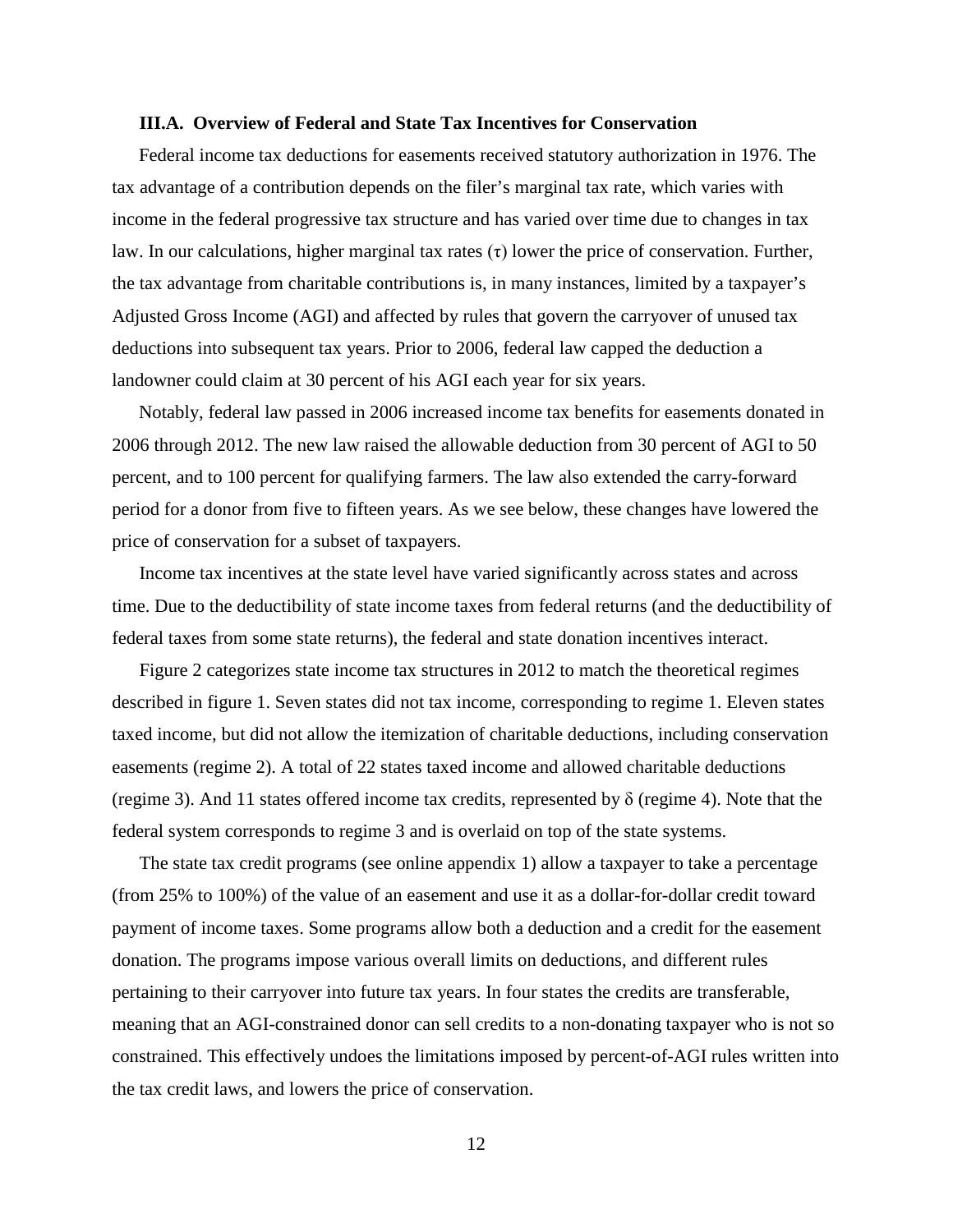

**Figure 2: State Income Tax Regimes in 2012**

**Notes:** Dates indicate when the initial tax credit legislation was first in force. # indicates that states have conservation easement specific tax incentives, but ones that are relatively weak and not based on income taxes. \* indicates the state only taxes dividend and investment income but not wage income. + New Jersey does not in general allow itemized deductions but began to allow itemization of conservation easements in 2000. California's program has operated intermittingly since 2001.

## **III.B. Constructing the Tax Calculator**

Quantifying the net tax advantage from a donation requires a unified calculation of federal and state income taxes, both with and without the donation. To do so, we have created a tax calculator that relies on historical data on the state and federal income tax systems from 1987 to 2012. The calculator, written in Matlab, takes as input the real AGI of a hypothetical taxpayer and the value of the taxpayer's easement donation. It calculates the taxpayer's federal and state tax bills, taking into account the federal deductibility of state taxes and any state tax credit available. Here we provide an overview. In online appendix 2 we give more detail.

For federal taxes, the calculator reads in tax brackets, tax rates, personal exemptions, and standard deductions for 1987-20[12](#page-13-0) as provided by the Tax Foundation.<sup>12</sup> The calculations assume the taxpayer is married filing jointly, takes a non-easement deduction equal in amount to

l

<span id="page-13-0"></span><sup>12</sup> http:www.taxfoundation.org/publications/show/151.html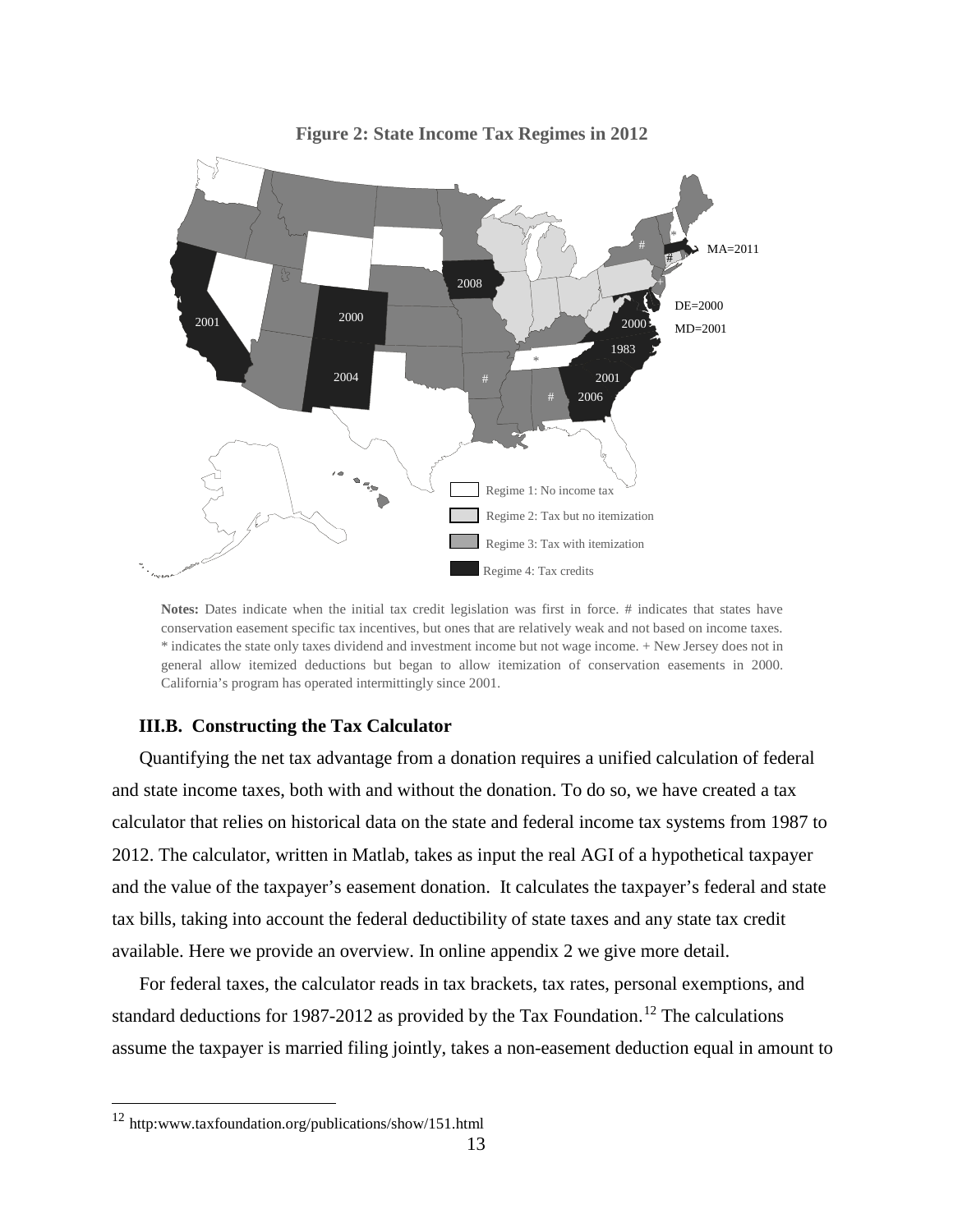the standard deduction, and claims two personal exemptions. In the easement donation case, deductions from income are extended beyond the amount of the standard deduction by the appraised value of the easement.

To account for changes in the value of the dollar, the assumed AGI and the value of the donation are adjusted to 2012 constant-dollar terms. Limits on deductions and carryover rules make the tax calculator dynamic and turn the tax benefit calculation into a present value calculation. For example, charitable donation deductions were limited to 30 percent of AGI in tax years 1987-2005. In those years, if the value of deductions exceeded 30 percent of AGI, the unused deduction could be carried into the next tax year. The calculator assumes the taxpayer makes no additional easement donation in the following year but does use the carried over deduction to reduce taxable income. This process is followed in subsequent years until either the entire deduction is used, or until the time limit on carryover is reached. Tax benefits that accrue in future years are discounted at an annual rate of 5 percent.

Although the discussion above begins with the federal tax calculation, the calculator begins with the state tax liability, both with and without the assumed donation. The state taxes owed under the two scenarios are then deducted from income taxable at the federal level. Note that this unified treatment deducts the current year's state taxes paid from the current year's federal taxable income, at variance with the fact that when calculating one's federal tax bill for a calendar year, one deducts state taxes withheld in that same year, and adds to income refunds arising from over‐withholding of state tax in the previous year. This allows us to avoid making assumptions about withholding strategies and prior-year tax status issues.

To characterize state tax systems, we have transformed data on each of the 50 states over 1987-2012 into a schedule of tax brackets and tax rates using the annual "All States Tax Handbook" published in different years by Prentice Hall and by the Research Institute of America. We rely on the same handbooks as a data source for documenting whether or not the state recognized itemized charitable deductions. In those states and years that levied an income tax and allowed deduction of charitable contributions, we assume the percentage-of-AGI limitations and the carryover limits at the state level were the same as those at the federal level.<sup>[13](#page-14-0)</sup>

 $\overline{a}$ 

<span id="page-14-0"></span><sup>&</sup>lt;sup>13</sup> Some states allow the deduction of federal taxes from state taxable income; however, the tax calculator makes the simplifying assumption that federal taxes are not allowed as deductions from state taxable income.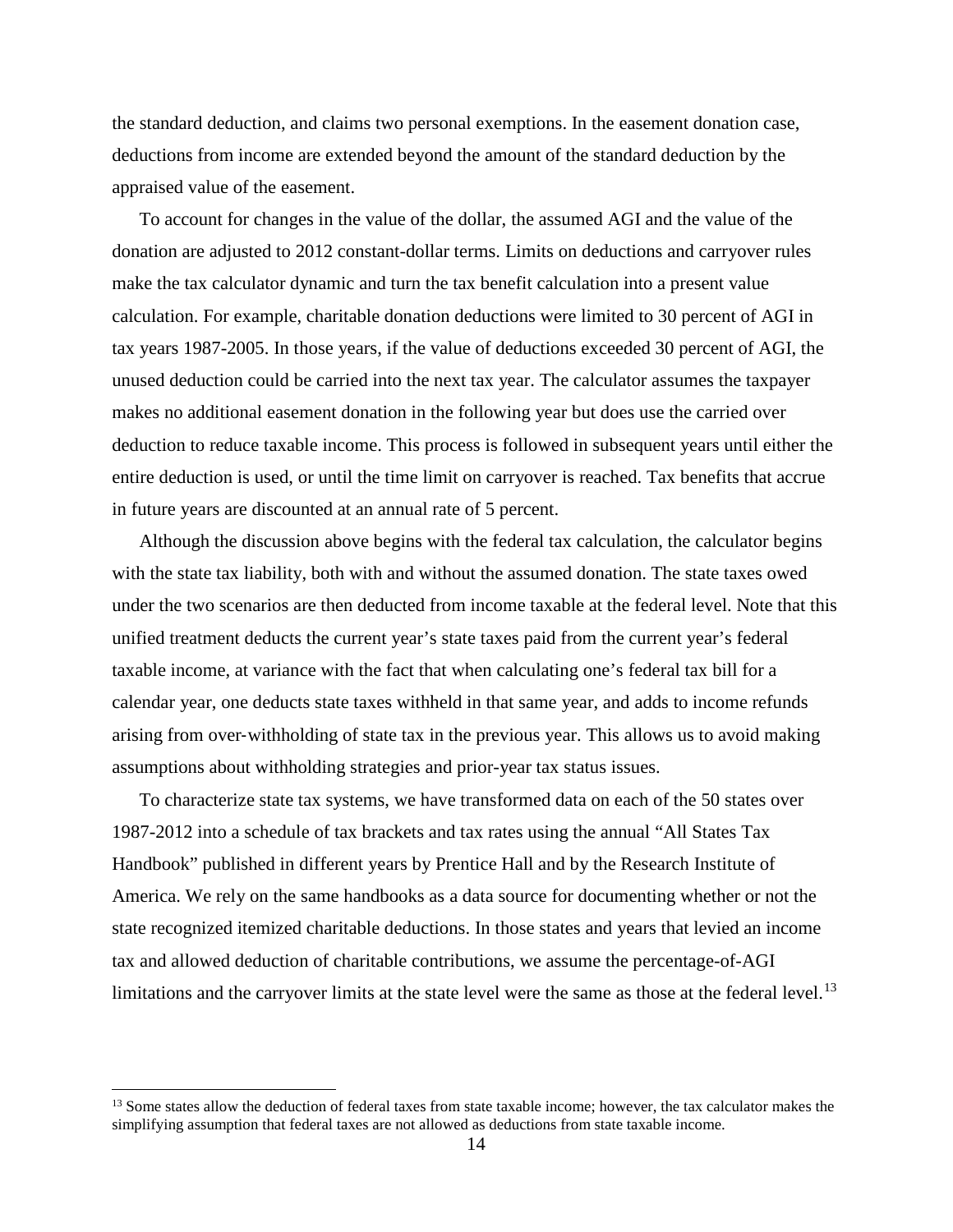Aside from the four categories of states illustrated in figure 2, the tax calculator tracks other, more subtle, differences.<sup>[14](#page-15-0)</sup> For states that distinguish between wages on the one hand, and interest and dividend income on the other, the calculator arbitrarily assumes that all AGI is wage income. Finally, the calculator assumes that easement donors in the four states that allow the sale of tax credits sell their credits for 85 cents on the dollar, a figure consistent with the observed prices of transferable credits.

#### **III.C. Calculator Output**

We measure the salient tax incentive to donate by an after-tax Price of Conservation Index, defined in section II, equation (14) as follows:

$$
\tilde{P}_C \equiv \frac{c - \Delta \tilde{T}}{C} = 1 - \frac{\Delta \tilde{T}}{C},
$$

 $\overline{\phantom{a}}$ 

where  $\Delta \tilde{T} = PV$  of tax liability without donation – PV of liability with donation, taking as given the taxpayer's AGI and the easement donation, *C*. The variable  $\tilde{P}_C$  measures the aftertax price per dollar of easement donation. We begin by assuming none of the donation's value would be subject to capital gains taxation absent the donation.

Figure 3 illustrates the price of conservation under this scenario for the seven states lacking income taxes, for four different taxpayer AGIs: \$100,000, \$200,000, \$350,000, and \$1 million. Because the states have no income tax, the tax benefits from an easement donation flow entirely from the federal code.

To focus first on the role of marginal tax rates, we assume the donation value in panel A is only \$1,000 so that the taxpayer never runs into the percent-of-AGI limits. For a small enough donation, the measured price becomes an algebraic transformation of the relevant marginal tax rate:  $\tilde{P}_C = (1 - \tilde{\tau})^{15}$  $\tilde{P}_C = (1 - \tilde{\tau})^{15}$  $\tilde{P}_C = (1 - \tilde{\tau})^{15}$ 

<span id="page-15-0"></span> $14$  The different tax systems that we account for are: (1) states in which income tax is a fixed fraction of a filer's federal tax, (2) states that tax wage and dividend income at different rates, (3) states in which personal exemptions are taken in the form of tax credits, (4) states that have easement tax credit programs that allow filers to take both the charitable donation and the tax credit, and (5) tax credit states that allow either a deduction or a credit, but not both (filers are assumed to take the credit). States also switch categories over time—notably those states that institute easement tax credit programs—and the tax calculator tracks those changes.

<span id="page-15-1"></span><sup>&</sup>lt;sup>15</sup> The price is calculated based on tax rates and rules during the year of the contribution. Taxpayers are assumed to expect current rates and rules to reign in the future. Our empirical analysis in the next sections considers the possibility that taxpayers are able to anticipate future changes in the tax code.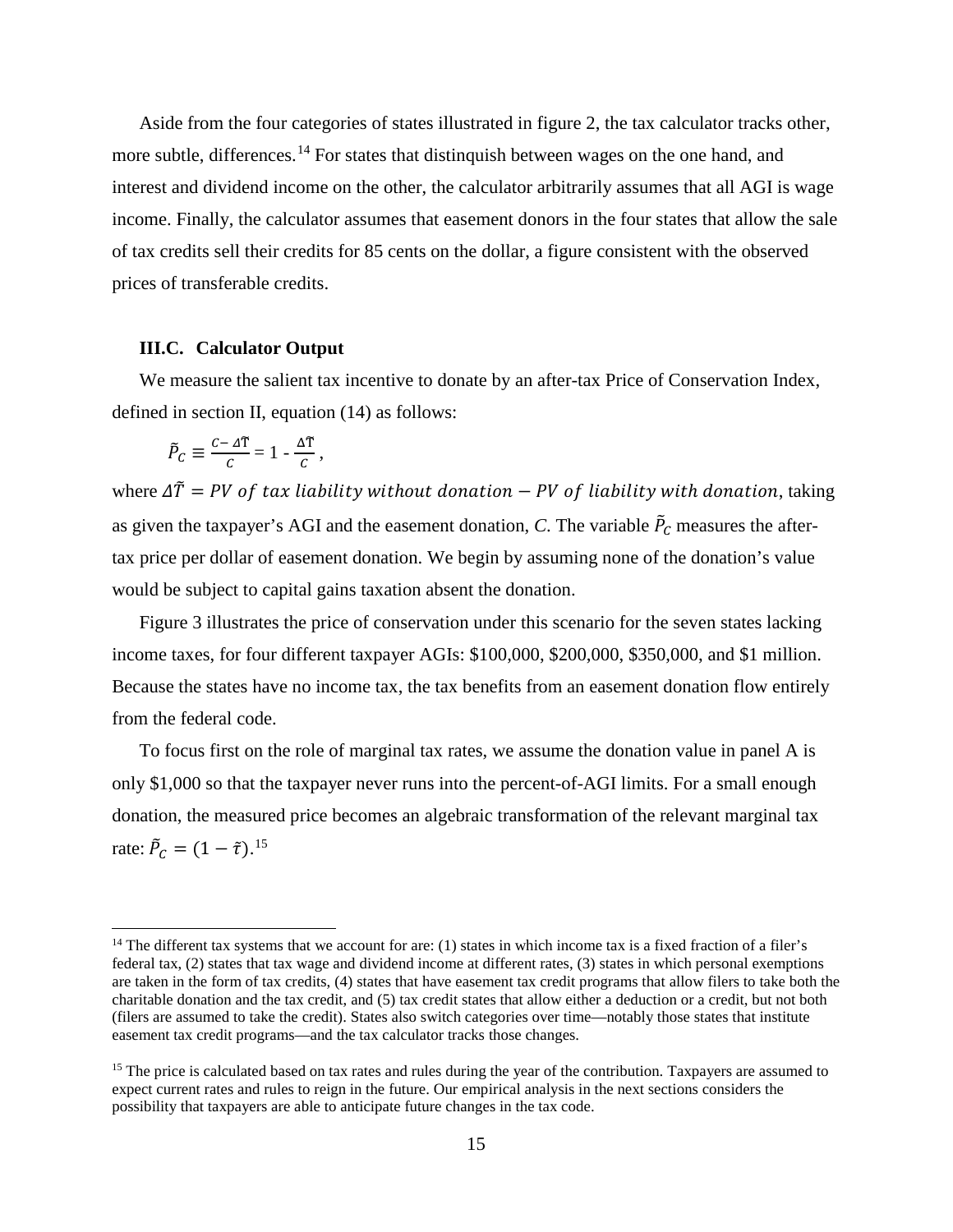Panel A of figure 3 shows the calculator output. Focusing first on the end of the sample period, the year 2012, we see that price declines with taxpayer AGI. The top line shows the aftertax price per dollar of donation to be \$0.75 for the taxpayer with an AGI of \$100,000, because her marginal rate was 25 percent. By contrast, the taxpayer with an AGI of \$1 million paid a marginal rate of 35 percent, so her price in 2012 was  $\tilde{P}_C = 1 - 0.35 = $0.65$ .<sup>[16](#page-16-0)</sup>



**Figure 3: Donation Price due to Federal Conservation Policy Incentive** 

**Notes**: The legend is as follows. AGI \$100,000 is the red solid line. AGI \$200,000 is the black dotted line. AGI \$350,000 is the blue long dash-dotted line. AGI \$1,000,000 is the green dashed line. We assume the AGI \$100,000 and AGI \$200,000 donors are qualified farmers and the higher AGI donors are not. All scenarios assume that none of the donation's value would otherwise be subjected to capital gains taxation.

l

<span id="page-16-0"></span><sup>&</sup>lt;sup>16</sup> The increases in the price across all AGI categories from 2001-2003 are due to tax rate cuts during the George W. Bush administration. The sharp rise and then decline in the price at the higher AGIs during 1987-1993 reflect changes in tax rates and brackets initiated by tax legislation passed in 1986, 1990, and 1993.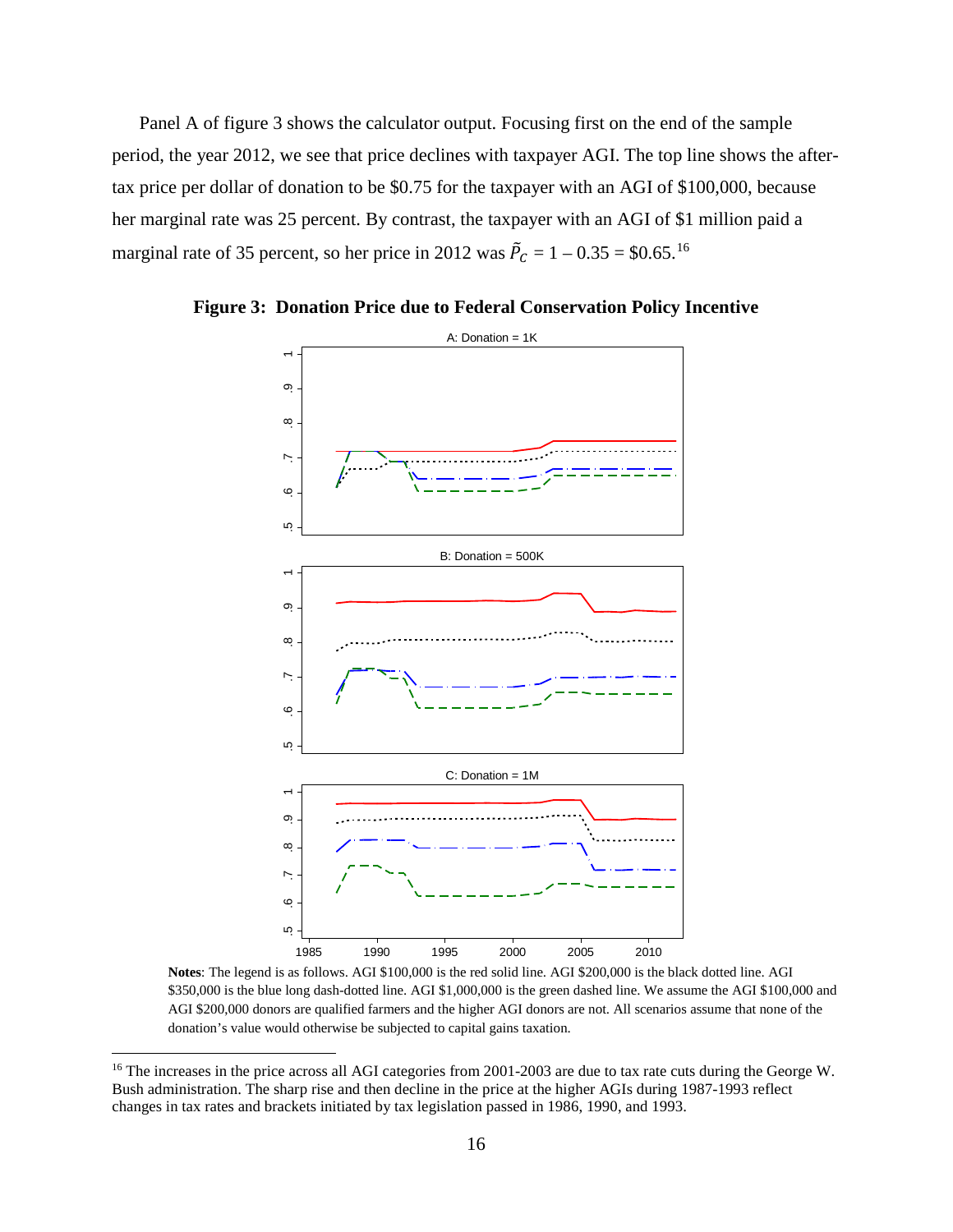Panels B and C show the calculator output for taxpayers in the same states, but who make larger donations, appraised at \$500,000 and \$1 million. The prices in these cases illustrate the effects of AGI limitations on deductions and carry forward limits. Prior to 2006, the price increased with donation size primarily because of the 5-year carry forward limit. Because of the AGI limits and the carry forward constraints, the taxpayer with  $AGI = $100,000$  could deduct only  $0.30 \times \$100,000 = \$30,000$  each year for six years, leading to a total deduction of \$180,000. Moreover, deductions in later years yield declining financial benefits due to the 5 percent discount rate. The price falls for the lower income donors in 2006 primarily because the carryforward period was extended from 5 to 15 years. The AGI limitation was also increased for qualifying farms and forests from 30 to 100 percent. Hence, a qualifying landowner with  $AGI =$ \$100,000 would fully exploit the \$500,000 donation in 5 years, which lowers the price of conservation from 0.94 to 0.89.[17](#page-17-0)

Online appendix 3 includes graphs of the price in each of the 50 states and figure 4 summarizes the output by comparing the mean price across states with the four tax regimes. We focus on a landowner with an AGI of \$100,000 and assume he owns a qualifying farm or forest. As above, we continue to assume that none of the easement's donated value would otherwise be subject to capital gains taxation. The donation size varies as before, from \$1,000 to \$500,000 to \$1 million.

There are two take away points from figure 4. First, the price falls as we move from regime 1 (no state income tax) and regime 2 (no deduction allowed), to regime 3 (deduction allowed but no credit), to regime 4 (tax credit states).[18](#page-17-1) Second, most of the time series variation is driven by changes in the federal code and by the introduction of credits in some states. For the tax credit states, the mean price begins to fall in 2000 and there is a gradual decline through 2012, mostly due to additional states adding tax credits over time. The mean price does not monotonically fall within tax credit states because some credit programs fluctuated in generosity over time.

l

<span id="page-17-0"></span> $17$  The landowner benefits from the carryforward extension but can be harmed by the requirement that he must donate the full \$100,000 each year. He could be better off if he was allowed to spread the \$500,000 donation over more years, allowing him to eliminate his tax liability for a longer time span. We thank Guido van der Hoeven for helpful discussions on this point.

<span id="page-17-1"></span> $18$  The price is slightly lower in the regime 1 states because, in these states, the donation does not reduce the amount of state income taxes the donor would have otherwise been able to deduct against her federal tax burden.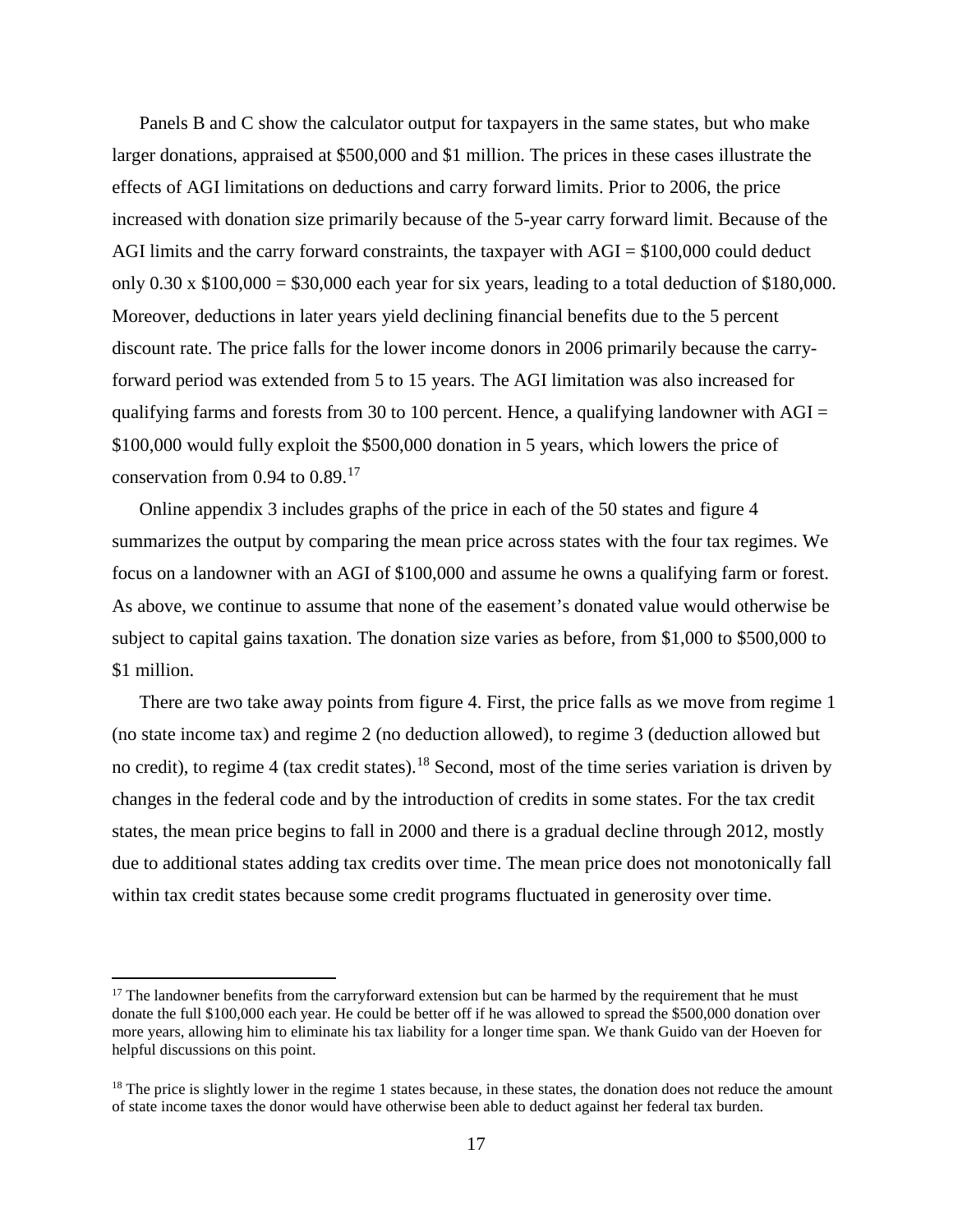

**Figure 4: Mean Price across the Four Tax Regimes States**

**Notes**: The legend is as follows. The red solid line denotes the mean across states without income taxes (regime 1). The black dotted line shows the means across states that have income taxes but do not allow itemized charitable deductions (regime 2). The blue dash-dotted line shows the means across states that have income taxes and allow itemized deductions (regime 3). The green dashed line shows the means across states that introduced easement specific tax credits (regime 4). All scenarios assume the donor is a qualified farmer, and that none of the donation's value would otherwise be subjected to capital gains taxation. The assumed AGI is \$100,000 in each scenario.

1985 1990 1995 2000 2005 2010

## **III.D. Taxation on Capital Gains**

4

The prices described heretofore are calculated assuming that the farmer would have no exposure to taxation on capital gains if he did not donate an easement. This is true if the value of development rights have not appreciated beyond basis, which is unlikely, or if the farmer can avoid taxation on capital gains when the land is transferred as discussed above.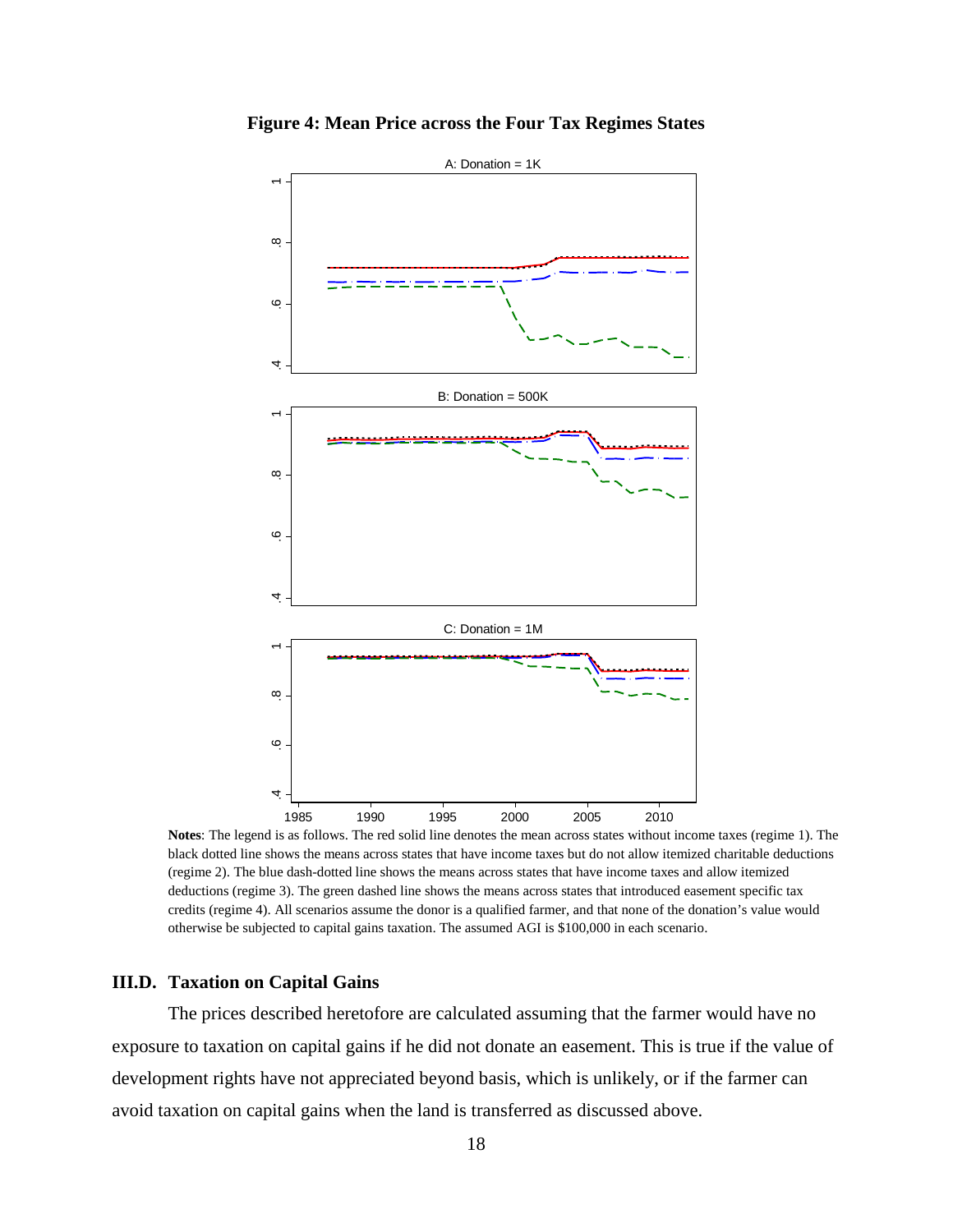

**Figure 5: Effect of Adding Capital Gains Exposure**

**Notes**: The lines have the same interpretations as figure 4. All scenarios assume the donor is a qualified farmer, that AGI is \$100,000, and that the donation value is \$500,000.

We approximate the additional incentive to donate for a farmer who would otherwise be exposed to capital gains taxation (see figure 5). First, we calculate the price as above. Second, we assume a certain amount of the donation –  $\lambda$ g from the theory – would be exposed to long-term capital gains absent the donation. (In the output generated for figures 3 and 4, the assumed proportion is zero.) Third, we employ NBER's TaxSim [\(http://users.nber.org/~taxsim/taxsim9/\)](http://users.nber.org/%7Etaxsim/taxsim9/) and input the scenario. Fourth, we extract the combined federal-state marginal rates on capital gains, and multiply the rates by the proportion of the donation that would have otherwise been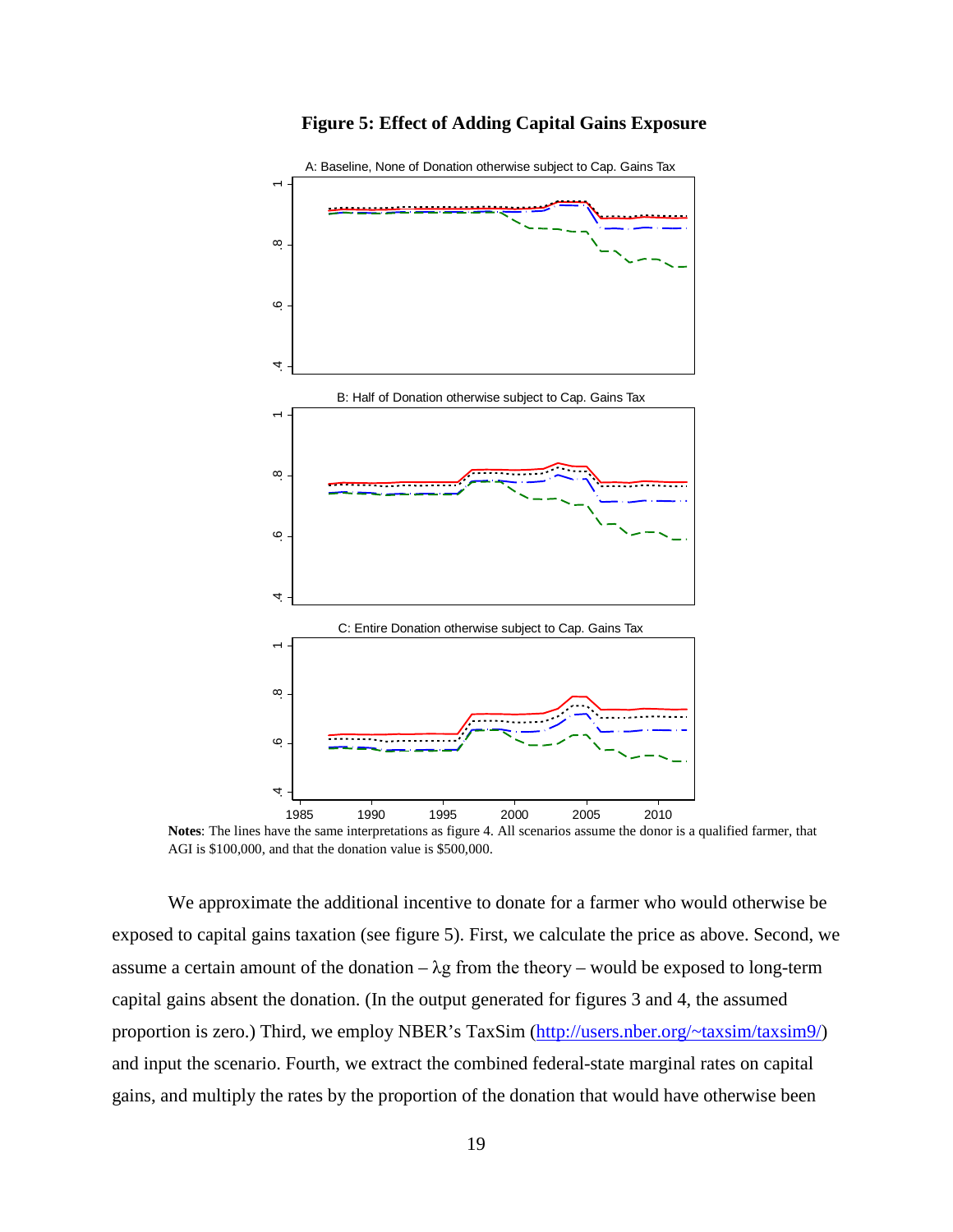subject to capital gains taxation. Fifth, we subtract this effective marginal rate – which is a proxy for  $\frac{\tau \lambda g}{c}$  in the theory - from the calculator's price estimate.

Figure 5 shows price indices that incorporate capital gains. The scenario is AGI \$100,000 with a donation of \$500,000. Panel B assumes that half of the donation–\$250,000–would otherwise be subjected to taxation on (long-term) capital gains and Panel C assumes all \$500,000 would otherwise be taxed. The resulting donation price is lower when compared to the baseline case of no exposure. Some other time-series patterns are evident, especially in the full exposure scenario, which shows sharp price changes emanating from decreases in the federal tax rate on capital gains: from 28 to 20 percent in 1996-1997, and from 20 to 15 percent in 2003-2004. Across all panels, the largest systematic variation in price stems from income tax credits.

#### **IV.Data on Conservation Easement Holdings**

 $\overline{a}$ 

We have created state-level panel data sets indicating the number and acres of easement acquisitions by land trusts over 1987-2012. The acreage measure is arguably more useful than a dollars-donated measure because acres more closely approximate the open space output of land trusts. Hence, our analysis differs from other studies of the response of charitable giving to tax policy in that we more directly measure the relationship between tax policy and public good provision.[19](#page-20-0)

The ideal annual state-level panel data set for our purposes would span all land trust holdings of conservation easements and would indicate which parcels were donated and which were purchased. We do not have this ideal data set. We have, however, constructed two annual statelevel panels that come close to the ideal in different respects. Table 2 summarizes the strengths and weaknesses of each data set.

The first—the *TNC* data set— is national in coverage and includes all easement acquisitions made by the Nature Conservancy (TNC). TNC is the country's largest trust, holding approximately 23 percent of land trust conservation easements in 2010. TNC provided us with data on their holdings of easements and owned land at the county level, on an annual basis, from

<span id="page-20-0"></span><sup>&</sup>lt;sup>19</sup> One advantage of our approach is that acres held is a more verifiable result of tax policy, when compared to dollars donated (Fack and Landais 2016). The ability to study the dollar value of easement donations is limited by the lack of detailed panel data such as we have assembled on acres. We do think that working with what IRS administrative dollar-value data are available, such as those referenced by Looney (2017), would be a fruitful avenue for future research.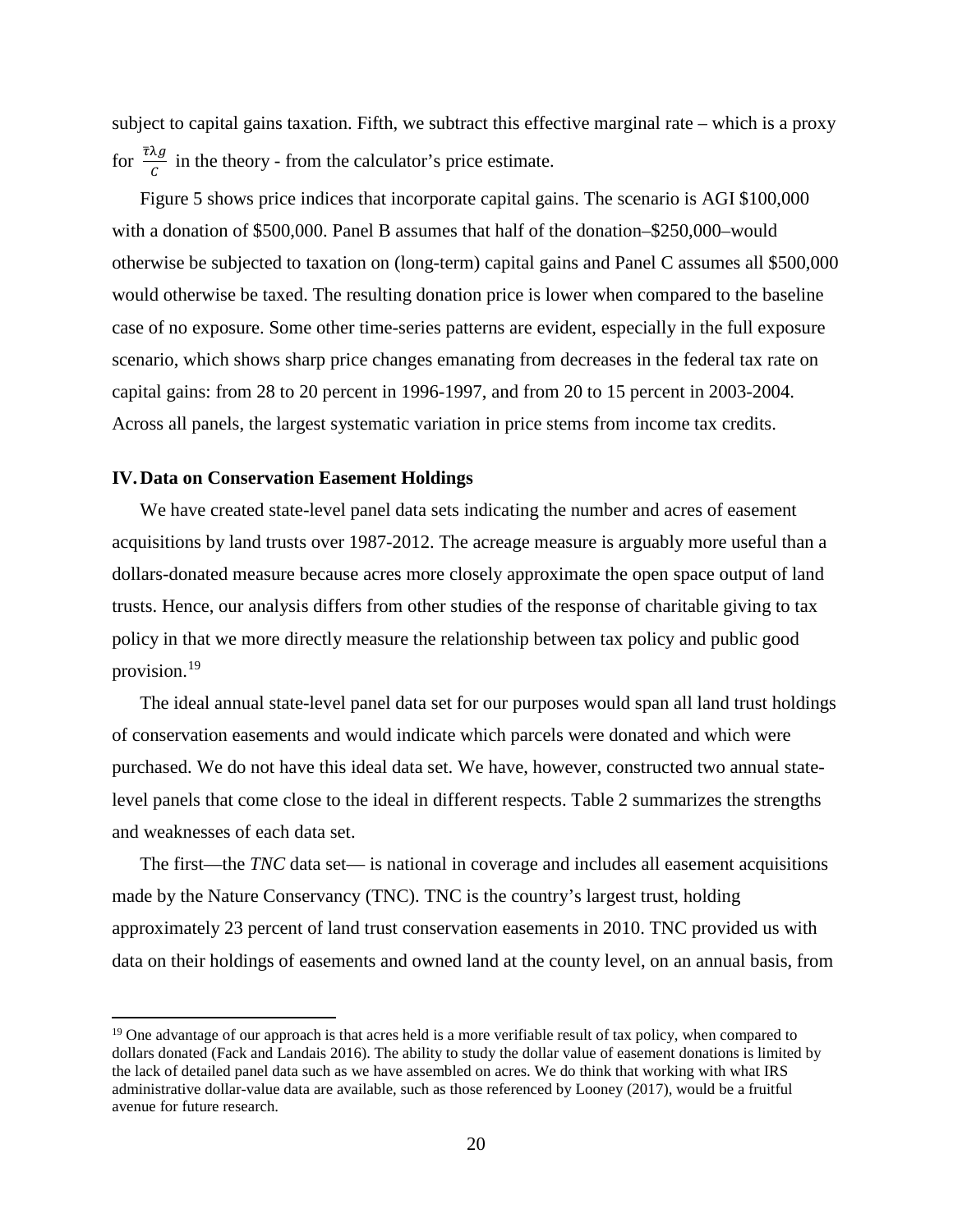1987 to 2012. In addition to being national in coverage, the strength of the TNC data set is that it indicates which easement parcels were donated and which were purchased. The weakness is that it represents the actions of one land trust rather than all land trusts.

| Data Set    | <i>Includes state</i><br>and local<br>land trusts? | Annual<br><i>panel?</i> | <b>National</b><br>coverage of<br>easements? | <i>Indicates</i><br><i>donations vs.</i><br><i>purchases?</i> |
|-------------|----------------------------------------------------|-------------------------|----------------------------------------------|---------------------------------------------------------------|
| <b>TNC</b>  | No.                                                | Yes                     | Yes                                          | Yes                                                           |
| <b>NCED</b> | Yes                                                | Yes                     | Yes, with gaps                               | No                                                            |
| <b>LTA</b>  | Yes                                                | No (periodic)           | Yes                                          | Partially                                                     |

**Table 2: Characteristics of Land Trust Data Sets**

**Notes:** The NCED data are available a[t http://conservationeasement.us/about.](http://conservationeasement.us/about) The Nature Conservancy (TNC) and Land Trust Alliance (LTA) data were provided to us by database managers of those organizations.

The second data set—the *NCED* data—is from the National Conservation Easement Database.<sup>[20](#page-21-0)</sup> The strength of the NCED data set is that it includes information on the location of easements held by most land trusts, and the year of acquisition, across the entire country.

There are two weaknesses of the NCED data set. First, although we know the vast majority of easements in the NCED data set were donated to land trusts, the data set does not indicate which easements were acquired through purchase. This limitation is worth keeping in mind when interpreting the estimated effects of tax policy on easement flows from the NCED data. The estimated effects likely understate the effect of tax policies on donation flows because some of the easements were purchased by trusts.

The second weakness is that the NCED data coverage of easements is incomplete. Some land trusts have not yet sent spatial GIS files to the NCED and not all of the data sent to the NCED have been mapped.<sup>[21](#page-21-1)</sup> In a robustness check, we show that our estimates are similar when we weight the regression results by the proportional completeness of easement coverage for each

l

<span id="page-21-0"></span> $20$  According to the NCED website, it is "the first national database of conservation easement information, compiling records from land trusts and public agencies throughout the United States.... This effort helps agencies, land trusts, and other organizations plan more strategically, identify opportunities for collaboration, advance public accountability, and raise the profile of what's happening on-the-ground in the name of conservation." See [http://conservationeasement.us/about.](http://conservationeasement.us/about) 

<span id="page-21-1"></span> $21$  According to the NCED website, easements that are known yet not in NCED because: 1) they have not been digitized, 2) they were withheld from NCED, or 3) the NCED team is still working with the easement holders to collect the information.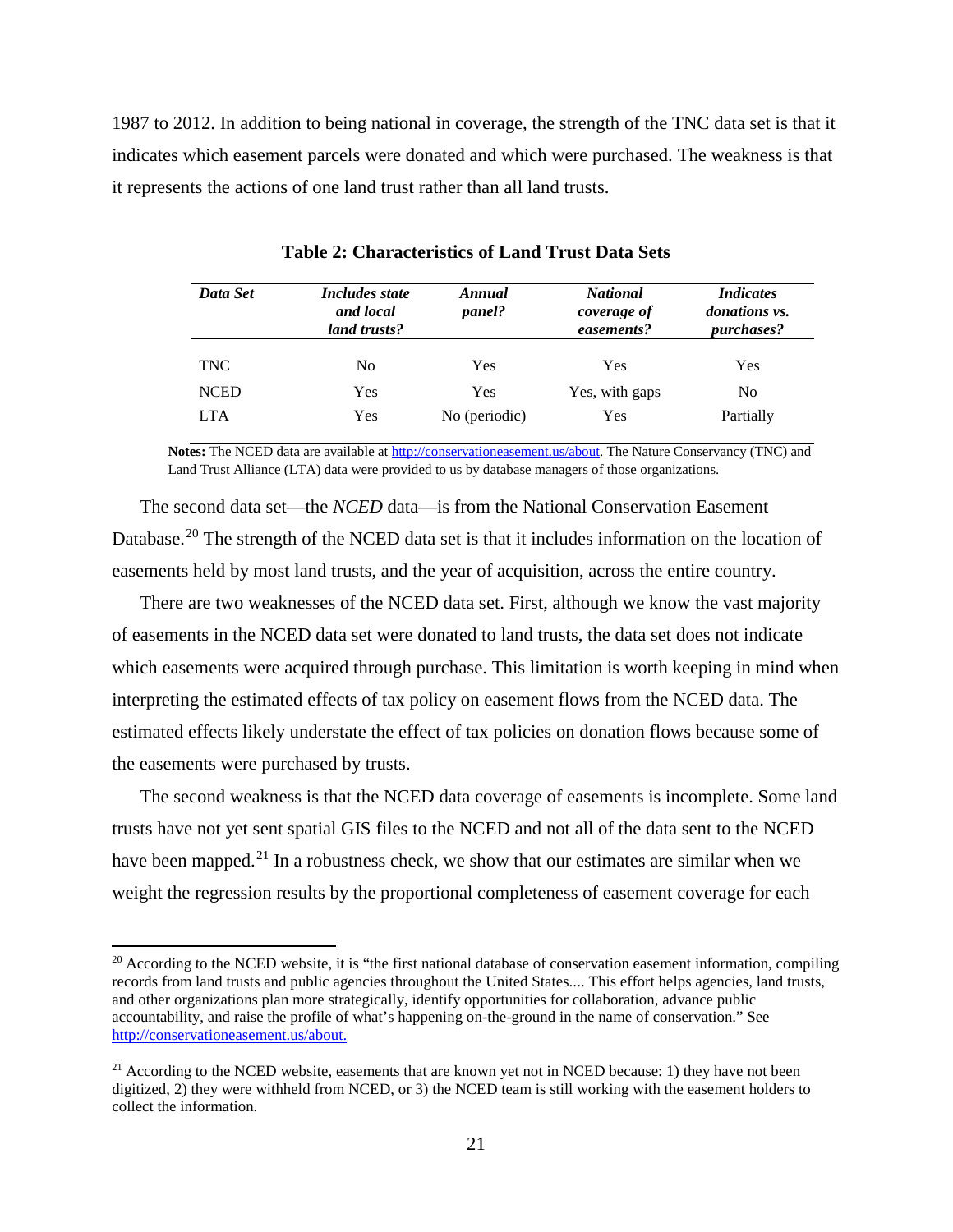state, which we estimate to range from a low of 1 percent to a high of over 95 percent in several states based on comparisons of NCED easement acreage in 2010 with acreage reported in the Land Trust Alliance census of all land trusts that year. $^{22}$  $^{22}$  $^{22}$ 

There is a third data set—the *LTA* data set—that we do not employ in the panel regressions but do use in our assessment of the precision and quality of land trust conservation. The Land Trust Alliance (LTA) is a trade organization for land trusts, with over 1,500 members. On an irregular basis, LTA surveys its members about their easement holdings and conservation practices. The weakness of this data set is that we cannot construct an annual panel from it.

Table 3 shows summary statistics for the panel data sets and highlights two statistical issues that we confront in the empirical analysis. First, there are several state-year combinations for which the outcome variables are zero in the TNC and NCED data sets. Second, there are large outliers in acres acquired – for example, the 610,814 acre maximum in the NCED data sets reflects an enormous forestry easement acquisition in Maine in 2001. The 244,753 acre maximum in the TNC data set reflects a large ranchland easement acquisition by the TNC, in New Mexico during 2004 (see Parker and Thurman 2011).

|                        | <b>The Nature Conservancy (TNC)</b> |           |          | <b>National Conservation</b><br><b>Easement Data (NCED)</b> |
|------------------------|-------------------------------------|-----------|----------|-------------------------------------------------------------|
|                        | All                                 | Purchased | Donated  | All                                                         |
|                        | (1)                                 | (2)       | (3)      | (4)                                                         |
| <b>Easements Count</b> |                                     |           |          |                                                             |
| Mean                   | 1.60                                | 0.454     | 1.15     | 12.36                                                       |
| Min                    | 0 [635]                             | $0$ [972] | 0[754]   | 0[403]                                                      |
| Max                    | 31                                  | 14        | 31       | 255                                                         |
| <b>Easements Acres</b> |                                     |           |          |                                                             |
| Mean                   | 2.439                               | 783.5     | 1.655    | 4.953                                                       |
| Min                    | $\theta$                            | $\theta$  | $\Omega$ | $\Omega$                                                    |
| Max                    | 244.753                             | 149.993   | 244.753  | 610,814                                                     |

**Table 3: Summary Statistics of State Panel of Land Trust Acquisitions**

**Notes:** The summary statistics are for a state-level panel spanning 1987 through 2012 ( $N = 1300$ ,  $t = 26$ ,  $i=50$ ). The number in brackets indicates the number of observations for which the value is zero. Column 3 combines 'All Gift' and 'Partial Gift' categories from TNC. The TNC data were sent to us by the database manager. The NCED data were downloaded from [http://conservationeasement.us/,](http://conservationeasement.us/) (updated in July 2015). NCED data do not indicate if an easement was donated or purchased.

l

<span id="page-22-0"></span> $22$  The variation in estimated completeness, at the state-level, is not correlated with our state-level variables of interest. In 2010, the correlation between completeness of NCED coverage and our price of conservation is only 0.05, based on the AGI and value of donation assumptions we use in the calculation of the price, described below. The correlation between the NCED coverage and the stock of easements held by land trusts in 2010, according to the Land Trust Alliance census during that year, is only -0.004. These low correlations assuage concerns that our estimates based on the NCED data are biased by incomplete coverage.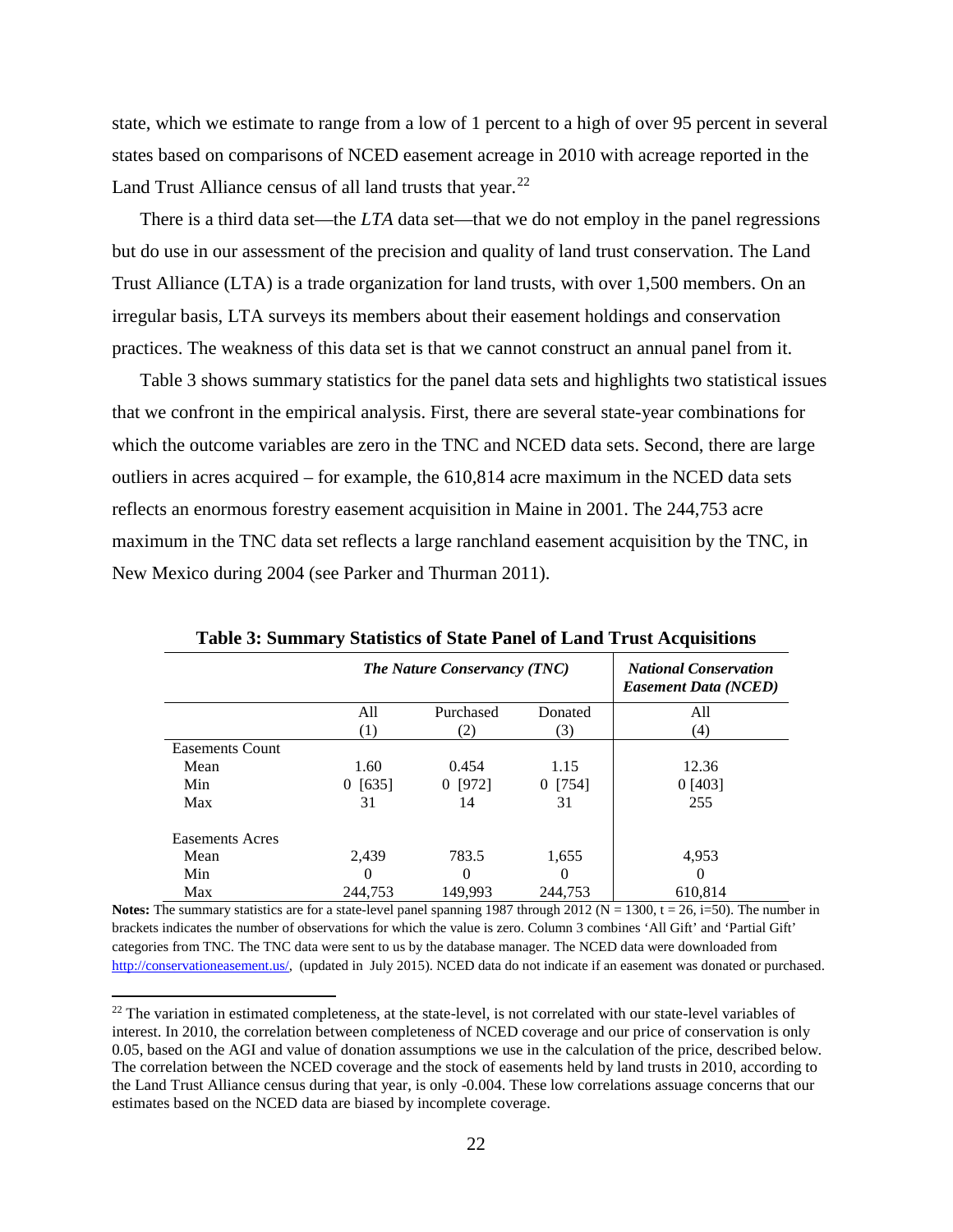#### **V. Empirical Analysis of Tax Incentives**

Before estimating panel regressions, we provide graphical evidence to motivate the potential importance of state variation in the tax code in explaining private conservation.

#### **V.A. Graphical Evidence**

l

Figure 6 compares the annual flow of easement acquisitions in the TNC and NCED data sets across tax credit and non-tax credit states. Panels A and B compare mean counts and panels C and D compare mean acreage. To normalize for differences in the land area of states, we have divided acreage flows by the number of privately owned acres.<sup>[23](#page-23-0)</sup> The vertical line is at 1999, the year before states (other than North Carolina) began introducing new programs.

Panels A and B provide visual evidence that the introduction of tax credits triggered an increase in the count of easements acquired by land trusts. Prior to 1999, trajectories in easement donations were similar across the two categories of states. Beginning in 2000, the flow of easements expanded in the tax credit states and the gap in means between the two types of states widened.

The relative pre-tax credit and post-tax credit trends are less clear in panels C and D, which show acreage flows. The spike in 1994 is due to a large ranchland easement transaction in New Mexico, a tax credit state that launched its program in 2004. The spike in 2001 and 2002 is due, in part, to a large forestry easement in Maine, which does not have a tax credit program. If one ignores these two prominent spikes, then Panels C and D show that the mean acreage was trending similarly across the two types of states until around 2000, after which there was relative growth in acreage in the states with tax credits.

All panels in figure 6 show a prominent spike in easement acquisitions in 2007, in both tax credit and non-tax credit states. We note that 2007 is the first full year in which taxpayers could take advantage of the 2006 extension of the carry forward period from five to fifteen years.

Figure 6 suggests two other possible dynamic responses to changes in the price of conservation. First, in some panels there appears to be a decline in easements in the year prior to a decrease in the price. This suggests that donors may have temporarily withheld their donations in anticipation of forthcoming benefits. Panel A and especially panel B also suggests that the

<span id="page-23-0"></span><sup>&</sup>lt;sup>23</sup> The "private acres" denominator is the sum of acreage held by the federal government plus state owned parks and recreation land. We treat the denominator as time invariant and use the stock of government land holdings in 2000 for the calculations.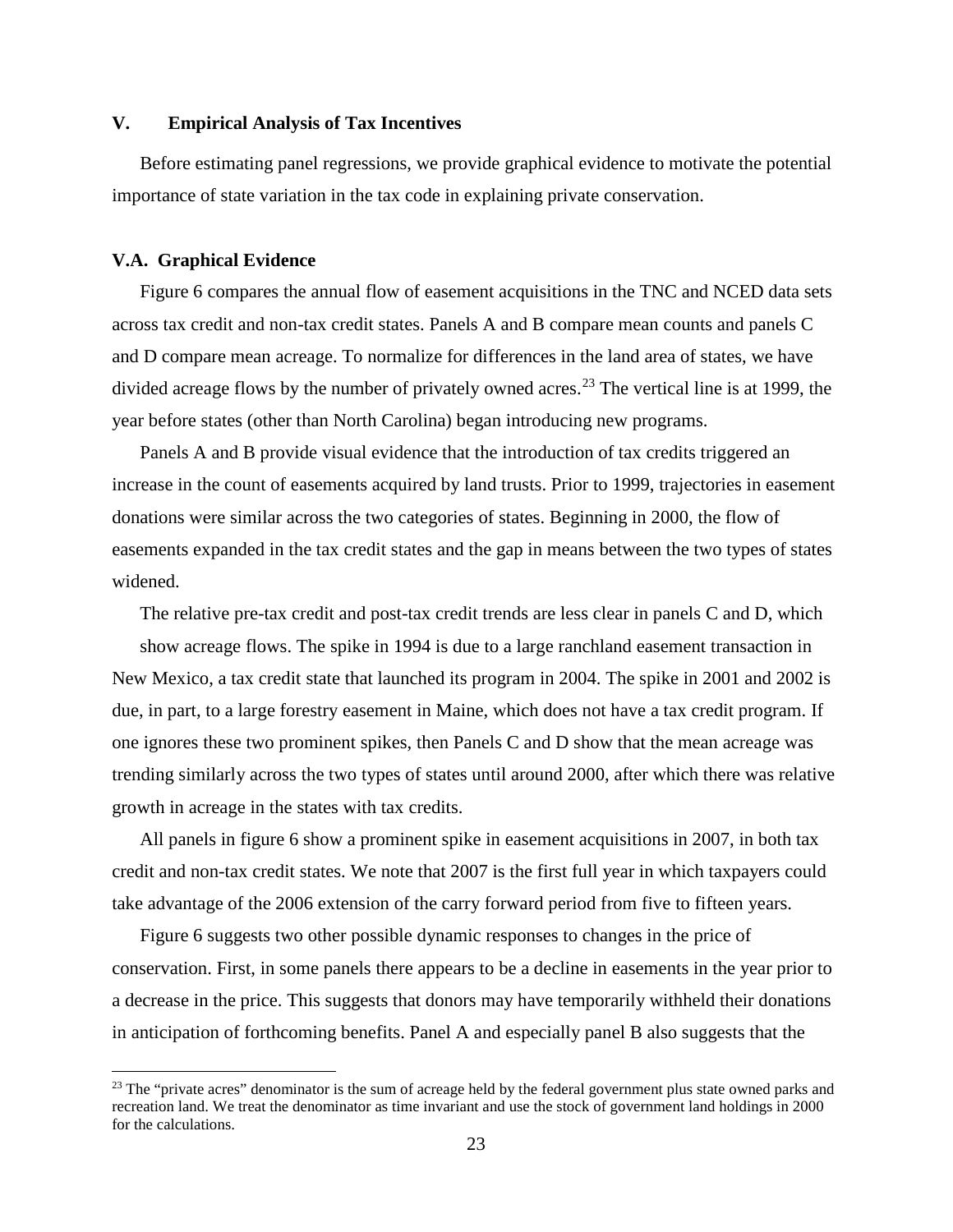flow of easement acquisitions may have responded to short-run changes in the price—rather than long-run decreases in the level—given the expanding and then shrinking gap between the flow of easements in tax credit and non-tax credit states during 2000-2012. We explore these dynamic issues in the regression analysis.

**Figure 6: Mean Annual Flow of Easements in States with and without Tax Credits**



**Notes:** The vertical line signifies 1999, which is the final year before the states began introducing new tax credit programs (with the exception of North Carolina).

#### **V.B. Econometric Model**

Our basic strategy is to estimate an equation of the form:

(15) 
$$
Ihs(easements)_{it} = \alpha_i + \phi_t + \omega_i t + \beta_1 \Delta \ln P_{i,t+1} + \beta_2 \ln P_{it} + \beta_3 \Delta \ln P_{it} + X_{it} \eta + \varepsilon_{it}.
$$

Subscripts *i* and *t* refer to state and year, "*Ihs*" refers to the inverse hyperbolic sine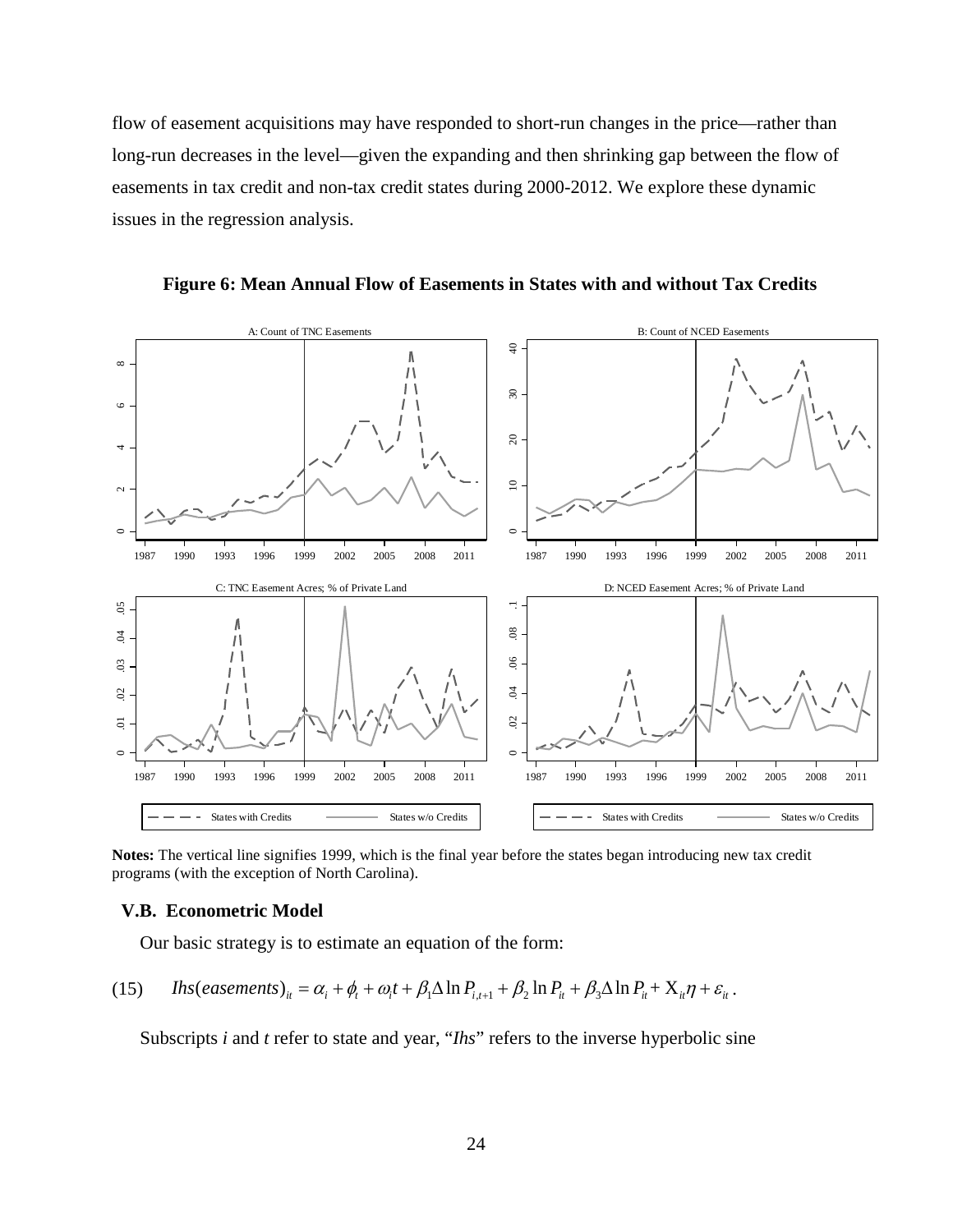transformation.<sup>[24](#page-25-0)</sup> Variable  $P$  is the "price of conservation" index.

We allow each state to have its own time invariant intercept  $(\alpha_i)$  to control for geographic, topographical, cultural, and institutional differences across states. We also allow for time shocks that might affect rates of easement donations across all states  $(\phi)$ . Such factors include changes in the federal estate tax code, national recessions, and informational shocks about the ecological value of land conservation. In our preferred specifications, we also include state-specific linear time trends  $(\omega_i t)$ .

We employ the price index generated from a donation of \$500,000 from the owner of a qualifying farm or forest with an AGI of \$100,000 (all in 2012 dollars). The index assumes the donor would be exposed to a tax on long-term capital gains of \$250,000 if he did not make the easement donation (see figure 5, panel B). We choose the AGI and donation amount combination because it induces the best econometric fit among the combinations displayed in figure 3, based on comparisons of adjusted R-squared from estimates of (15). The assumed donation of \$500,000 is close to the mean of actual easement donations during 2003-2012, which was  $$475,416.<sup>25</sup>$  $$475,416.<sup>25</sup>$  $$475,416.<sup>25</sup>$  The AGI value of \$100,000 may seem low, but IRS summary data show that 81 percent of all U.S. farm returns were from filers with AGI less than \$100,000 and 94 percent were from filers with AGI less than  $$200,000.<sup>26</sup>$  $$200,000.<sup>26</sup>$  $$200,000.<sup>26</sup>$  IRS data also indicate that 63 percent of easement donations came from taxpayers with AGI of less than \$200,000 in 2012. The 50 percent capital-gains exposure scenario follows previous literature, and it closely matches the percentage of farmland sales proceeds represented by capital gains.[27](#page-25-3)

The coefficient of key interest is  $\beta_2$ . It measures the persistent response in the flow of

 $\overline{a}$ 

<span id="page-25-0"></span><sup>&</sup>lt;sup>24</sup> Except for values very close to zero, the inverse hyperbolic sine is approximately equal to  $log(2y)$  so it can be interpreted in the same way as a standard logarithmic dependent variable. The inverse hyperbolic sine provides the benefit of being defined at zero, allowing us to retain the information contained in the  $y = 0$  observations (Burbidge *et al.* 1988, MacKinnon and Magee 1990).

<span id="page-25-1"></span><sup>25</sup>See [www.irs.gov/uac/SOI-Tax-Stats-Special-Studies-on-Individual-Tax-Return-Data#noncash.](http://www.irs.gov/uac/SOI-Tax-Stats-Special-Studies-on-Individual-Tax-Return-Data#noncash)

<span id="page-25-2"></span><sup>&</sup>lt;sup>26</sup> These data are from 2007, available a[t www.irs.gov/pub/irs-soi/11inbystatesprbul.pdf,](http://www.irs.gov/pub/irs-soi/11inbystatesprbul.pdf) reported in table 1.

<span id="page-25-3"></span><sup>&</sup>lt;sup>27</sup> See www.irs.gov/uac/soi-tax-stats-sales-of-capital-assets-reported-on-individual-tax-returns. Those data show that 44.2% of the sales price of farmland was long-term capital gains over 2007-2012. A 50 percent gains-to-value ratio is also assumed (or estimated) in other studies of tax incentives and charitable giving, such as Feldstein (1975), Randolph (1995), and Barrett et al. (1997). More in-depth analysis by Bajika and Heim (2011) estimates the ratio to be 0.59 for non-cash assets in general, and multiplies that ratio by a discount factor of 0.7 to account for delays in the timing of asset sales in a non-donation scenario.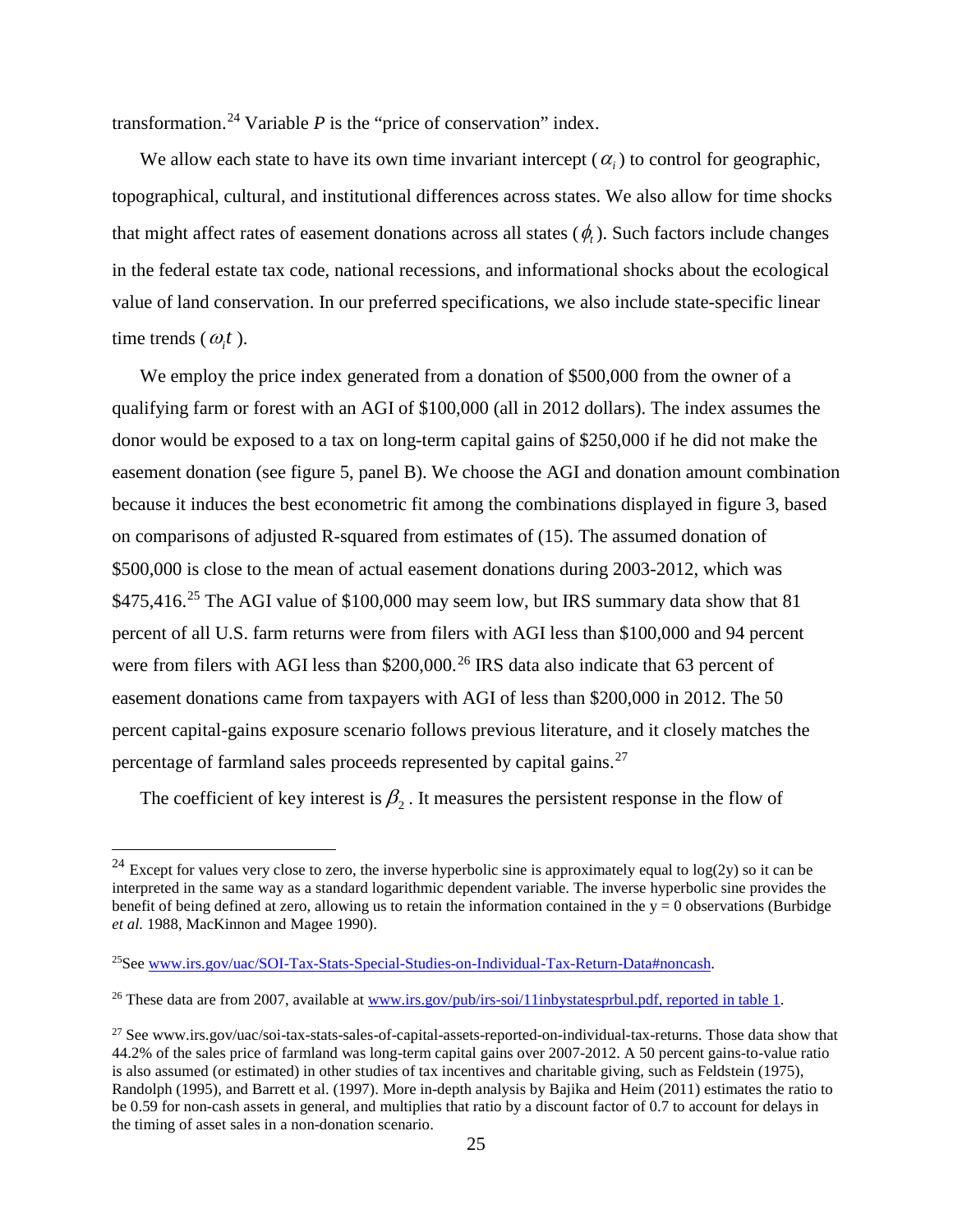easement donations to a persistent change in the price of conservation. We expect  $\beta_2 < 0$ . Because the price of conservation is logged, and the dependent variables are transformed by the inverse hyperbolic sine function,  $\beta_2$  is a long-run "price" elasticity.

The other coefficients represent dynamic responses in a parsimonious way. Following Bakija and Heim (2011), we control for the possibility that donors respond to expected changes in the price of conservation in the year preceding the change. Hence,  $\beta_1$  measures the anticipatory response of easement donations to a future change in the price. We expect  $\beta_1 > 0$  if donors can anticipate future changes and withhold donations when the donation price is expected to decrease in the next period. The coefficient  $\beta_3$  measures any additional first-period response to a change in the price of conservation beyond the long-run effect. If potential donors think a favorable change in the tax code may be temporary, or if land trusts aggressively recruit donations in the immediate aftermath, then we should observe  $\beta_3 < 0$ .

The variables in *X* include state-year level controls for a land price index, population, farm income, forest income, total per capita income, and government acquisitions of easements through purchasing programs. Online appendix 3 provides summary statistics, definitions, and data sources.

#### **V.C. Results**

 $\overline{\phantom{a}}$ 

Table 4 shows the first set of regression estimates. The dependent variable is the count of easement acquisitions. Columns 1-6 employ TNC data and columns 7 and 8 employ NCED data. All estimates include the covariates, and columns 4-6 and 8 add state specific linear trends. Including trends improves the goodness of fit of all regression models. These are our preferred estimates. The standard errors in all estimates are clustered at the state level to control for possible serial correlation in errors within states. We omit the tax bubble years of 1987-1991 because the estimates during those years are much more sensitive to the choice of donation and AGI combinations. Hence, our estimates focus on the 1992-2012 panel of 21 years.<sup>28</sup>

<span id="page-26-0"></span><sup>&</sup>lt;sup>28</sup> While the goodness of fit is best for the AGI=  $$100,000$ , donation =  $$500,000$  scenario for 1992-2012, the fit is better for a higher income scenario during the bubble tax years of 1987-1991. This may be because conservation easement donations were relatively more concentrated among higher income donors in the early years of land trusts, compared to today. Rather than using different AGI scenarios for different year, we employ a simpler procedure and hold constant the AGI and donation size scenario over time.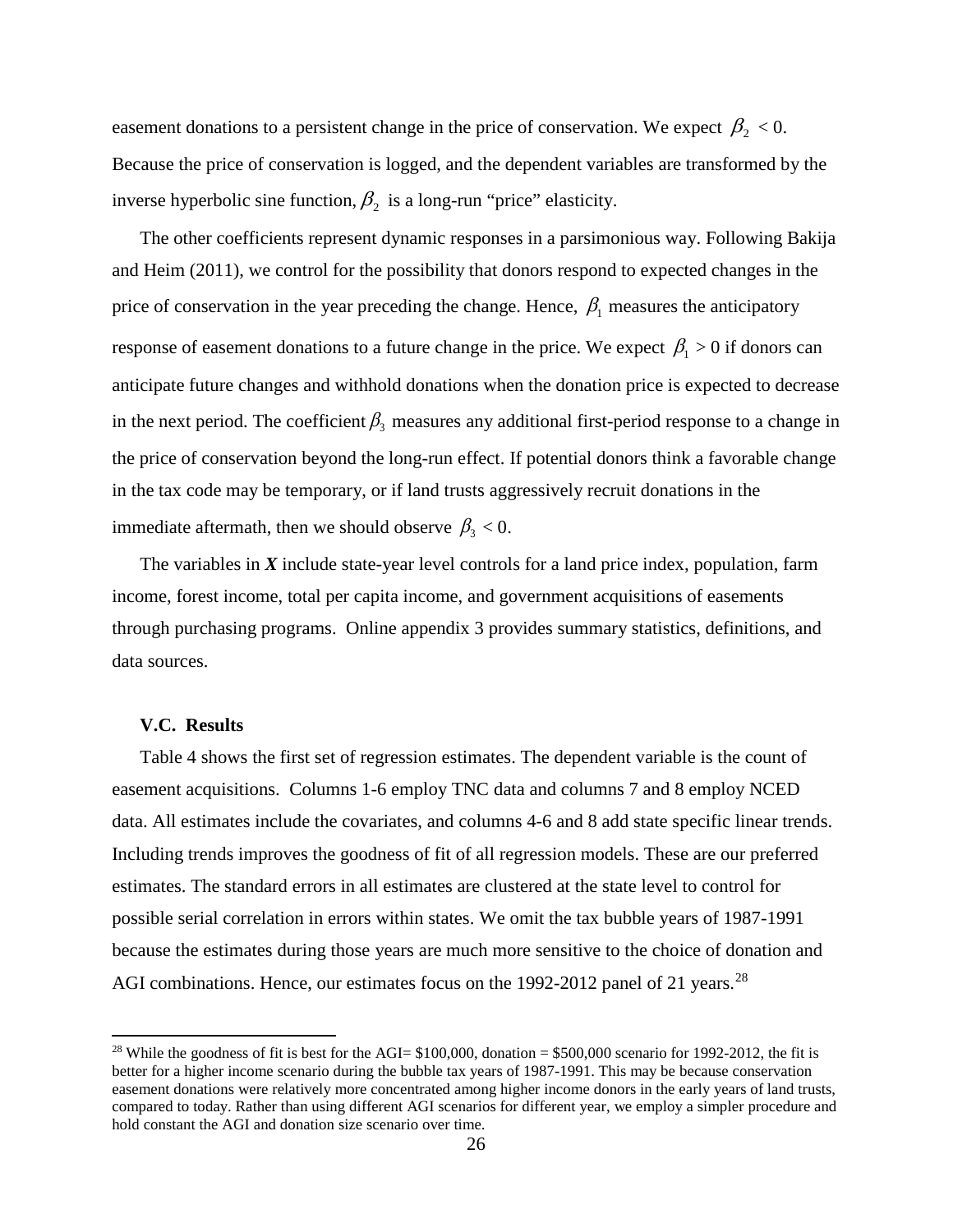## **Table 4**

|                                                                                                                                            | TNC All                                                           | <b>TNC</b> Donated                                                | <b>TNC</b><br>Purchased                                     | TNC All                                                     | <b>TNC</b> Donated                                          | <b>TNC</b><br>Purchased                                  | <b>NCED</b><br>All                                                | <b>NCED</b><br>All                                           |
|--------------------------------------------------------------------------------------------------------------------------------------------|-------------------------------------------------------------------|-------------------------------------------------------------------|-------------------------------------------------------------|-------------------------------------------------------------|-------------------------------------------------------------|----------------------------------------------------------|-------------------------------------------------------------------|--------------------------------------------------------------|
|                                                                                                                                            | (1)                                                               | (2)                                                               | (3)                                                         | (4)                                                         | (5)                                                         | (6)                                                      | (7)                                                               | (8)                                                          |
| Anticipatory Effect $(\beta_1)$                                                                                                            | $-0.075$                                                          | $-0.313$                                                          | $0.734**$                                                   | $-0.735$                                                    | $-1.001$                                                    | $0.921*$                                                 | 0.670                                                             | 0.232                                                        |
|                                                                                                                                            | (0.617)                                                           | (0.567)                                                           | (0.359)                                                     | (0.525)                                                     | (0.631)                                                     | (0.510)                                                  | (1.177)                                                           | (0.556)                                                      |
| Short-Run Effect $(\beta_2 + \beta_3)$                                                                                                     | $-2.210***$                                                       | $-2.545***$                                                       | $0.646*$                                                    | $-2.926***$                                                 | $-3.267***$                                                 | 0.879                                                    | $-3.841***$                                                       | $-4.520***$                                                  |
|                                                                                                                                            | (0.701)                                                           | (0.657)                                                           | (0.377)                                                     | (0.566)                                                     | (0.789)                                                     | (0.612)                                                  | (0.663)                                                           | (0.729)                                                      |
| Long-Run Effect $(\beta_2)$                                                                                                                | $-1.685***$                                                       | $-1.775***$                                                       | $-0.798$                                                    | $-1.613***$                                                 | $-1.899**$                                                  | 0.226                                                    | $-0.507$                                                          | $-2.347***$                                                  |
|                                                                                                                                            | (0.755)                                                           | (0.728)                                                           | (0.568)                                                     | (0.597)                                                     | (0.911)                                                     | (0.442)                                                  | (0.609)                                                           | (0.823)                                                      |
| Controls<br>Land Price Index<br><b>LN</b> Forest Income<br>LN Farm Income<br>LN Per Capita Income<br>LN Population<br>Govt. Easement Acres | $-0.046**$<br>$0.389**$<br>$-0.077$<br>0.658<br>0.164<br>$-0.006$ | $-0.056***$<br>$0.327*$<br>$-0.035$<br>0.820<br>0.428<br>$-0.008$ | 0.011<br>0.100<br>$-0.113$<br>$-0.415$<br>0.018<br>$-0.001$ | $-0.029$<br>0.269<br>$-0.137$<br>1.116<br>2.009<br>$-0.003$ | $-0.040$<br>0.091<br>$-0.338$<br>1.343<br>2.129<br>$-0.011$ | 0.017<br>0.165<br>0.285<br>$-0.302$<br>$-0.165$<br>0.008 | $-0.097***$<br>$-0.332$<br>0.667<br>$-1.214$<br>$-0.592$<br>0.021 | $-0.011$<br>0.054<br>$0.633**$<br>1.167<br>$-1.816$<br>0.007 |
| State fixed effects<br>Year fixed effects<br>State specific trends                                                                         | $\mathbf x$<br>$\mathbf X$                                        | $\mathbf x$<br>$\mathbf X$                                        | $\mathbf X$<br>$\mathbf X$                                  | $\mathbf X$<br>$\mathbf X$<br>$\mathbf X$                   | $\mathbf{X}$<br>$\mathbf x$<br>$\mathbf x$                  | $\mathbf X$<br>$\mathbf X$<br>X                          | $\mathbf X$<br>$\mathbf X$                                        | $\mathbf X$<br>$\mathbf X$<br>$\mathbf X$                    |
| Adjusted $R^2$ (within)                                                                                                                    | 0.145                                                             | 0.138                                                             | 0.066                                                       | 0.222                                                       | 0.202                                                       | 0.158                                                    | 0.346                                                             | 0.529                                                        |
| N                                                                                                                                          | 1000                                                              | 1000                                                              | 1000                                                        | 1000                                                        | 1000                                                        | 1000                                                     | 1000                                                              | 1000                                                         |

## **Fixed Effects Estimates of the Number of Easement Acquisitions**

Notes: \* p<0.1; \*\* p<.05; \*\*\* p<.01. The standard errors presented in parentheses are clustered at the state level. The observations are state-year combinations from 1992 through 2012. The dependent variable is the count of easements acquired, transformed by the inverse hyberbolic sine function.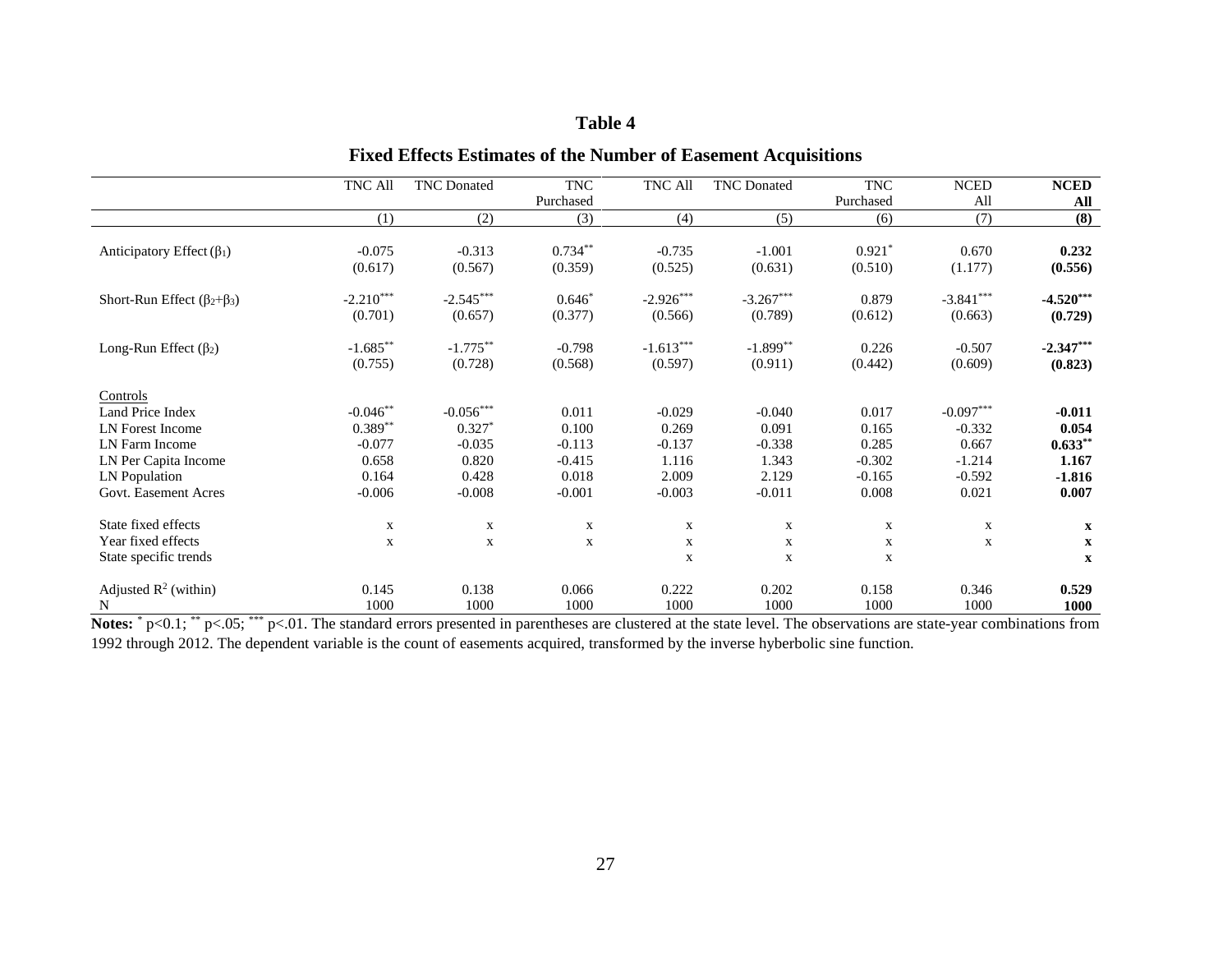We begin by interpreting the  $\hat{\beta}_2$  coefficients, the long-run response of easement flows to a change in the price. Starting with column 5, which is our favored estimate using the TNC data, there is a persistent negative relationship between the price and the flow of all easements, donated and purchased. The estimate is a statistically precise and economically large elasticity of -1.89. For comparison, the dependent variable in column 6 is the count of easements *purchased* by TNC. The estimate in this column serves as a placebo test. We do not expect purchases to be directly influenced by the tax price if in fact the price is causally related to easement flows rather than non-tax influences that also drive easement donations to land trusts. The placebo regression in column 6 shows that  $\hat{\beta}_2$  is effectively zero. This null finding raises confidence that the columns 4-5 coefficients are not simply driven by unobserved, demand-side drivers of easement acquisitions.

The long-run elasticity estimates are larger in our favored estimate of the NCED data, which is given in column 8 as -2.35. This is our favored estimate in the table because it employs data from all land trusts and because it includes state-specific time trends. Comparing the NCED  $\hat{\beta}_2$ estimates against those of TNC, the long run response of easement counts to tax policy is greater for the smaller, local land trusts that comprise the NCED data set. This finding suggests the smaller trusts are more dependent on donations, which is consistent with the observation that TNC has a large budget for purchases whereas many smaller trusts do not.

Turning to the dynamic effects of tax policy, consider the estimates of  $\hat{\beta}_1$  and  $\hat{\beta}_2 + \hat{\beta}_3$ . There is no evidence of a significant anticipatory effect as  $\hat{\beta}_1$  is imprecisely estimated and not distinguishable from zero in all of the columns including donations. There is, however, evidence of a stronger response to the price of conservation in the first-period following a tax code change. In all of the columns including donations the short-run response of  $\hat{\beta}_2 + \hat{\beta}_3$  exceeds the long run response indicating the flow of donated easements surged in the first year of a tax price decline. This surge may indicate that landowners consider tax benefits to be temporary, and therefore move quickly to exploit them. The positive estimate of  $\hat{\beta}_2 + \hat{\beta}_3$  in column 3 is interesting. It implies that TNC purchased fewer easements in the first year of a decline in the tax price of easements. This result suggests that a new tax credit, or a lower tax rate, may crowd out easement purchases, at least temporarily.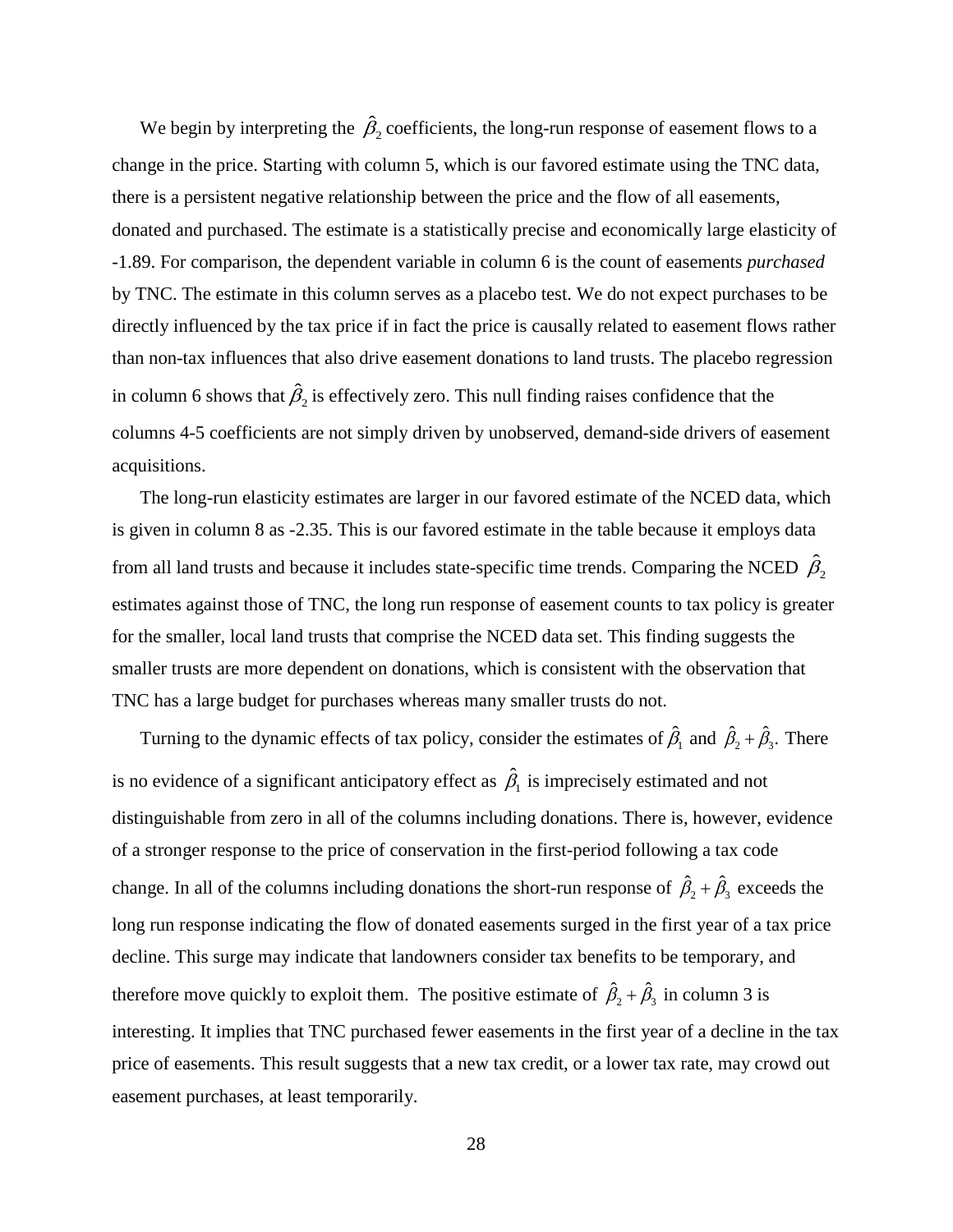Table 5 shows regression estimates of easement acres, rather than counts. The specifications are identical to those in table 4 and the price of conservation coefficients are again elasticities. In general, the patterns in table 5 mimic those in table 4 but there is a key difference. The long run elasticities of  $\hat{\beta}_2$  for donated easement acres tend to be much larger than those for donated counts, but the acreage elasticities are also less precisely estimated.

We turn first to the TNC coefficients in table 5, focusing on column 5. The  $\hat{\beta}_2$  coefficient is negative and economically large but imprecisely estimated, with a t-statistic of 1.04. The sum of  $\hat{\beta}_2$  and  $\hat{\beta}_3$  is significant, however. Taken together, these results mean that a decrease in the tax price induces a surge in acreage donated to TNC in the first year following the tax change. In the longer run, however, the lower tax price does not continue to influence the flow of acreage donated to TNC. How does this result reconcile with the statistically significant column 5 estimate of  $\hat{\beta}_2$  = -1.89 in table 4? One possibility is that prospective TNC donors of large easements are more immediately responsive to changes in tax prices than are prospective TNC donors of small easements, perhaps because large easement donors have more to lose if they don't act quickly to exploit tax benefits that could be temporary.[29](#page-29-0)

Turning to the NCED tax price estimates in column 8, the long run  $\hat{\beta}_2$  elasticity is large, at -6.07 compared to a statistically insignificant elasticity of -2.05 for TNC acres in column 5. This means the long-run flow of easement acreage to small, local land trusts is more sensitive to tax prices when compared to the long-run flow to TNC. The first-period response ( $\hat{\beta}_2 + \hat{\beta}_3$ ) is larger for TNC: at -9.65 versus -7.04. The fact that TNC easements tend to be larger than NCED easements may help explain this difference, assuming that large landowners are more anxious to quickly exploit decreases in easement donation prices.

To summarize tables 4 and 5, we find large, negative elasticities with respect to persistent changes in the tax price of conservation. For the NCED data, which include a comprehensive set of land trusts, our favored estimates are -2.35 for easement counts and -6.07 for easement acreage. These estimates quantify how the long-run *flow* of easements responds to a change in the tax price of donations. Because easements are perpetual, the long-run *stock* is also important.

l

<span id="page-29-0"></span> $^{29}$  The incentive to act quickly could be especially strong for large donors because many of the tax credit programs cap the aggregate value of claimed credits at the state-year level, perhaps inducing a race among large donors to become eligible before the cap is exceeded.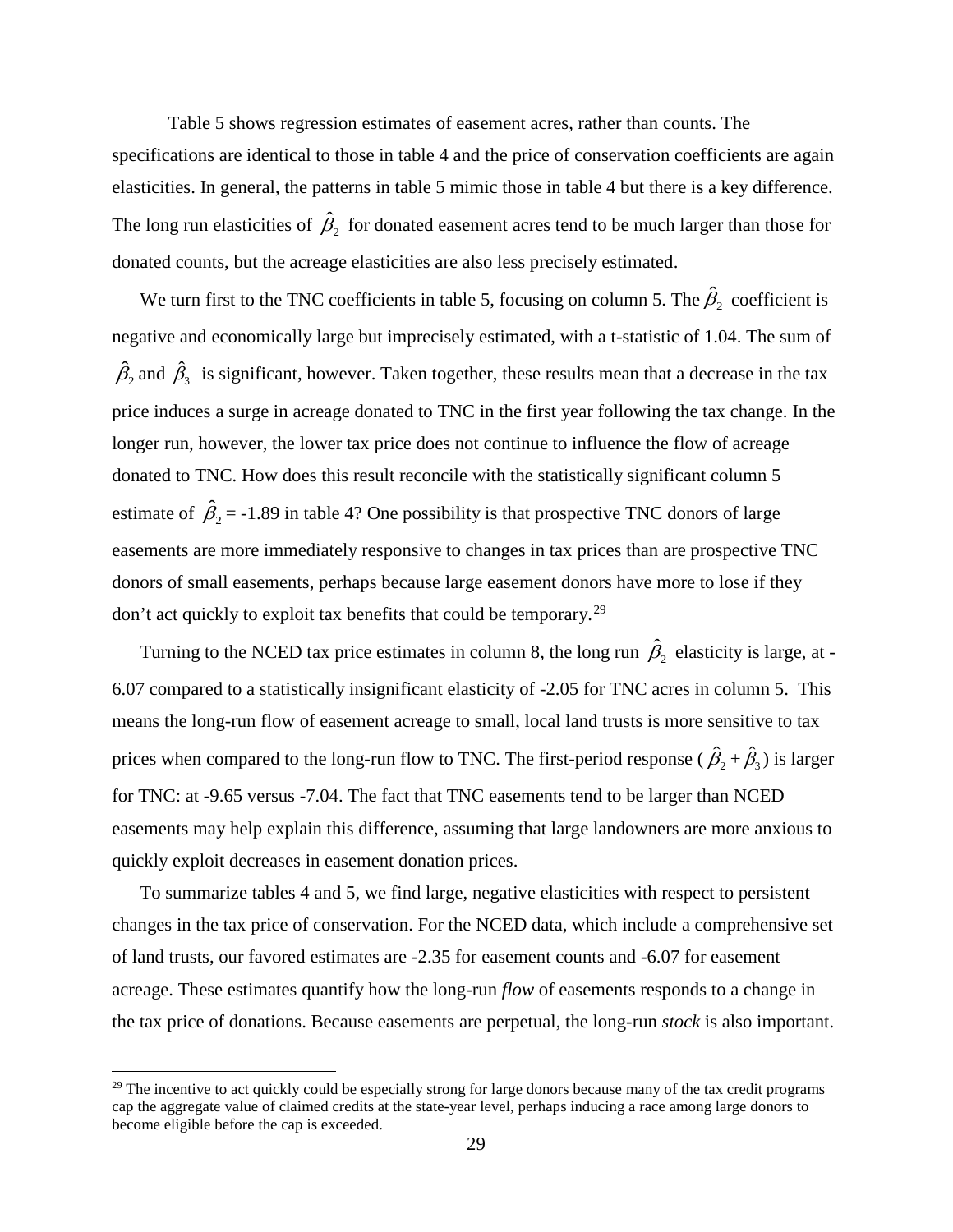## **Table 5**

# **Fixed Effects Estimates of the Acreage of Easement Acquisitions**

| TNC All                                                          |               | <b>TNC</b> Donated     | <b>TNC</b><br>Purchased | TNC All              | <b>TNC</b> Donated   | <b>TNC</b><br>Purchased | <b>NCED</b><br>All    | <b>NCED</b><br>All     |
|------------------------------------------------------------------|---------------|------------------------|-------------------------|----------------------|----------------------|-------------------------|-----------------------|------------------------|
|                                                                  | (1)           | (2)                    | (3)                     | (4)                  | (5)                  | (6)                     | (7)                   | (8)                    |
| Anticipatory Effect $(\beta_1)$<br>(1.820)                       | 2.768         | 1.542<br>(1.965)       | $4.447**$<br>(2.093)    | 2.024<br>(2.651)     | 0.617<br>(2.453)     | $6.054*$<br>(3.102)     | $4.311*$<br>(2.334)   | $2.390**$<br>(1.094)   |
| $-8.219***$<br>Short-Run Effect $(\beta_2 + \beta_3)$<br>(2.725) |               | $-8.947***$<br>(2.864) | 3.352<br>(2.103)        | $-8.857*$<br>(4.990) | $-9.651*$<br>(4.832) | 5.471*<br>(2.933)       | $-4.094**$<br>(1.818) | $-7.043**$<br>(3.089)  |
| Long-Run Effect $(\beta_2)$<br>$-2.848$<br>(2.656)               |               | $-3.433$<br>(2.446)    | $-4.474$<br>(3.651)     | $-0.817$<br>(1.603)  | $-2.046$<br>(1.970)  | 2.201<br>(1.895)        | 0.210<br>(1.218)      | $-6.075***$<br>(2.899) |
| Controls                                                         |               |                        |                         |                      |                      |                         |                       |                        |
| Land Price Index                                                 | $-0.070$      | $-0.102$               | 0.049                   | $-0.078$             | $-0.063$             | $-0.030$                | $-0.125*$             | 0.089                  |
| LN Forest Income                                                 | 1.345*        | 1.155                  | 0.583                   | 0.913                | $-0.396$             | 1.052                   | $-0.899$              | 0.684                  |
| LN Farm Income                                                   | 0.184         | 0.343                  | $-0.635$                | $-0.910$             | $-0.991$             | 0.357                   | 2.373**               | 1.684*                 |
| LN Per Capita Income                                             | 2.076         | 1.990                  | $-2.703$                | 4.516                | 3.494                | $-0.115$                | $-1.828$              | $-0.650$               |
| LN Population<br>$-2.803$                                        |               | 0.824                  | $-0.885$                | 8.179                | 12.609               | $-2.450$                | $-2.532$              | 1.971                  |
| Govt. Easement Acres                                             | $-0.018$      | $-0.028$               | $-0.008$                | 0.004                | $-0.038$             | 0.053                   | 0.005                 | $-0.018$               |
| State fixed effects                                              | X             | $\mathbf X$            | X                       | X                    | X                    | X                       | X                     | $\mathbf x$            |
| Year fixed effects                                               | $\mathbf X$   | $\mathbf X$            | $\mathbf X$             | $\mathbf X$          | $\mathbf X$          | $\mathbf x$             | $\mathbf X$           | $\mathbf{x}$           |
| State specific trends                                            |               |                        |                         | $\mathbf X$          | $\mathbf X$          | X                       |                       | $\mathbf X$            |
| Adjusted $R^2$ (within)<br>N                                     | 0.089<br>1000 | 0.078<br>1000          | 0.069<br>1000           | 0.134<br>1000        | 0.120<br>1000        | 0.140<br>1000           | 0.222<br>1000         | 0.348<br>1000          |

Notes: \* p<0.1; \*\* p<.05; \*\*\* p<.01. The standard errors presented in parentheses are clustered at the state level. The observations are state-year combinations from 1992 through 2012. The dependent variable is the acreage of easements acquired, transformed by the inverse hyberbolic sine function.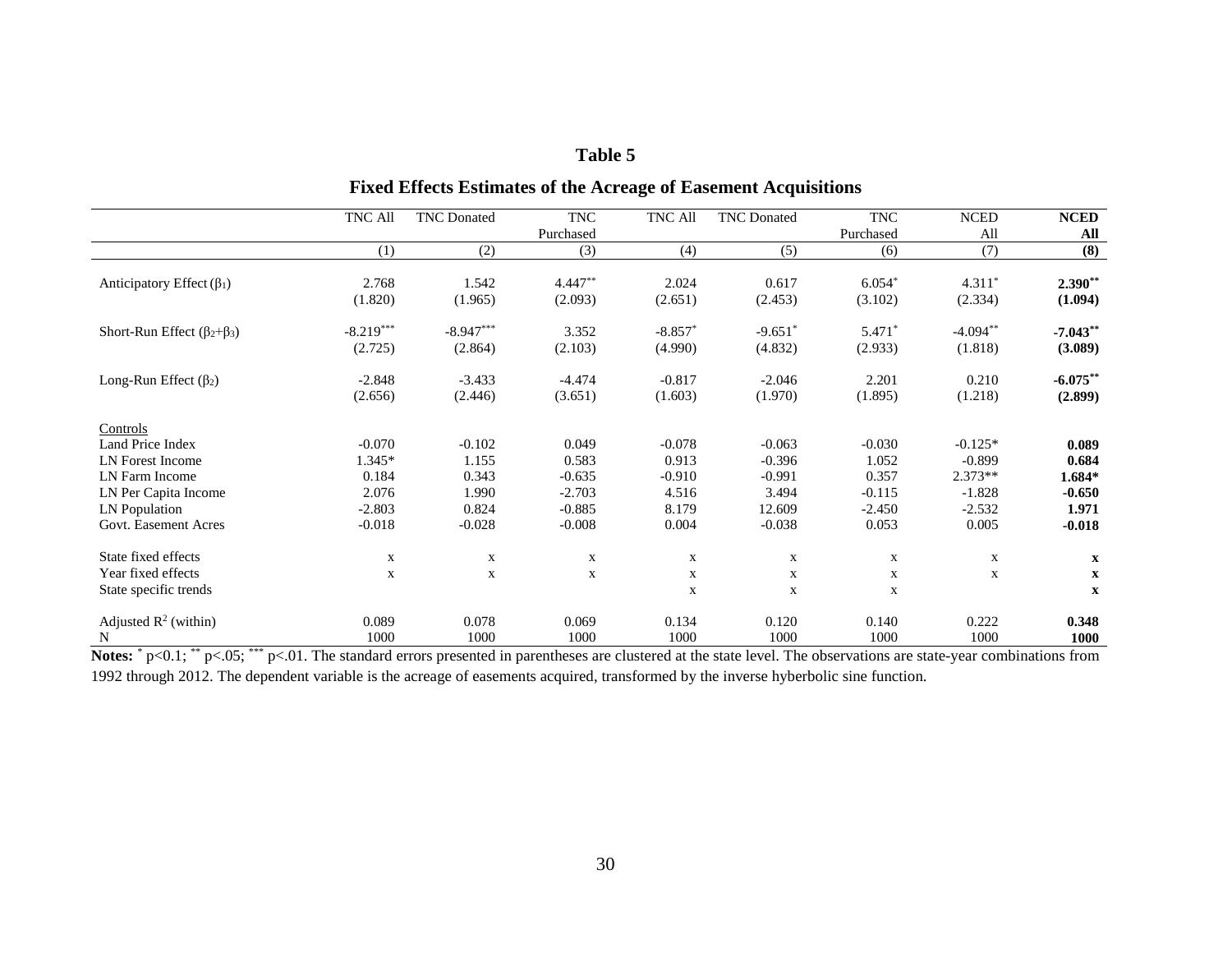For the NCED data, our favored estimate indicates that the long-run stock of acres would increase in addition to the flow response, by 7.04 times the percentage change in price.

The elasticity estimates summarized above are conditional on covariates and state specific time trends and are robust to placebo tests of easement purchases by TNC. Although the placebo and time trends results help to justify a causal interpretation of tables 4 and 5, we perform a series of robustness checks in online appendix 5. That appendix describes various threats to identification, and it provides tests to account for those threats. The appendix also presents estimates using scenarios other than AGI=\$100,000, donation=\$500,000. We conclude that the main elasticity estimates, -2.4 for easement donation counts and -6.1 for easement acres, provide a meaningful and robust characterization of easement responses to tax incentives.

#### **VI. Implications: Aggregate Acreage Outcomes and the Quality of Easement Donations**

To assess the quantitative importance of tax code changes whose stated purpose was to increase easement donations, we simulate the effects of adopted tax credits based on our baseline short and long run elasticity estimates of -7.0 and -6.1. Table 6 shows the simulated changes due to the introduction of state tax credit programs actually instituted.

|                  |                   |               |               |                                             |                   |              | <b>Simulated Percent Changes</b> |          |
|------------------|-------------------|---------------|---------------|---------------------------------------------|-------------------|--------------|----------------------------------|----------|
|                  | Year of           | <b>Credit</b> | <b>Dollar</b> |                                             | <b>Years to</b>   | Price of     | Short-run                        | Long-run |
| <b>State</b>     | <b>Tax Credit</b> | Percentage    |               | Limit Transferable                          | <b>Carry Over</b> | Conservation | Acres                            | Acres    |
| NC <sup>1</sup>  | 1989              | 25%           | 25K           | No                                          | 5                 | $-4.3$       | 30.6                             | 26.4     |
| $\rm CO$         | 2000              | 100%          | 100K          | Yes                                         | 20                | $-24.7$      | 197.1                            | 164.8    |
| DE               | 2000              | 40%           | 50K           | No                                          | 5                 | $-3.6$       | 25.1                             | 21.6     |
| VA               | 2000              | 50%           | 50K           | Yes                                         | 5                 | $-13.2$      | 96.4                             | 82.4     |
| MD               | 2001              | 100%          | 80K           | N <sub>o</sub>                              | 15                | $-8.7$       | 62.3                             | 53.5     |
| <b>SC</b>        | 2001              | 25%           | 1,000K        | Yes                                         | 50                | $-25.0$      | 199.8                            | 167.0    |
| NM               | 2004              | 50%           | 100K          | No                                          | 5                 | $-12.3$      | 89.5                             | 76.6     |
| GA               | 2006              | 25%           | 250K          | Yes                                         | 5                 | $-4.0$       | 28.4                             | 24.5     |
| IA               | 2008              | 50%           | 100K          | No                                          | 20                | $-14.0$      | 102.3                            | 87.4     |
| MA <sup>2</sup>  | 2011              | 50%           | 50K           | No                                          | $\mathbf{0}$      | $-13.5$      | 99.0                             | 84.6     |
| USA <sup>3</sup> | 2006              |               |               | changes in deductibility rules <sup>3</sup> |                   | $-6.6$       | 46.6                             | 40.1     |

**Table 6: Simulated Changes in Donated Acre Flows due to Introduction of Credit Programs**

**Notes:** (1) North Carolina's tax credit program began in 1983, before our sample period. The table reports a change in 1989 from a \$5K limit to a \$25K limit. (2) Massachusetts' tax credits are non-transferrable. They are, however, refundable, which in the calculator makes them effectively transferrable. (3) In 2006, the federal code changed, increasing the percent-of-AGI limit from 50% to 100% and the carryover limit from 5 to 15 years for qualified farmers and ranchers. All calculations assume a qualified farmer with \$100K AGI, and easement donation of \$500K, and capital gains tax exposure of \$250K absent the donation.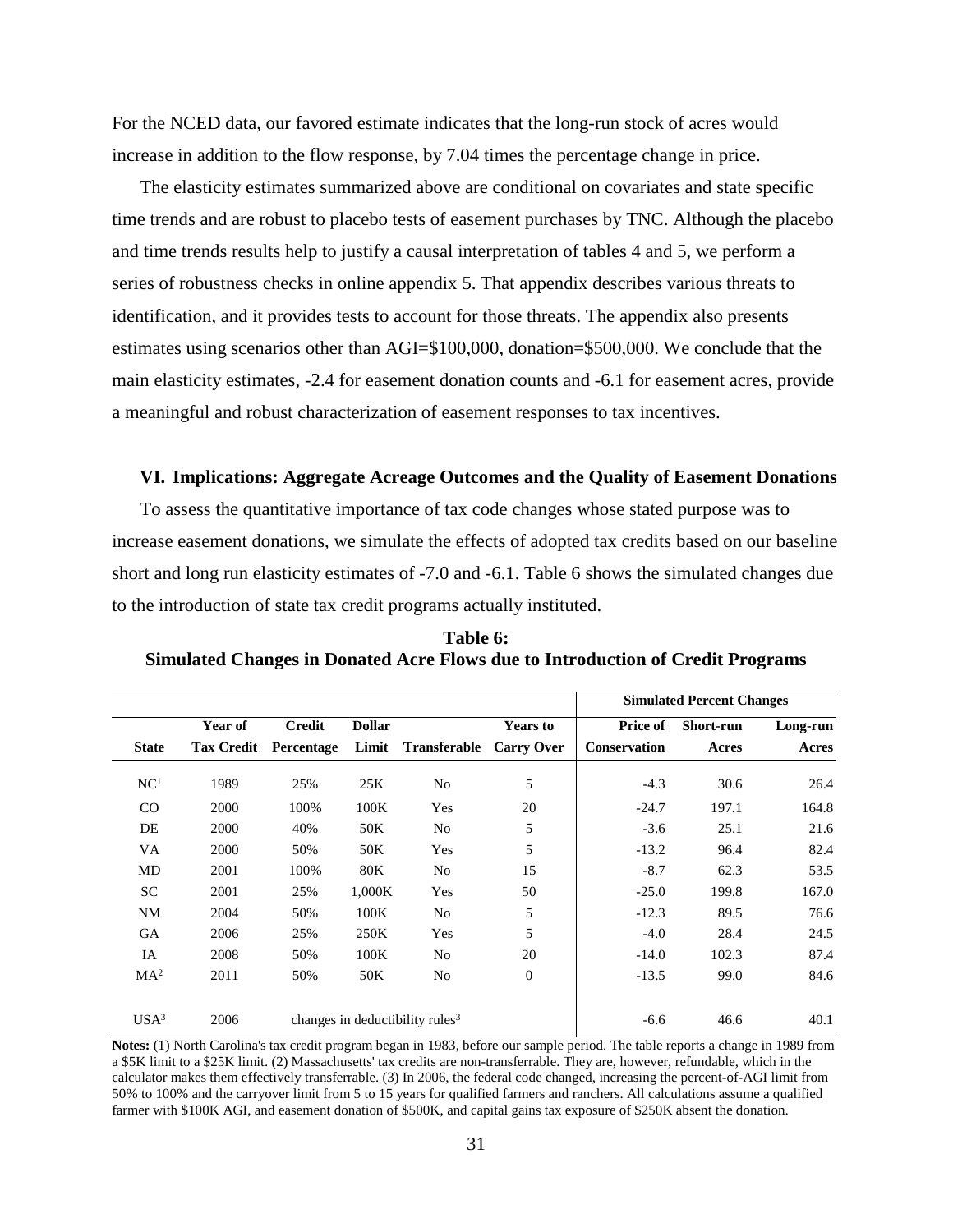In Colorado, for example, the new program lowered the price for our representative landowner (AGI =  $$100,000$ , donation =  $$500,000$ ) by 30 percent relative to the price in the year preceding the program. Our estimates imply a short run acreage increase of 200 percent and a long-run increase of 168 percent. Calculations for other states follow the same procedure. All calculations are based on the change in price induced by the initial tax credit program; most programs were modified subsequently in ways that significantly changed the price of conservation (see appendices 2 and 3).

Table 6 also simulates the changes induced by the federal tax code changes in 2006, which made more generous the deduction carryover rules for farmers. For our representative landowner, assumed to be a qualifying farmer, the changes lowered the price by 6.6 percent and stimulated a long-run acreage increase of 40.1 percent. This simulation illustrates how a modest change in the tax code can stimulate a large increase in annual acreage flows, and an even larger eventual increase in the stock of permanently restricted land.

We also ask whether the quality of land preserved—as defined by individual land trusts—is influenced by tax incentives. With respect to quality, it is important to recognize that the tax incentive to donate easements is just that—an incentive to donate easements—and not necessarily to donate ecologically or aesthetically valuable open-space amenities. Just as in the incentive contracting literature (e.g., Baker 2002) the agent (a landowner in our case) is paid to contribute towards an output that can be measured (the acreage of easements), which is not exactly what the principal (the public) is seeking. It is, perhaps, "the folly of rewarding for A while hoping for B."

This implies that land trusts, which intermediate between landowners and consumers of landbased amenities, determine the effect of tax policy on conservation quality. If land trusts accept all easement offerings, regardless of quality, and stronger tax incentives induce donation offerings of marginal quality, then increased tax incentives will disproportionately increase the flow of low quality easements. If land trusts are selective and focus their limited resources on high-quality easements, however, then increased tax incentives could disproportionately decrease the flow of low-quality easements, by allowing trusts to choose quality offerings from a larger set of prospective donors.

A detailed analysis of the impact of tax incentives on acquisition quality is beyond the scope of our study, but we shed some empirical light. To do so, we exploit data from Land Trust Alliance (LTA) survey questions about conservation outcomes in their 2005 "census of land

32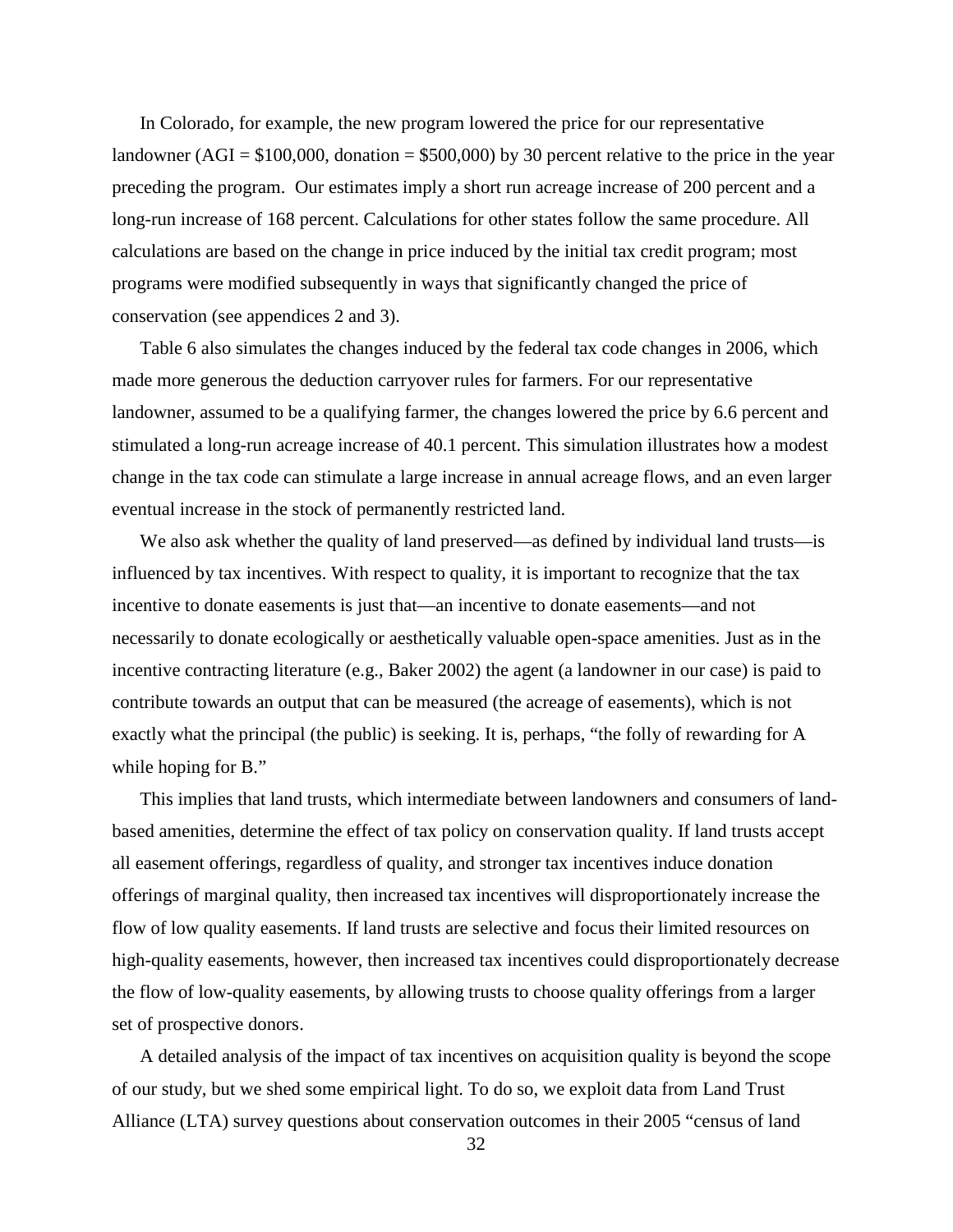trusts." Among the questions, trusts were asked to categorize the source of their holdings as purchased, donated, or bargain sale (a mix of the other two.) Of the subset of trusts who answered the question, the mean percentage of easements acquired by donation was 79.5%; 13.6% on average were purchased; and 6.9% were acquired through bargain sales (see table 7).

|                                                           | Number of Easements     |                         | Percent of a Trust's<br>Easements |                | Number of<br><b>Trusts</b> |
|-----------------------------------------------------------|-------------------------|-------------------------|-----------------------------------|----------------|----------------------------|
|                                                           | Mean                    | St. Dev                 | Mean                              | St. Dev        |                            |
| <b>Acquisition Method</b><br>All<br>Donated<br>Purchased  | 29.76<br>23.88<br>2.946 | 97.76<br>86.46<br>11.64 | 79.47<br>13.64                    | 32.30<br>27.81 | 631<br>631<br>631          |
| Bargain Sale                                              | 2.934                   | 14.71                   | 6.883                             | 18.45          | 631                        |
| <b>Conservation Quality</b><br>Easements in Priority Area | 23.79                   | 96.64                   | 75.25                             | 30.60          | 548                        |

**Table 7: Descriptive Statistics of Strategic Conservation** 

**Notes:** Data come from the 2005 Land Trust Alliance survey of trusts. Observations included are those inferred to have responded to the relevant question. The stock of all easements was reported by survey participants. The stock of donated, bargain sales, and purchased easements are estimated by multiplying the reported estimated percentage of easements acquired through each method by the reported stock of all easements.

Table 7 also reports a measure of trust-identified conservation quality. Trusts were asked to report the percentage of their easement acreage in areas identified by the trust as conservation priority areas. A 75.3% share of trust-held easements, on average, were located in such areas.

Table 8 uses cross-section regressions at the trust level to connect the measure of quality to the method by which easements are acquired, and to link this to the after-tax price of conservation. The first column of table 8 regresses the percent of a trust's holdings in priority areas on the percent of easements donated, and on the percent acquired by bargain sale, while controlling for trust size. The residual category–purchased easements–is omitted. Donation percentage is statistically significant, suggesting that every one percentage point increase in a trust's holdings coming from donations (at the expense of purchases, given that bargain sales is held constant) results in a  $0.172$  reduction in the percentage of land held in a conservation priority area. The effect of shifting one percentage point from purchases to bargain sales has a smaller measured effect. The ordering of coefficients supports the interpretation that donated easements are inferior easements, according to the trust's definition of the term. The positive coefficient on the number of easements held suggests that larger land trusts are better at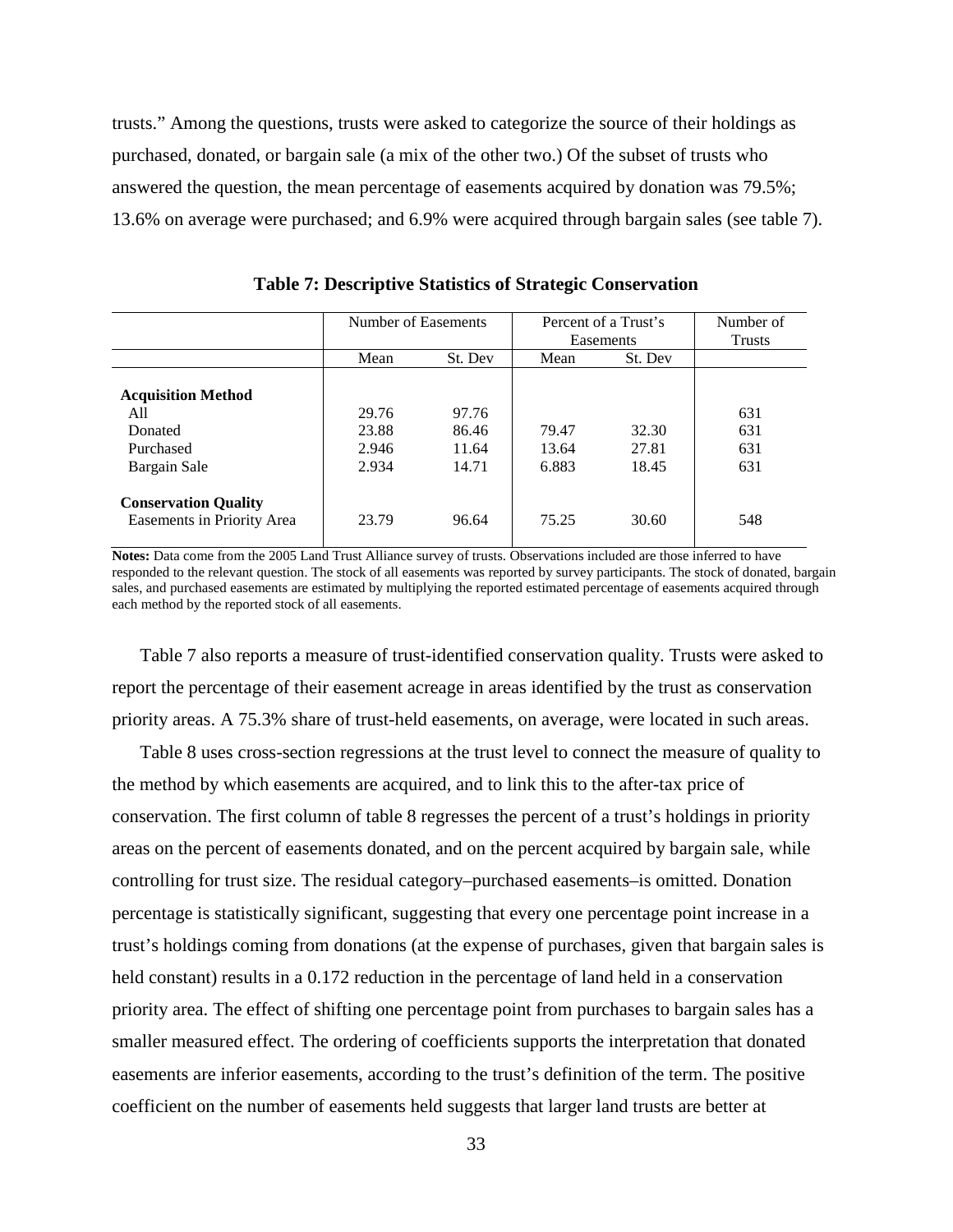attracting land in priority areas. Similar results are found in the second column, which weighs the estimates by the size of land trusts.

|                                                                                                                                   | $Y = Percent$ of Easements in Priority Area |                       |                                |                                  |
|-----------------------------------------------------------------------------------------------------------------------------------|---------------------------------------------|-----------------------|--------------------------------|----------------------------------|
|                                                                                                                                   | (1)                                         | (2)                   | (3)                            | (4)                              |
| <b>Percent Donated</b>                                                                                                            | $-0.172**$<br>(0.041)                       | $-0.169*$<br>(0.078)  |                                |                                  |
| <b>Percent Bargain Sales</b>                                                                                                      | $-0.086$<br>(0.067)                         | $-0.053$<br>(0.097)   | $-0.085$<br>(0.068)            | $-0.065$<br>(0.100)              |
| Number of All Easements                                                                                                           | $0.011*$<br>(0.006)                         | $0.011*$<br>(0.002)   | $0.011*$<br>(0.006)            | $0.011***$<br>(0.003)            |
| <b>Interactions with Price of Conservation</b><br>% Donated x Indicator for $1st$ PCon Quartile<br>(lowest price of conservation) |                                             |                       | $-0.172***$<br>(0.057)         | $-0.181$ <sup>*</sup><br>(0.100) |
| % Donated x Indicator for 2nd PCon Quartile                                                                                       |                                             |                       | $-0.131**$<br>(0.052)          | $-0.069$<br>(0.084)              |
| % Donated x Indicator for 3rd PCon Quartile                                                                                       |                                             |                       | $-0.161***$<br>(0.058)         | $-0.135$<br>(0.085)              |
| % Donated $x$ Indicator for 4th PCon Quartile<br>(highest price of conservation)                                                  |                                             |                       | $-0.204***$<br>(0.046)         | $-0.306***$<br>(0.083)           |
| Constant                                                                                                                          | 88.283**<br>(3.315)                         | $87.734**$<br>(6.561) | 88.292***<br>(3.320)           | 89.414***<br>(6.677)             |
| Weighted by Number of Easements<br>Observations<br>Adjusted $R^2$                                                                 | N <sub>o</sub><br>432<br>0.022              | Yes<br>432<br>0.065   | N <sub>0</sub><br>432<br>0.021 | Yes<br>432<br>0.134              |

## **Table 8: Trust-Level OLS Regressions of Strategic Conservation**

Notes: \* p<0.1; \* p<.05; \*\* p<.01. Robust standard errors are presented in parentheses. Data come from the 2005 Land Trust Alliance survey of trusts. Observations included are those inferred to have responded to all of the relevant questions. The indicator for the 1<sup>st</sup> PCons quartile equals 1 for states that were in the lowest quartile (25<sup>th</sup> percentile) for the price of conservation, averaged over 2000-2005. All price calculations assume a qualified farmer or rancher with \$100K AGI, and easement donation of \$500K, and capital gains tax exposure of \$250K absent the donation.

Columns 1 and 2 of table 8 provide evidence that donated easements are inferior to purchased easements, but they do not tell us if the particular easements induced by tax benefits differ in quality from other donated easements. To probe this issue, we first divide the price of conservation relevant to a trust's prospective donors into quartiles, ranked by the price averaged over 2000 to 2005 from lowest to highest. Next, we create indicator variables for each quartile, which we interact with the percentage of a trust's easements acquired via donation. (For trusts operating in multiple states, the price is averaged across states). By comparing the coefficients across interaction terms, we assess the sensitivity of the relationship between donated and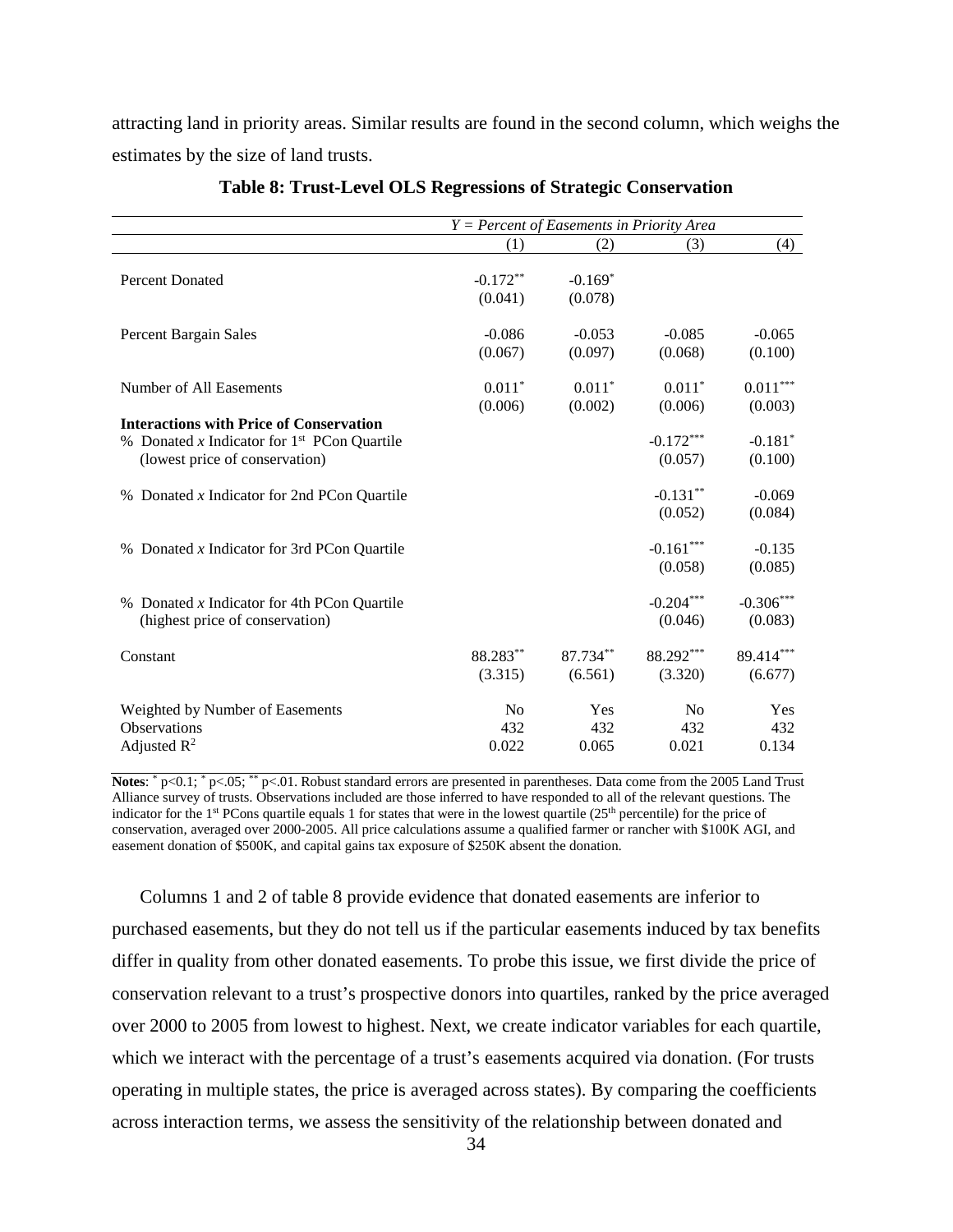priority-area easements to the generosity of the tax code.

If trusts in states with low prices of conservation accepted unusually low-quality easements, we should see a larger effect of the "percentage donated" on "percent of easement in priority areas" in those states. If anything, we see the opposite. Column 3 shows statistically significant negative effects of donations on easement quality in all four quartiles (donated easements are inferior to purchased easements), but no more so for trusts in states with the strongest tax incentive (the lowest prices.) The point estimate is the largest in the quartile with the weakest tax incentives.<sup>[30](#page-35-0)</sup> This provides suggestive evidence that tax incentives increase the quality of easement donations, insofar as "quality" is defined by land trusts through their priority areas.<sup>[31](#page-35-1)</sup>

## **VII. Conclusion**

l

Governments have long acted to protect land from development, sometimes through direct acquisition and sometimes through land use regulation (see Turner *et al.* 2014 and Glaeser and Kahn 2004). But less centralized, incentive-based approaches are becoming more common across the globe.<sup>[32](#page-35-2)</sup> The U.S. system of preferential tax treatment towards conservation easements held by local land trusts is a leading example of decentralized conservation. In it, the government's main role is to set tax policy and then let individuals, under limited regulation, determine the quantity and patterns of permanent conservation.

Our analysis informs policy debate about this decentralized method in two ways. First, some critics worry that generous tax policies merely subsidize wealthy landowners, and do not change land use decisions. Our tax calculations show that high-income landowners do accrue substantially higher tax benefits from donating when compared to low-income landowners. But the large elasticity estimates, ranging from -2.4 to -6.1, imply that tax incentives have substantial effects on permanent conservation outcomes.

<span id="page-35-0"></span> $30$  Further evidence comes from column 4, in which land trusts are weighted by their acreage held. Column 4 shows insignificant effects of donations on quality for trusts in the lowest three lowest quartiles of the price of conservation. The statistically significant column 4 coefficient of -0.306 for the fourth quartile suggests that donated easements are inferior to purchased easements only in those states whose donors face a high price of conservation.

<span id="page-35-1"></span><sup>&</sup>lt;sup>31</sup> We recognize that "quality" is complex and multi-dimensional, and that it may not be fully characterized by priority areas. For more on measuring the quality of easement donations, see Lawley and Yang (2015).

<span id="page-35-2"></span> $32$  Many governments are now paying landowners to voluntarily refrain from making land use changes through incentive based programs (Salzman 2005, Jack *et al.* 2009, Alix-Garcia *et al.* 2016).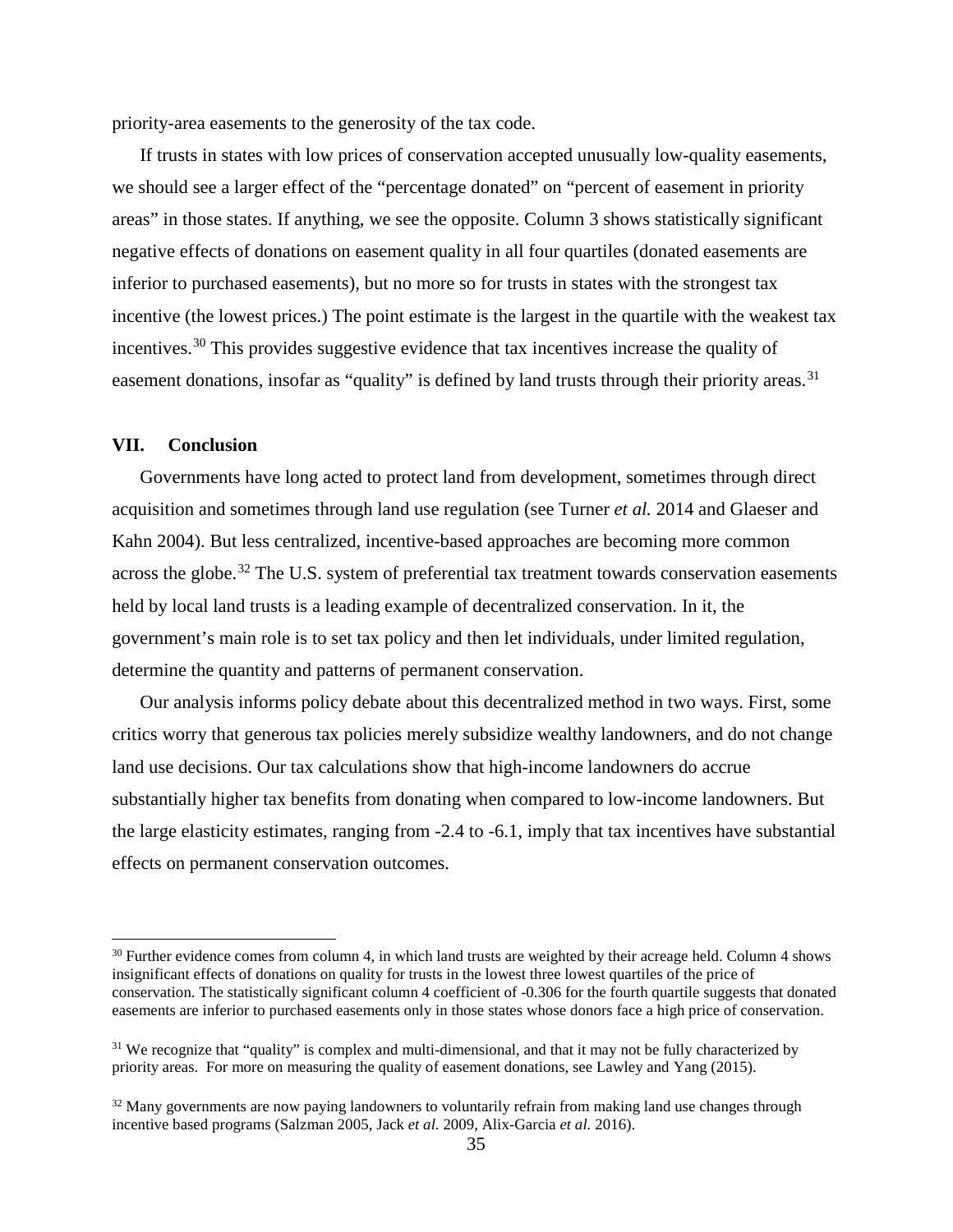Second, other critics worry that tax-induced conservation leads to *ad hoc* patterns of land restrictions instead of more valuable coordinated networks of protected land. On this, we find mixed evidence. On the one hand, evidence suggests that trusts accept easement donations outside of conservation priority areas that they would not purchase. On the other hand, there is no evidence that increasing tax incentives leads to a greater proportion of easements outside of priority areas.

Our analysis raises questions about the limits of decentralized, private conservation and how its performance compares with centralized, government approaches.<sup>[33](#page-36-0)</sup> Although a full comparative analysis is outside the scope of the current study, this is an important topic, especially because direct government conservation may crowd out (or crowd in) private conservation (Albers *et al.* 2008, Parker and Thurman 2011). We also do not estimate the land conservation effects of tax-privileging conservation easements on the amount of land conserved privately via outright ownership; this is another dimension of crowd-out or crowd-in that we hope future research addresses. Moreover, we do not investigate incentives to cheat (Kleven *et al.* 2011) by exaggerating easement values. Evidence from other settings indicates that lax oversight can encourage exaggerated claims of charitable giving (Fack and Landais 2016). In our setting, increasing Internal Revenue Service oversight over fraudulent easement appraisals may decrease the responsiveness of easement donations to tax incentives. We leave this important issue for future research.

#### **References**

l

- Alix-Garcia, Jennifer M., Katharine R.E. Sims, and Patricia Yañez-Pagans. 2016. Only One Tree from Each Seed? Environmental Effectiveness and Poverty Alleviation in Mexico's Payments for Ecosystem Services Program. *American Economic Journal: Economic Policy* 7(4): 1-40.
- Albers, Heidi J., Amy W. Ando, and Xiaoxuan Chen. 2008. Spatial-Econometric Analysis of Attraction and Repulsion of Private Conservation by Public Reserves. *Journal of Environmental Economics and Management* 56(1): 33-49.
- Andreoni, James. 1990. Impure Altruism and Donations to Public Goods: A Theory of Warm-Glow Giving. *Economic Journal* 100(June): 464-477.

<span id="page-36-0"></span> $33$  It is an empirical question if conservation networks accrued through the land trust system of relying on tax donations differ from centrally planned networks that may be chosen by a public or private organization with a large budget for purchasing land, see Costello and Polasky (2004) and Newburn *et al.* (2006).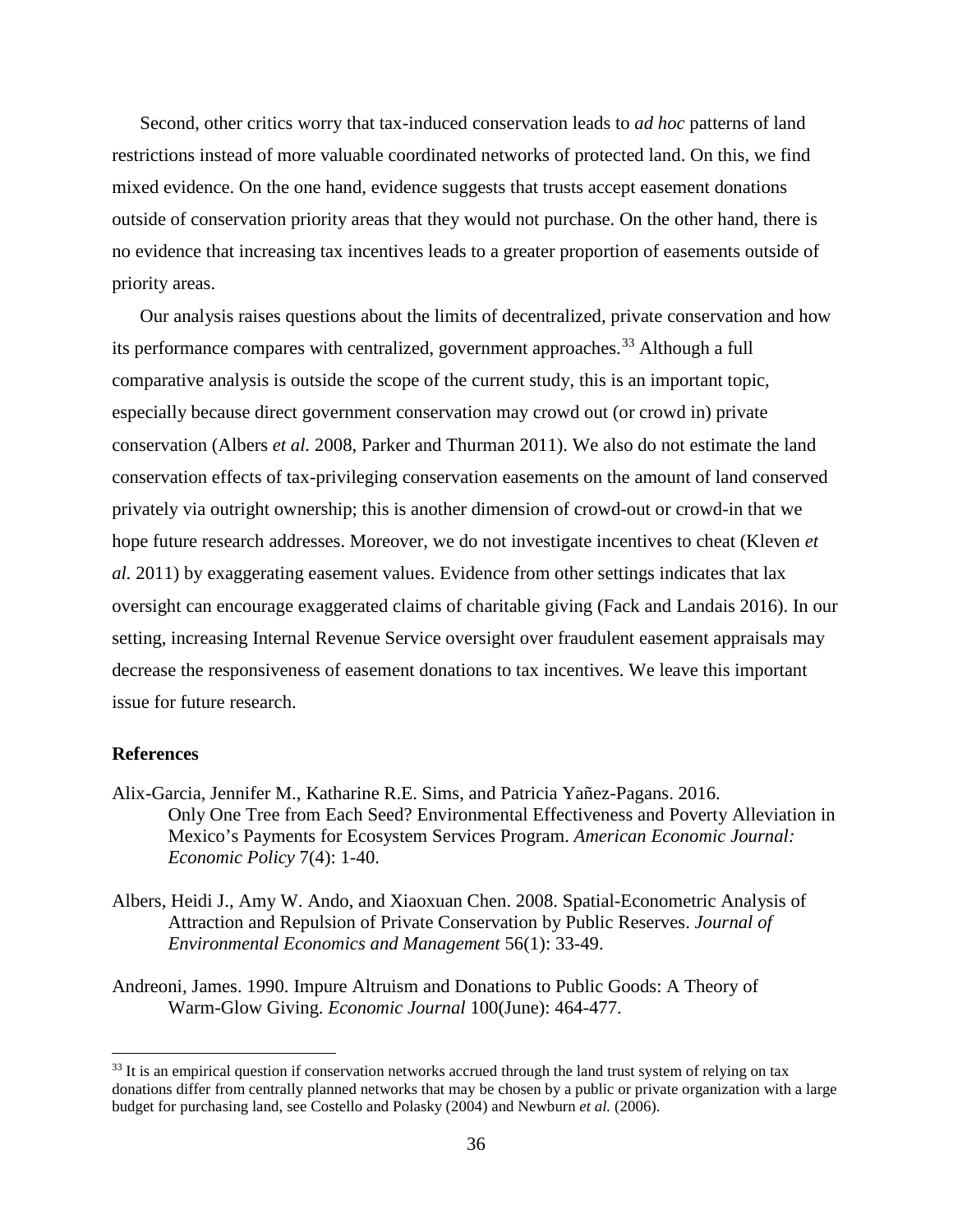- Auten, Gerald, Holger Sieg, and Charles Clotfelter. 2002. Charitable Giving, Income and Taxes: An Analysis of Panel Data: *American Economic Review* 92(1): 371-382.
- Backus, Peter G. and Nicky L. Grant. 2016. Consistent Estimation of the Tax-Price Elasticity of Charitable Giving with Survey Data. Working Paper.
- Baker, George. 2002. Distortion and Risk in Optimal Incentive Contracts. *Journal of Human Resources*, 37(4).
- Bakija, Jon M., William G. Gale, and Joel B. Slemrod. 2003. Charitable Bequests and Taxes on Inheritances and Estates: Aggregate Evidence from Across States and Time. *American and Economic Review* 93(2): 366-370.
- Bakija, Jon M. 2009. Documentation for a Comprehensive Historical U.S. Federal and State Income Tax Calculator Williams College.
- Bakija, Jon M. and Bradley T. Heim. 2011. How Does Charitable Giving Respond to Incentives and Income? New Estimates from Panel Data. *National Tax Journal* 64(2): 615-650.
- Bakija, Jon M. and William M. Gentry. 2014. Capital Gains Taxes and Realizations: Evidence from a Long Panel of State-Level Data. Working Paper.
- Barrett, Kevin S., Anya M. McGuirk, and Richard Steinberg. 1997. Further Evidence on the Dynamic Impact of Taxes on Charitable Giving. *National Tax Journal* 50(2): 321-334.
- Boyd, James, Kathryn Cabellero, and R. David Simpson. 2000. The Law and Economics of Habitat Conservation: Lessons from an Analysis of Easement Acquisitions. *Stanford Environmental Law Journal* 19(January): 209 – 55.
- Bray, Zachary. 2010. Reconciling Development and Natural Beauty: The Promise and Dilemma of Conservation Easements. *Harvard Environmental Law Review* 34: 119-177.
- Burbidge, John B., Lonnie Magee, and A. Leslie Robb. 1988. Alternative Transformations to Handle Extreme Values of the Dependent Variable. *Journal of the American Statistical Association* 83(401): 123-127.
- Chetty, Raj, Adam Looney, and Kory Kroft. 2009. Salience and Taxation: Theory and Evidence. *American Economic Review* 99(4): 1145-77.
- Chetty, Raj and Emmanuel Saez. 2013. Teaching the Tax Code: Earnings Responses to an Experiment with EITC Recipients. *American Economic Journal: Applied Economics* 5(1): 1-31.
- Costello, Christopher and Stephen Polasky. 2004. Dynamic Reserve Site Selection. *Resource and Energy Economics* 26: 157-174.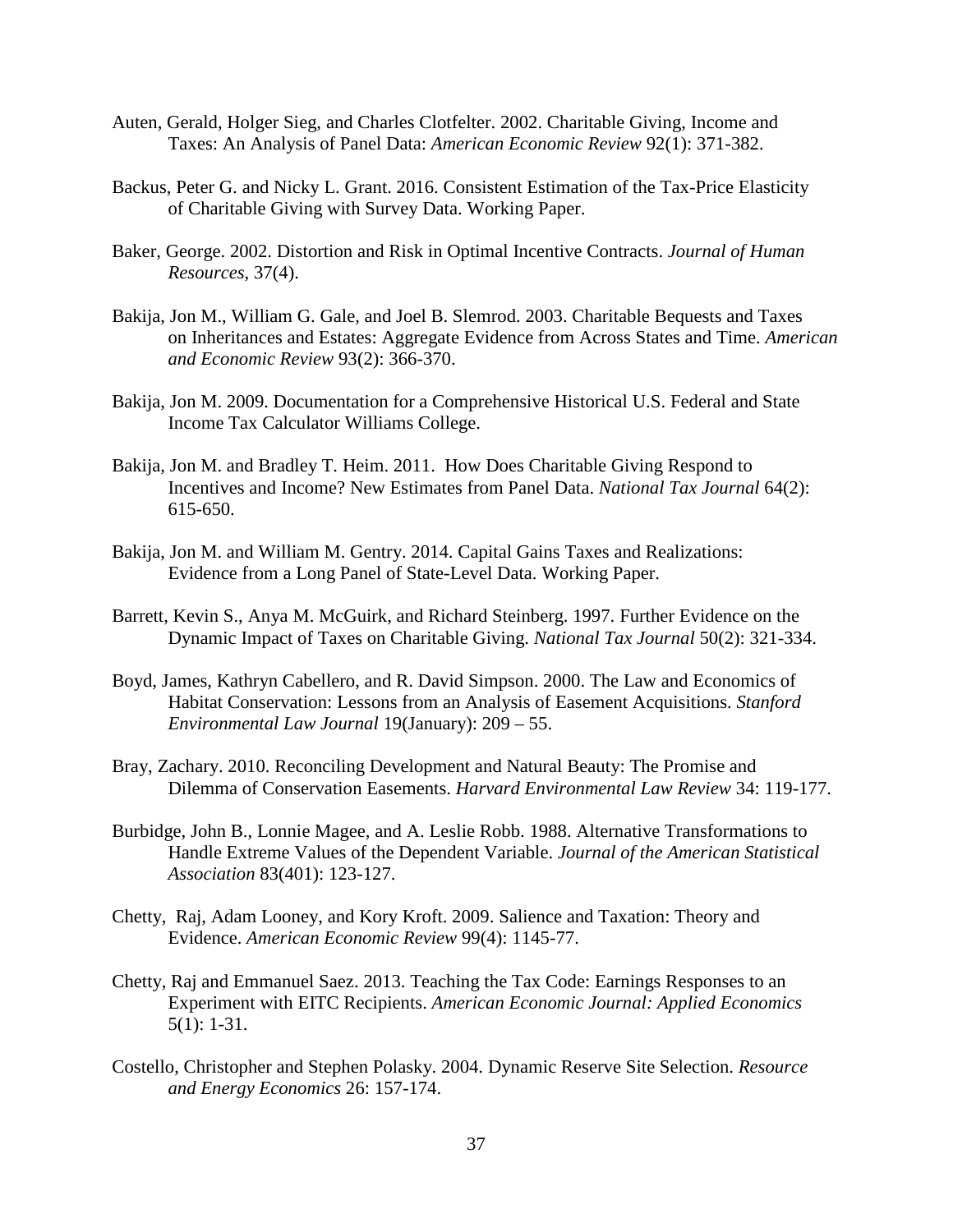- Dana, Andrew C. and Michael Ramsey. 1989. Conservation Easements and the Common Law. *Stanford Environmental Law Journal* 8(2): 2-45.
- Eagle, Josh. 2011. Notional Generosity: Explaining Charitable Donors' High Willingness to Part with Conservation Easements. *Harvard Environmental Law Review* 35: 47-90.
- Fack, Gabrielle and Camille Landais. 2016. The Effect of Tax Enforcement on Tax Elasticities: Evidence from Charitable Contributions in France. *Journal of Public Economics* 133: 23-40.
- Feenberg, Daniel R. and Elizabeth Coutts. 1993. An Introduction to the TAXSIM Model. *Journal of Policy Analysis and Management* 12(1): 189-194.
- Feldstein, Martin. 1975. The Income Tax and Charitable Contributions: Part 1 Aggregate and Distributional Effects. *National Tax Journal* 28(1): 81-100.
- Glaeser, Edward L. and Matthew Kahn. 2004. Sprawl and Urban Growth. In *Handbook of Regional and Urban Economics*, eds. V. Henderson and J. Thisse. vol(4): pp 2481-2527.
- Halperin, Daniel. 2011. Incentives for Conservation Easements: The Charitable Deduction or a Better Way. *Law and Contemporary Problems* 74: 29-50.
- Hungerman, Daniel M. and Mark Ottoni-Wilhelm. 2016. What is the Price Elasticity of Charitable Giving? Toward a Reconciliation of Disparate Estimates. Working Paper.
- Jack, B. Kelsey, Carolyn Kousky, and Katharine R. E. Sims. 2008. Designing Payments for Ecosystem Services: Lessons from Previous Experience with Incentive-Based Mechanisms. *Proceedings of the National Academy of Sciences* 105(28): 9465-9470.
- Korngold, Gerald. 1984. Privately Held Conservation Servitudes: A Policy Analysis in the Context of in Gross Real Covenants and Easements. *Texas Law Review* 63(3): 433-96.
- Kotchen, Matthew J. 2006. Green Markets and Private Provision of Public Goods. *Journal of Political Economy* 114(4): 816-834.
- Lawley, Chad and Charles Towe. 2014. Capitalized Costs of Habitat Conservation Easements. *American Journal of Agricultural Economics* 96(3): 657-672.
- Lawley, Chad and Wanhong Yang. 2015. Spatial Interactions in Habitat Conservation: Evidence from Prairie Pothole Easements. *Journal of Environmental Economics and Management* 71: 71-89.
- Looney, Adam. 2017. Charitable Contributions of Conservation Easements. The Brookings Institutions. Available at: [www.brookings.edu/wp](http://www.brookings.edu/wp-)content/uploads/2017/05/looney\_conservationeasements.pdf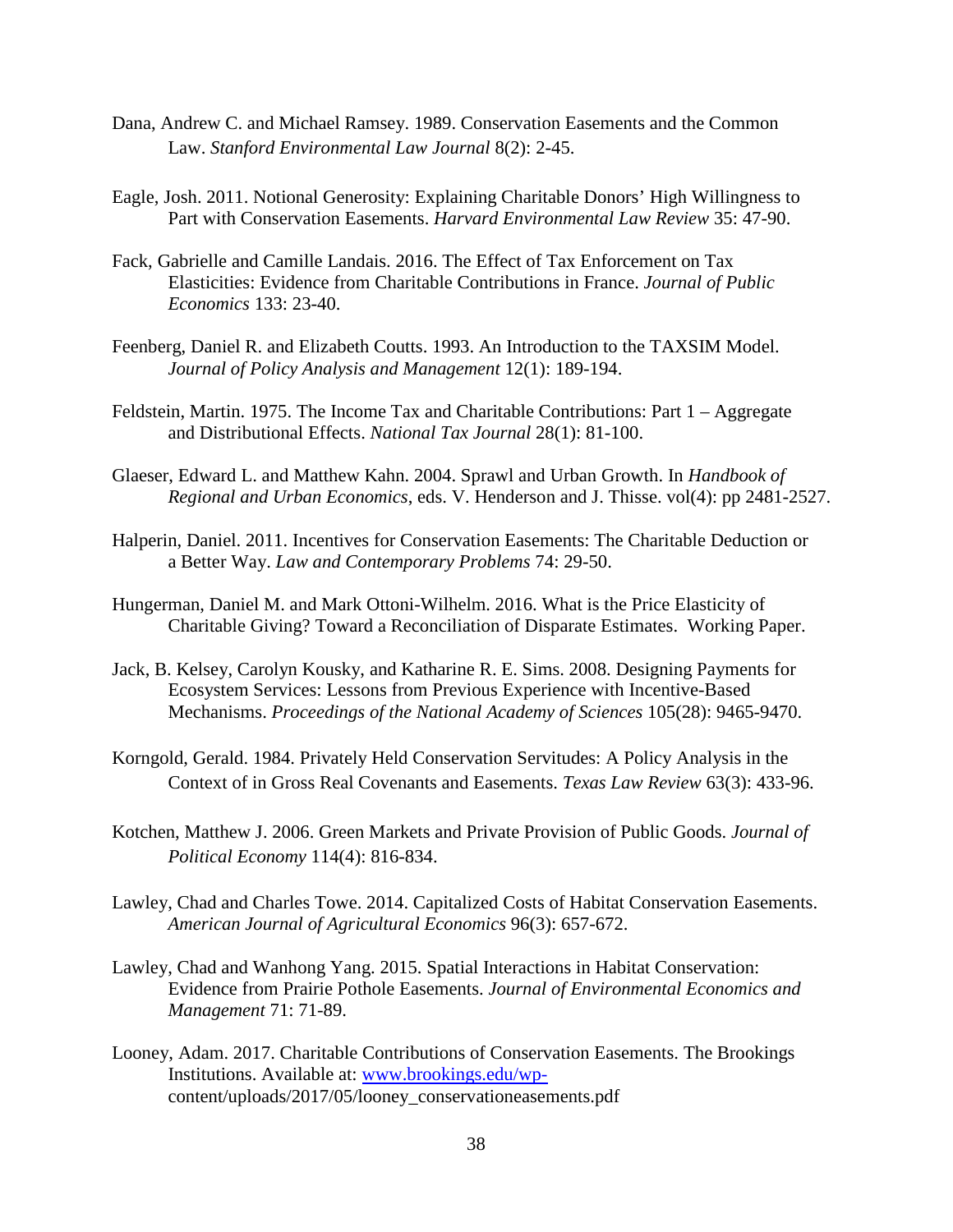- MacKinnon, James G. and Lonnie Magee. 1990. Transforming the Dependent Variable in Regression Model. *International Economic Review* 31(2): 315-339.
- Mahoney, Julia D. 2002. Perpetual Restrictions on Land and the Problem of the Future. *Virginia Law Review* 88(4): 739-787.
- McLaughlin, Nancy A. 2005. Rethinking the Perpetual Nature of Conservation Easements. *Harvard Environmental Law Review* 29: 421 -521.
- Merenlender, A.M., L. Huntsinger, C. Guthey, and S.K. Fairfax. 2004. Land Trusts and Conservation Easements: Who is Conserving What for Whom? *Conservation Biology* 18(1): 65-75.
- Newburn, David A., Peter Berck, and Adina M. Merenlender. 2006. Habitat and Open Space at Risk of Land-Use Conversion: Targeting Strategies for Land Conservation. *American Journal of Agricultural Economics* 88(1): 28-42.
- Parker, Dominic P. 2004. Land Trusts and the Choice to Conserve Land with Full Ownership or Conservation Easements. *Natural Resources Journal* 44(2): 483-518.
- Parker, Dominic P. 2005. *Conservation Easements: A Closer Look at Federal Tax Policy*. PERC Policy Series No. PS-34.
- Parker, Dominic P. and Walter N. Thurman. 2011. Crowding Out Open Space: Federal Land Programs and Their Effects on Private Land Conservation. *Land Economics*. 87(2011): 202-222.
- Peloza, John and Piers Steel. 2005. The Price Elasticities of Charitable Contributions: A Meta-Analysis. *Journal of Public Policy and Marketing* 24(2): 260-272.
- Pidot, Jeff. 2005. Reinventing Conservation Easements: A Critical Examination and Ideas for Reform. Policy Focus Report. Lincoln Institute of Land Policy.
- Randolph, William C. 1995. Dynamic Income, Progressive Taxes, and the Timing of Charitable Contributions. *Journal of Political Economy* 103 (4): 709-738.
- Rissman, Adena R., Lynn Lozier, Tosha Comendant, Peter Karieva, Joseph M. Kiesecker, M. Rebecca Shaw, and Adina M. Merenlender. 2007. Conservation Easements: Biodiversity Protection and Private Use. *Conservation Biology* 21(3): 709-718.
- Salzman, James. 2005. Creating Markets for Ecosystem Services: Notes from the Field. *New York University Law Review* 80: 870-961.
- Soppelsa, Maria Edisa. 2015. Do State Tax Breaks for Land Conservation Work? University of Illinois Department of Economics Working Paper.

Sundberg, Jeffrey O. and Richard F. Dye. 2006. Tax Incentives for Conservation Easement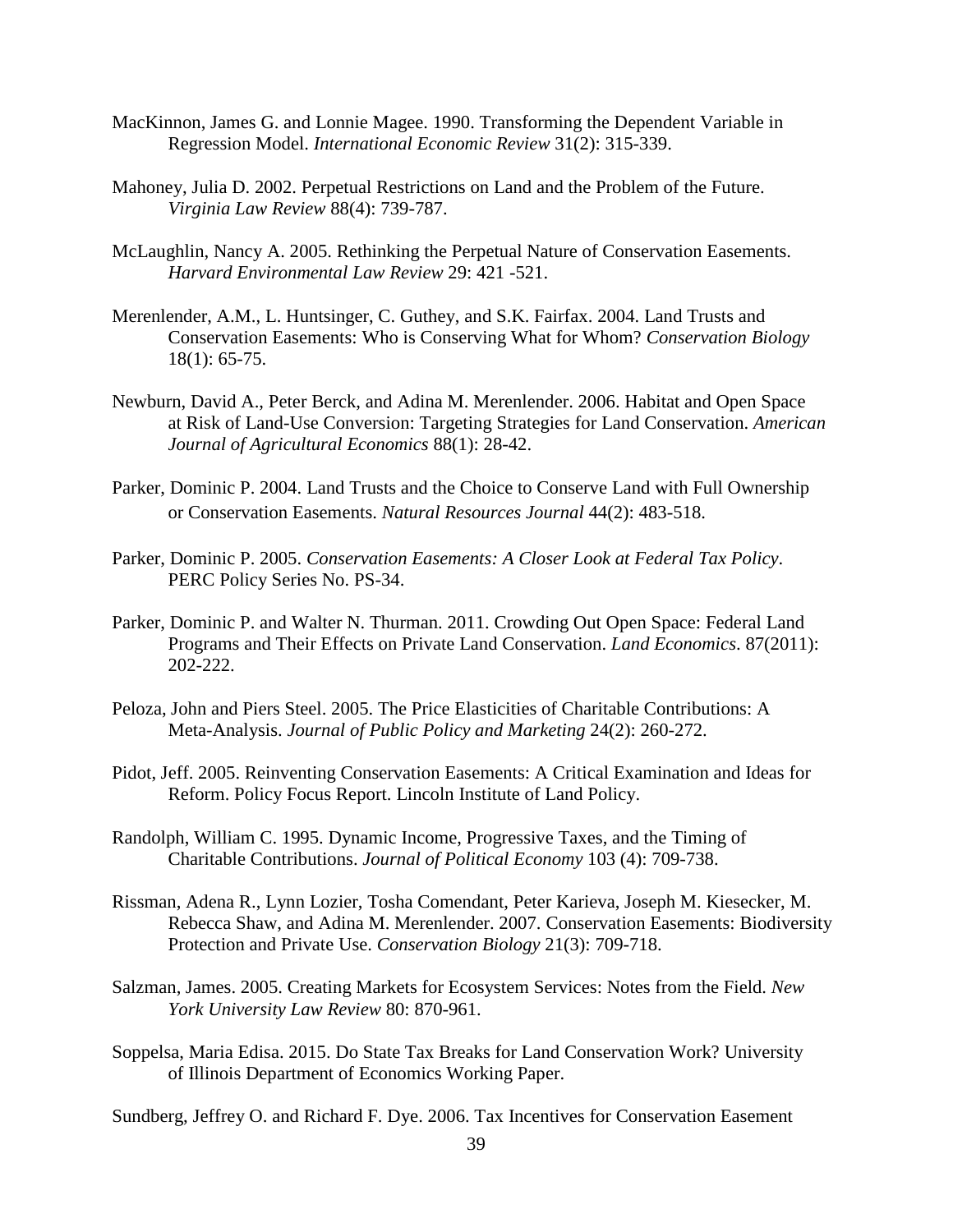Donations. *Proceeding from the Annual Conference on Taxation of the National Tax Association*.Sundberg.

- Sundberg, Jeffrey O. 2011. State Income Tax Credits for Conservation Easements: Do Additional Credits Create Additional Value? Lincoln Institute of Land Policy Working Paper.
- Sundberg, Jeffrey O. 2014. Preferential Assessment for Open Space. *Public Finance and Management* 14(2): 165-193.
- Suter, Jordan F., Sahan Dissanayake, and Lynne Lewis. 2014. Public Incentives for Conservation Easements on Private Land. Working Paper.
- Turner, Matthew A., Andrew Haughwout, and Wilber van der Klaauw. 2014. Land Use Regulation and Welfare. *Econometrica* 82(4): 1341-1403.
- Wolf, Elliott. 2012. Simultaneously Waste and Wasted Opportunity: The Inequality of Federal Tax Incentives for Conservation Easement Donations. *Stanford Environmental Law Journal* 31(2): 101-118.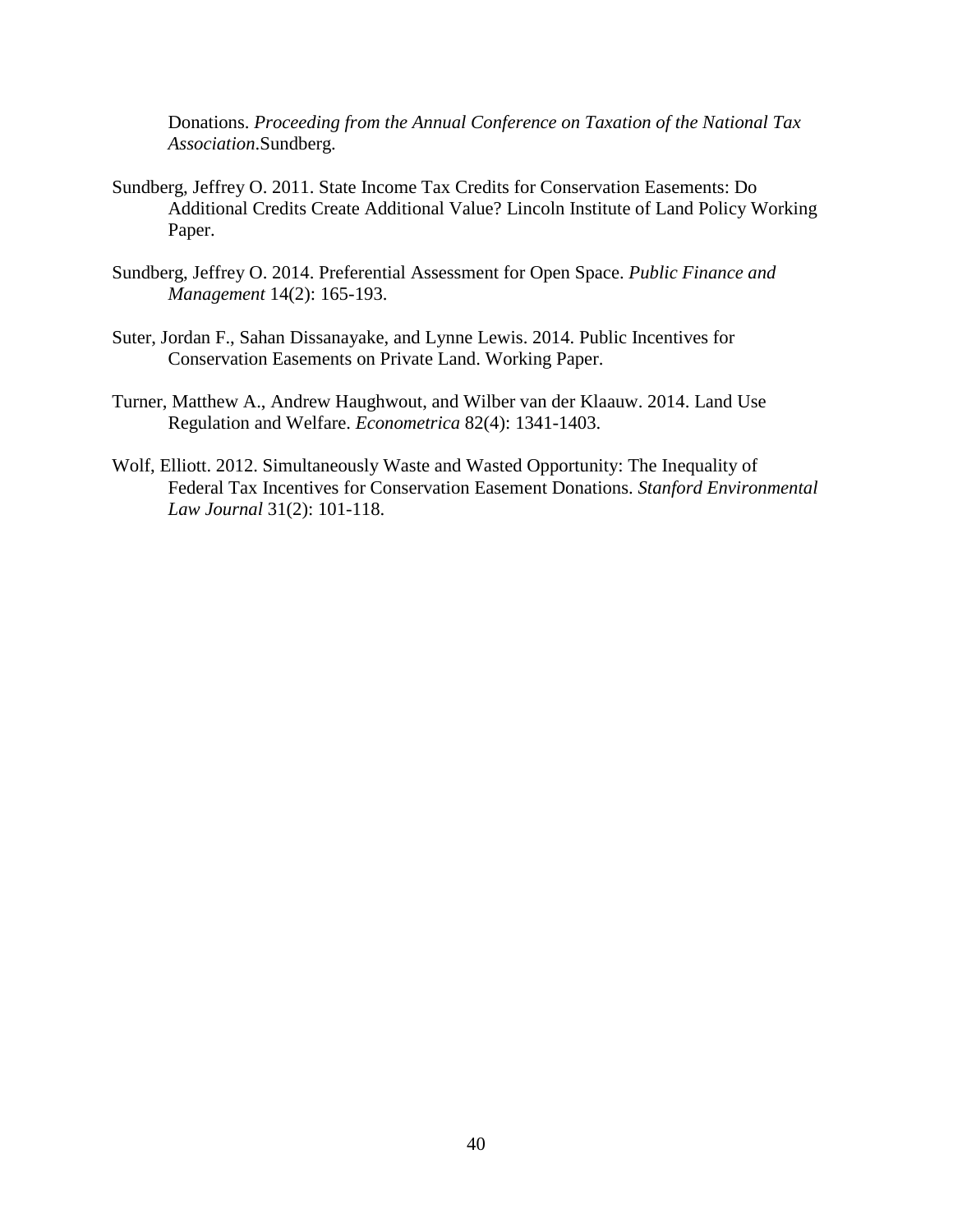# **Appendix 1: Highlights of State Tax Credit Programs from Inception through 2012**

| <b>California</b>          |                                                                                                                                                                                                                                                                                                                                                                                                                                                                                                       |
|----------------------------|-------------------------------------------------------------------------------------------------------------------------------------------------------------------------------------------------------------------------------------------------------------------------------------------------------------------------------------------------------------------------------------------------------------------------------------------------------------------------------------------------------|
| First Year of Credit:      | 2001                                                                                                                                                                                                                                                                                                                                                                                                                                                                                                  |
| <b>Initial Act:</b>        | Natural Heritage Preservation Tax Credit Act of 2000                                                                                                                                                                                                                                                                                                                                                                                                                                                  |
| Eligible donations:        | Fee simple and conservation easements                                                                                                                                                                                                                                                                                                                                                                                                                                                                 |
| Individual Limit:          | None                                                                                                                                                                                                                                                                                                                                                                                                                                                                                                  |
| Fair Market Value cap:     | 55%                                                                                                                                                                                                                                                                                                                                                                                                                                                                                                   |
| Carryforward:              | 8 years                                                                                                                                                                                                                                                                                                                                                                                                                                                                                               |
| Transferable:              | N <sub>o</sub>                                                                                                                                                                                                                                                                                                                                                                                                                                                                                        |
| Take credit and deduction: | N <sub>o</sub>                                                                                                                                                                                                                                                                                                                                                                                                                                                                                        |
| Notes:                     | The program was suspended in 2002 and then reinstated in<br>2005 with a sunset at year end 2008. The program was<br>re-authorized in 2010 with a sunset in 2015. Eligible donations<br>must be approved and easement holders must reimburse the<br>state's general fund for the loss in revenue resulting from the<br>tax credits prior to acquiring the property. Given the constraints<br>on this program, we treat California as having no income tax<br>credit program in the empirical analysis. |
| Colorado                   |                                                                                                                                                                                                                                                                                                                                                                                                                                                                                                       |
| First Year of Credit:      | 2000                                                                                                                                                                                                                                                                                                                                                                                                                                                                                                  |
| <b>Initial Act:</b>        | <b>Credit Against Tax- Conservation Easements</b>                                                                                                                                                                                                                                                                                                                                                                                                                                                     |
| Eligible donations:        | Conservation easements only                                                                                                                                                                                                                                                                                                                                                                                                                                                                           |
| Individual Limit:          | \$100K in 2000-02; \$260K in 2003-05; \$375K from 2006-2012                                                                                                                                                                                                                                                                                                                                                                                                                                           |
| Fair Market Value cap:     | 100% in 2000-02; 100% on first \$100K & 40% thereafter in<br>2003-05; 50% on entire donation from 2006-2012                                                                                                                                                                                                                                                                                                                                                                                           |
| Carryforward:              | 20 years                                                                                                                                                                                                                                                                                                                                                                                                                                                                                              |
| Transferable:              | Yes                                                                                                                                                                                                                                                                                                                                                                                                                                                                                                   |
| Take credit and deduction: | N <sub>o</sub>                                                                                                                                                                                                                                                                                                                                                                                                                                                                                        |
| <b>Delaware</b>            |                                                                                                                                                                                                                                                                                                                                                                                                                                                                                                       |
| First Year of Credit:      | 2000                                                                                                                                                                                                                                                                                                                                                                                                                                                                                                  |
| <b>Initial Act:</b>        | Land and Historic Resources Protection Incentives Act                                                                                                                                                                                                                                                                                                                                                                                                                                                 |
| Eligible donations:        | Fee simple and conservation easements                                                                                                                                                                                                                                                                                                                                                                                                                                                                 |
| Individual Limit:          | \$50K                                                                                                                                                                                                                                                                                                                                                                                                                                                                                                 |
| Fair Market Value cap:     | 40%                                                                                                                                                                                                                                                                                                                                                                                                                                                                                                   |
| Carryforward:              | 5 years                                                                                                                                                                                                                                                                                                                                                                                                                                                                                               |
| Transferable:              | No                                                                                                                                                                                                                                                                                                                                                                                                                                                                                                    |
| Take credit and deduction: | N <sub>o</sub>                                                                                                                                                                                                                                                                                                                                                                                                                                                                                        |
| Georgia                    |                                                                                                                                                                                                                                                                                                                                                                                                                                                                                                       |
| First Year of Credit:      | 2006                                                                                                                                                                                                                                                                                                                                                                                                                                                                                                  |
| <b>Initial Act:</b>        | Credit for the Donation of Property for Conservation Purposes                                                                                                                                                                                                                                                                                                                                                                                                                                         |
| Eligible donations:        | Fee simple and conservation easements                                                                                                                                                                                                                                                                                                                                                                                                                                                                 |
| Individual Limit:          | \$250K                                                                                                                                                                                                                                                                                                                                                                                                                                                                                                |
| Fair Market Value cap:     | 25%                                                                                                                                                                                                                                                                                                                                                                                                                                                                                                   |
| Carryforward:              | 5 years during 2006-2007; 10 years from 2008-2012                                                                                                                                                                                                                                                                                                                                                                                                                                                     |
| Transferable:              | No until 2011, when credit became transferable                                                                                                                                                                                                                                                                                                                                                                                                                                                        |
| Take credit and deduction: | Yes (but not after 2012)                                                                                                                                                                                                                                                                                                                                                                                                                                                                              |
|                            |                                                                                                                                                                                                                                                                                                                                                                                                                                                                                                       |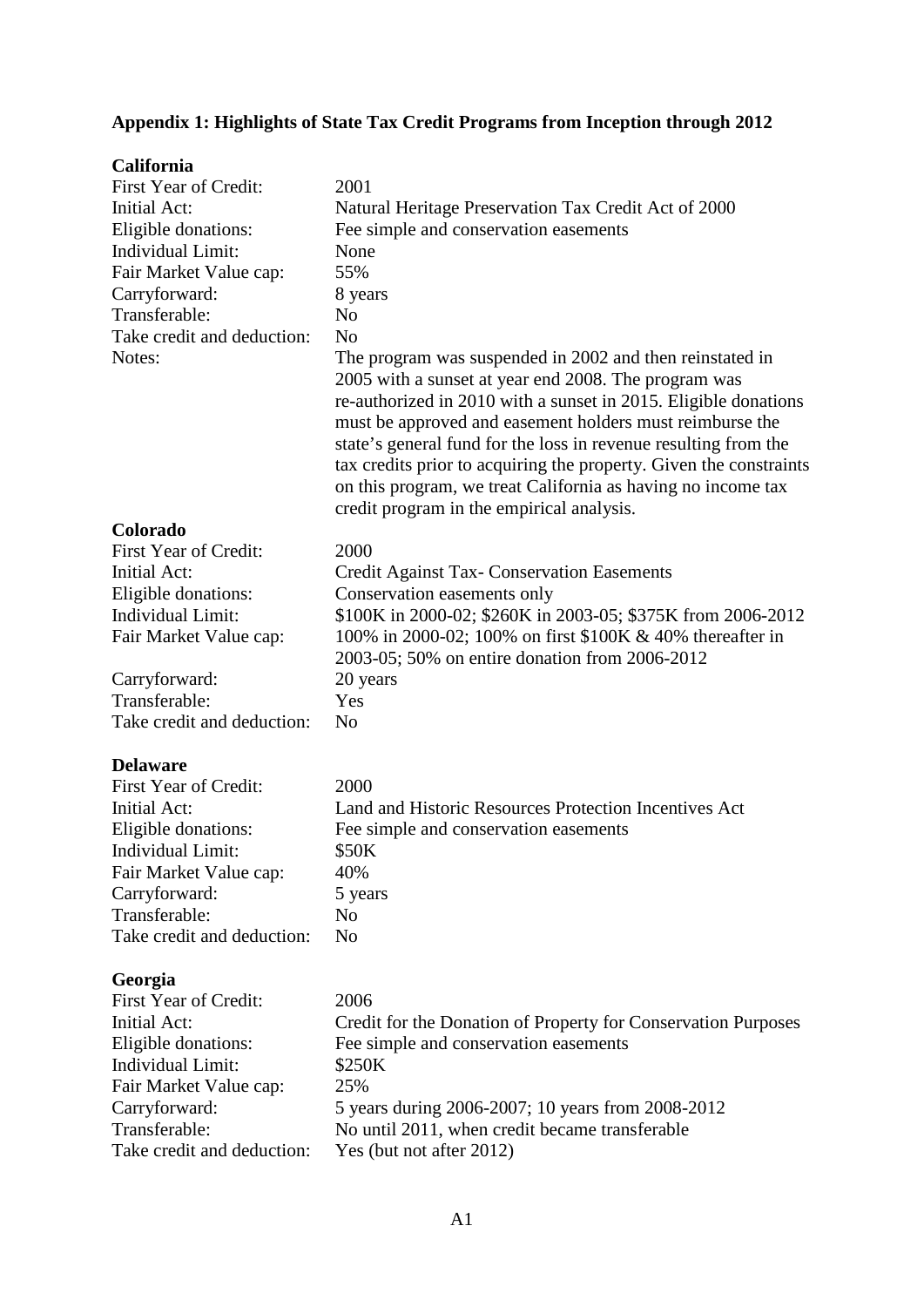# **Appendix A, continued**

| Iowa                       |                                                             |
|----------------------------|-------------------------------------------------------------|
| First Year of Credit:      | 2008                                                        |
| Initial Act:               | Tax Credit for Charitable Conservation Contribution of Land |
| Eligible donations:        | Fee simple and conservation easements                       |
| Individual Limit:          | \$100K                                                      |
| Fair Market Value cap:     | 50%                                                         |
| Carryforward:              | 20 years                                                    |
| Transferable:              | No                                                          |
| Take credit and deduction: | Yes                                                         |

# **Maryland**

| First Year of Credit:      | 2001                                                        |
|----------------------------|-------------------------------------------------------------|
| Initial Act:               | Income Tax Credit for Preservation & Conservation Easements |
| Eligible donations:        | Conservation easements only                                 |
| Individual Limit:          | \$80K in total, \$5K annually                               |
| Fair Market Value cap:     | 50%                                                         |
| Carryforward:              | 15 years                                                    |
| Transferable:              | N <sub>0</sub>                                              |
| Take credit and deduction: | N <sub>0</sub>                                              |

## **Massachusetts**

| First Year of Credit:      | 2011                                  |
|----------------------------|---------------------------------------|
| Initial Act:               | Approved in State Environmental Bond  |
| Eligible donations:        | Fee simple and conservation easements |
| Individual Limit:          | \$50K                                 |
| Fair Market Value cap:     | 50%                                   |
| Carryforward:              | None (but a refund applies)           |
| Transferable:              | N <sub>0</sub>                        |
| Take credit and deduction: | Nο                                    |

# **New Mexico**

| First Year of Credit:      | 2004                                         |
|----------------------------|----------------------------------------------|
| Initial Act:               | Land Conservation Incentive Act              |
| Eligible donations:        | Fee simple and conservation easements        |
| <b>Individual Limit:</b>   | \$100K during 2004-07; \$250K from 2008-2012 |
| Fair Market Value cap:     | 50%                                          |
| Carryforward:              | 20 years                                     |
| Transferable:              | No from 2004-2007; Yes from 2008-2012        |
| Take credit and deduction: | No                                           |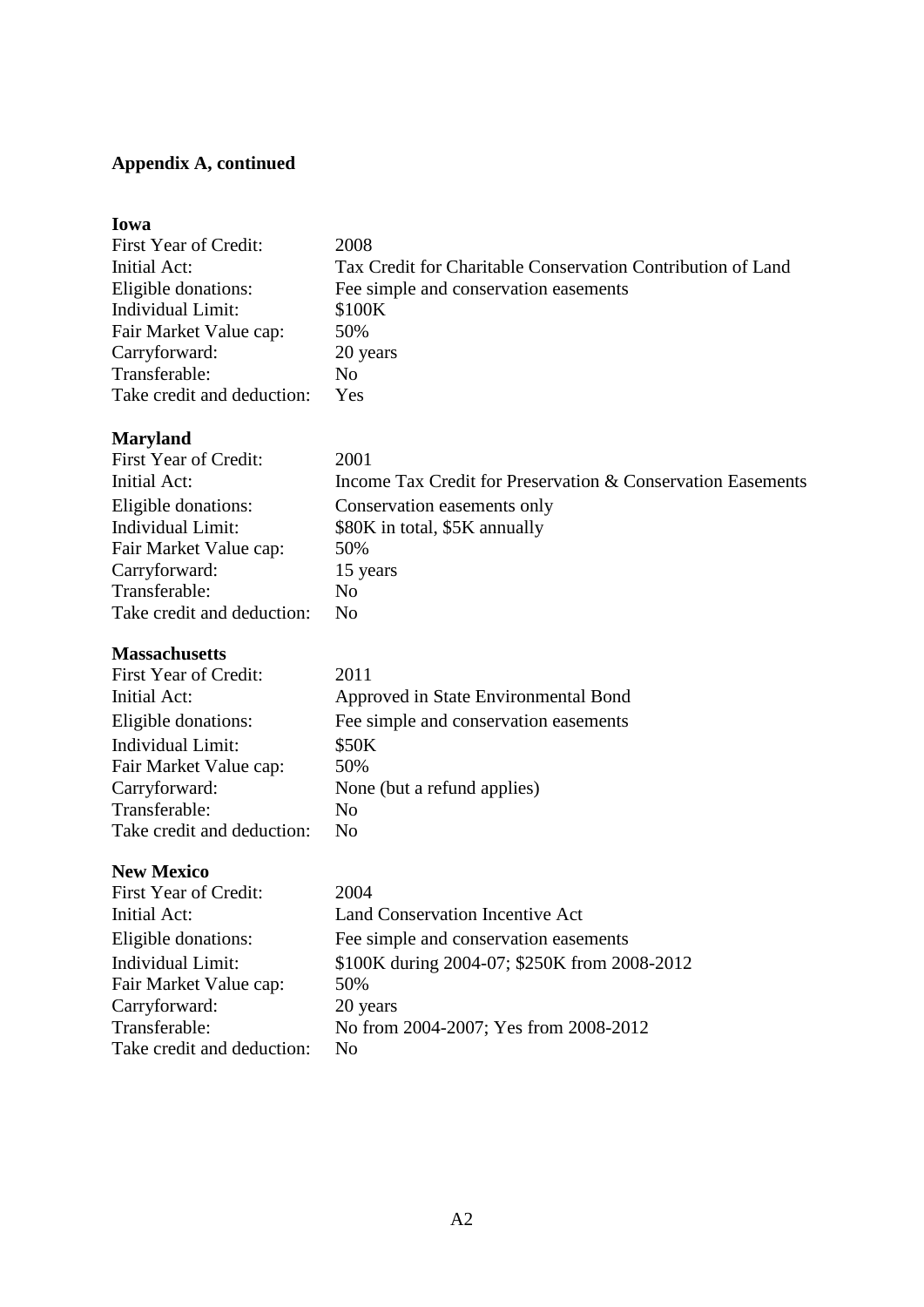# **Appendix A, continued**

## **North Carolina**

| <b>First Year of Credit:</b> | 1983                                                                                             |
|------------------------------|--------------------------------------------------------------------------------------------------|
| Initial Act:                 | <b>Credit for Certain Real Property Donations</b>                                                |
| Eligible donations:          | Fee simple and conservation easements                                                            |
| Individual Limit:            | \$5K during 1983-88; \$25K during 1989-1996; \$100K during<br>1997-98; \$250K from 1999 to 2012. |
| Fair Market Value cap:       | 25%                                                                                              |
| Carryforward:                | 5 years                                                                                          |
| Transferable:                | No.                                                                                              |
| Take credit and deduction:   | Yes                                                                                              |

## **South Carolina**

| First Year of Credit:      | 2001                                              |
|----------------------------|---------------------------------------------------|
| Initial Act:               | <b>South Carolina Conservation Incentives Act</b> |
| Eligible donations:        | Fee simple and conservation easements             |
| Individual Limit:          | $$52,500$ (annual limit)                          |
| Fair Market Value cap:     | 25%                                               |
| Carryforward:              | Until credit is exhausted                         |
| Transferable:              | Yes                                               |
| Take credit and deduction: | Yes                                               |

## **Virginia**

| First Year of Credit:      | 2000                                                                   |
|----------------------------|------------------------------------------------------------------------|
| Initial Act:               | Virginia Land Conservation Incentives Act of 1999                      |
| Eligible donations:        | Fee simple and conservation easements                                  |
| Individual Limit:          | \$50K in 2000; 75K in 2001; \$100K for 2002-09; \$50K for<br>2009-2012 |
| Fair Market Value cap:     | 50% for 2000-06; 40% for 2007-2012                                     |
| Carryforward:              | 5 years for 200-06; 10 years for 2007-09; 12 years for 2009-<br>2012   |
| Transferable:              | Yes.                                                                   |
| Take credit and deduction: | Yes                                                                    |

**Sources:** *State Conservation Tax Credits: Impact and Analysis* (2007), Conservation Resource Center, Boulder; [www.timbertax.org/statetaxes/landdonationtaxcredits/;](http://www.timbertax.org/statetaxes/landdonationtaxcredits/) and legislation and tax filing instructions from the individual states.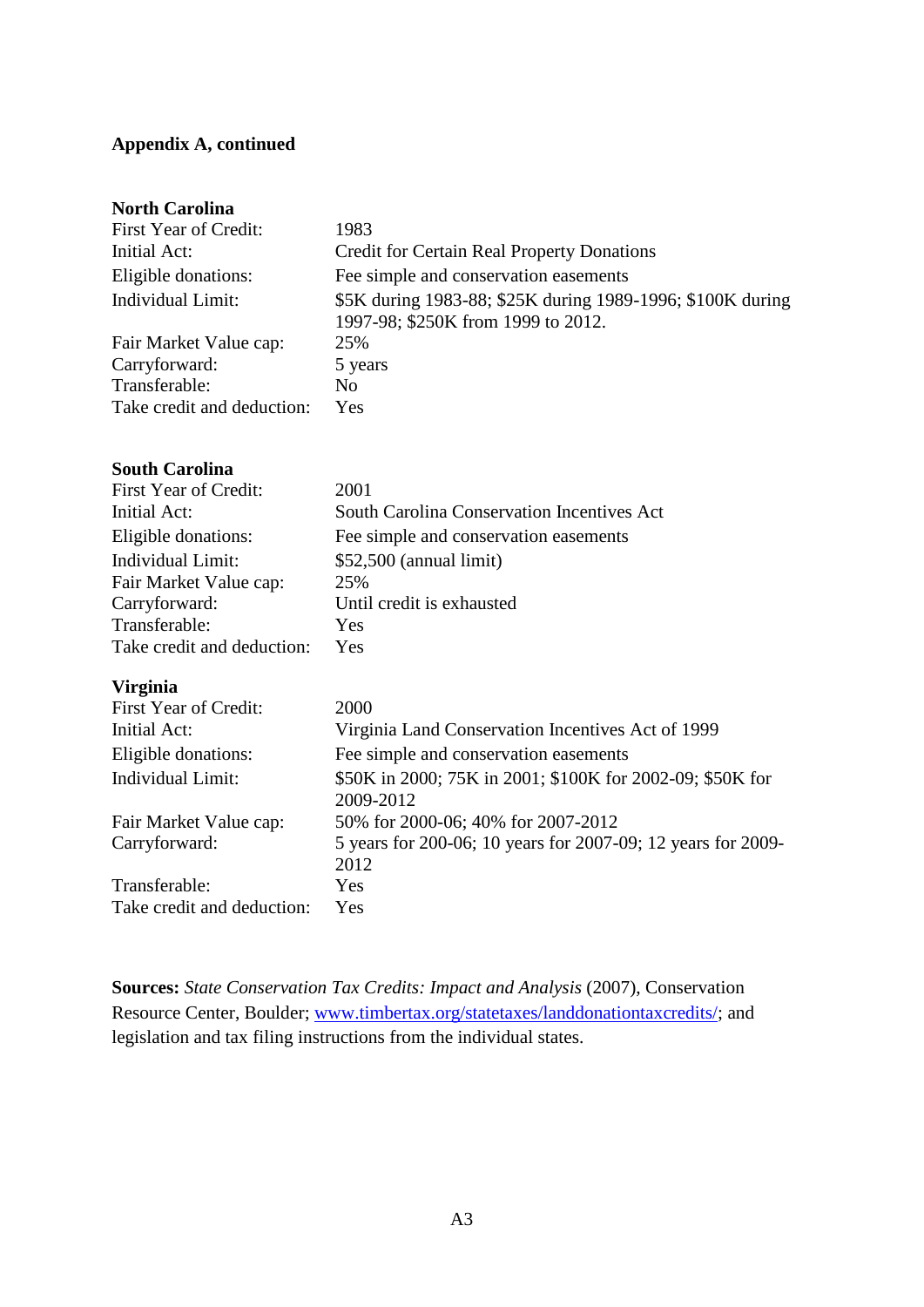# **Appendix 2: The Tax Calculator**

# **I. Overview**

The Tax Calculator comprises over 1200 lines of Matlab code. It takes as input a user-specified taxpayer scenario, consisting of three values: the taxpayer's Adjusted Gross Income, the value of the taxpayer's easement donation, and a characterization of the taxpayer as one who either qualifies or does not for the extended carryover and easement contribution limits enacted in federal law in 2006 for qualifying farmers or ranchers. For example, a possible scenario would be (\$200,000 AGI, \$500,000 easement value, and qualified  $= 1$ ). From this scenario, the calculator determines what the federal and state income tax liabilities for the taxpayer would be in each of the 50 states and in each of the years 1987-2012. The calculator assumes that the donation is made once and calculates the tax liability that results from the donation in the year in question, and adds to the liability the present value of all future changes in taxes that result from a carrying over of unused deductions and credits into future years.

The code for the tax calculator can be browsed at: [http://www4.ncsu.edu/~wthurman/state\\_fed\\_turbo\\_PC.html](http://www4.ncsu.edu/%7Ewthurman/state_fed_turbo_PC.html)

The calculator repeatedly calls a Matlab function, taxCalc: [http://www4.ncsu.edu/~wthurman/taxCalc.html](http://www4.ncsu.edu/%7Ewthurman/taxCalc.html)

The following narrative describes how the calculator's code simulates the joint federal and state tax systems.

# **II. Inputs External to the Calculator**

The primary representation of the federal and state tax codes comes in the form of spreadsheets containing the tax brackets and rates for each year at both federal and state levels. Other spreadsheets are read in that contain, for each state and year, the fraction of AGI allowed as an easement deduction. For example, since 2006 an ordinary taxpayer has been able to take an easement deduction of up to 50% of their AGI as a federal deduction; a qualified farmer or rancher has been able to take a deduction up to 100% of their AGI. The federal limits were 30% of AGI for both types of taxpayers prior to 2006. States vary as to the percentages of AGI that limit easement donations and the state limits change over time. Many states conform to federal rules in their treatment of the deduction of charitable contributions and for those states the calculator assumes that the same federal limits apply as just described. (See *All States Tax Handbook*, various years 1987-2012.)

The calculator divides the 50 states into 11 tax code categories, depending on: how deductions and exemptions are treated, the relationship of the state tax to federal tax, and the treatment of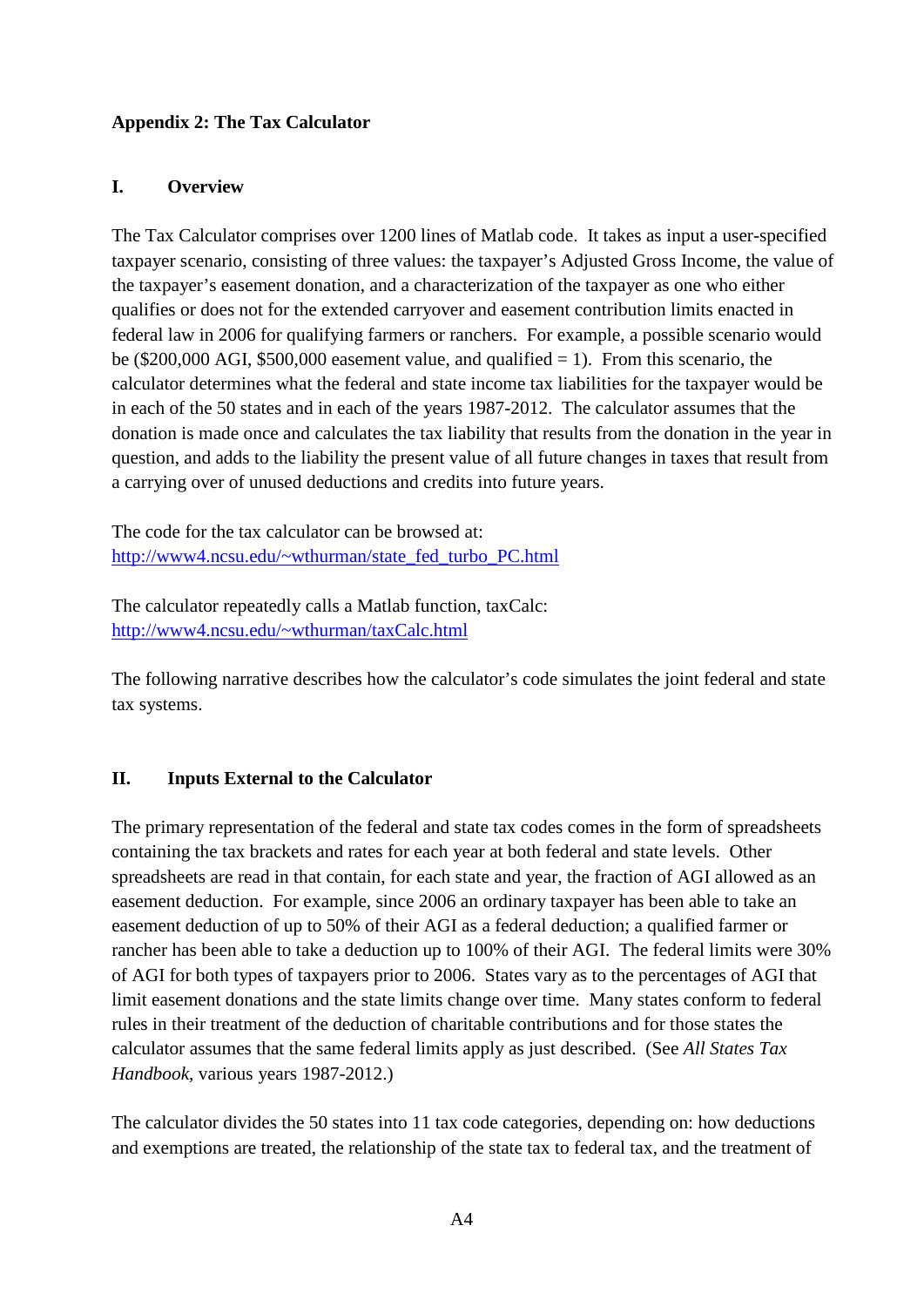tax credits for conservation easements. The categories are listed here. A few states change tax category once or more often over the 1987-2012 sample period.

State Income Tax Categories (with states listed according to their most frequent status in the sample)

- 1. States without an income tax (AK, FL, NV, SD, TX, WA, WY)
- 2. States that calculate income tax as a proportion of federal income tax (RI, VT)
- 3. States with an income tax that does not allow itemized deductions
	- 3a. States with a tax that does not allow itemization and that taxes dividends and wages at the same rate (CT, IL, IN, MI, OH, PA, WV, WI)
	- 3b. States with a tax that does not allow itemization and that taxes dividends and wages at different rates (MA, NH, TN)
- 4. States with an income tax that allows itemization of deductions (AL, AZ, HI, ID, KS, LA, ME, MN, MS, MO, MT, NJ, NY, ND, OK, UT)
- 5. States that allow itemization of deductions exemptions are taken as credits (AR, CA, KY, NE, OR)
- 6. States that offer conservation easement tax credits
	- 6a. States that allow both deductions and credits personal exemptions are deducted from income (GA, NC, SC, VA)
	- 6b. States that allow both deductions and credits personal exemptions are taken as credits (IA)
	- 6c. States that allow either a credit or deduction filers are assumed to take the credit. Exemptions are deducted from taxable income (CO, MD, NM)
	- 6d. States allow either a credit or deduction filers are assumed to take the credit. Exemptions are taken as credits (DE)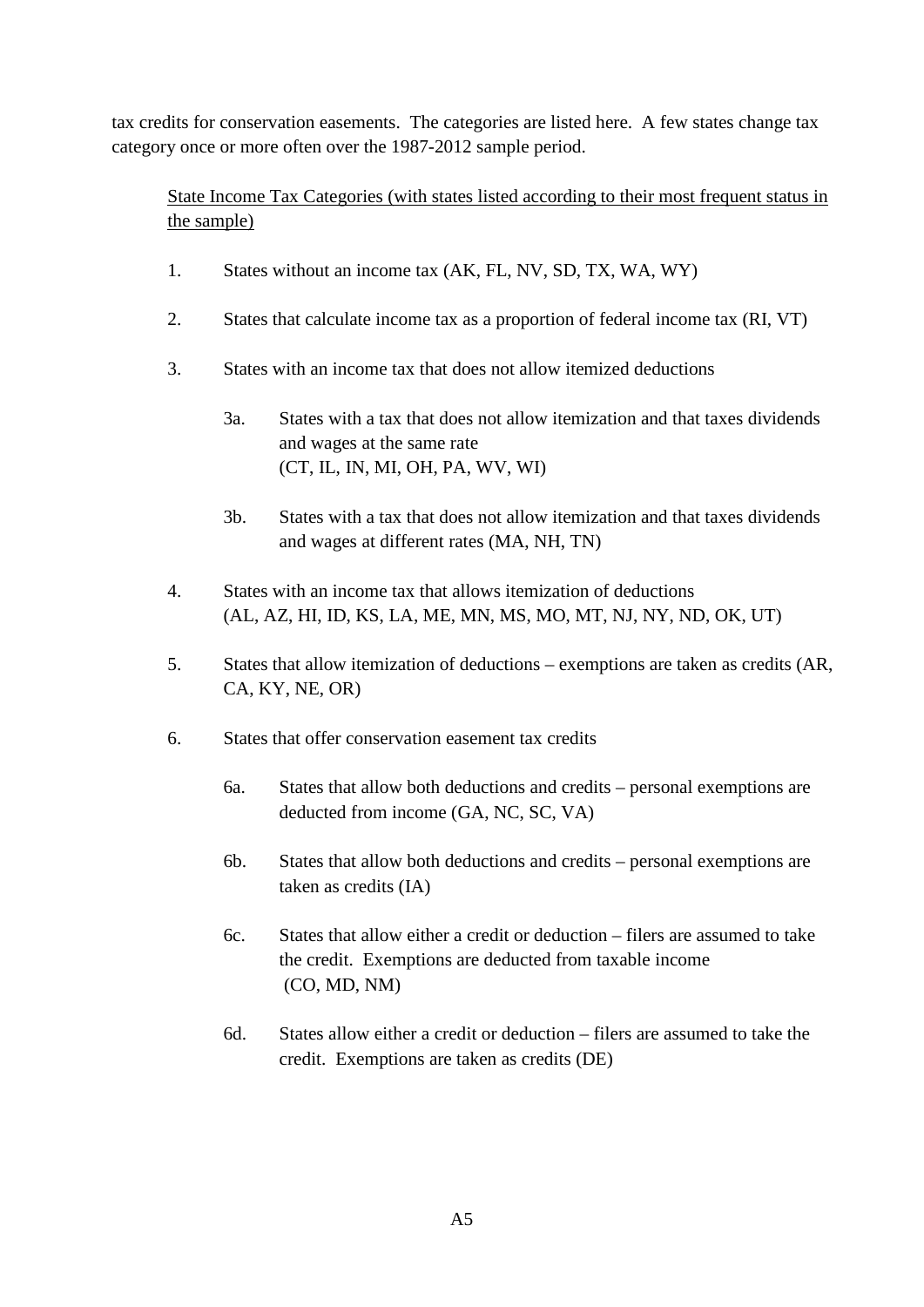# **III. Algorithm Logic**

# **A. Adjustment for inflation**

The scenario inputs of AGI and donation are specified in 2012 dollars. The dollar values for AGI and donation are converted into 1987-2012 time series of equivalent dollar values, where the CPI-All Urban Consumers is used for deflation. For example, if AGI is set to \$100K in 2012 dollars and the value of the CPI-All Urban Consumers in 1990 (normalized to  $2012=1.00$ ) is 0.50, then the AGI fed into the calculator for 1990 is  $$100K X 0.50 = $50K$ . The 2012 value of the easement donation is similarly converted to dollar terms appropriate for the year in which the calculation is carried out. Because all dollar values are converted into purchasing-power adjusted values, the legislated nominal tax brackets from each year are appropriate.

# **B. Calculation of tax liabilities and the Conservation Policy Incentive (CPI) for a state without an income tax**

Residents of states without an income tax owe only a federal tax payment. To evaluate the consequences of donating an easement, the taxpayer's federal tax is calculated under the two alternatives of a donation of the specified size and not.

With no donation, the federal tax bill is calculated assuming that the taxpayer is married filing jointly and itemizes deductions. The amount of deductions is set equal to the standard deduction; the taxpayer takes personal exemptions for the taxpayer and spouse.

Under the donation scenario, the tax bill is calculated under the same assumptions as the nodonation scenario, but itemized deductions are increased by the amount of the donation to the extent that they are allowed. The extent to which the deduction is allowed is determined by overall limits on the size of the deduction in relation to AGI, and time limits on the extent to which unused deductions in a year can be carried over to future years. For example, if the taxpayer cannot deduct more than 30% of their AGI (as was the law in years prior to 2006), and if the value of the easement donation exceeds 30% of AGI, then the unused portion of the deduction is carried forward into future tax years. In consideration of the next tax year, the unused deduction from the first year might again exceed 30% of the taxpayer's AGI, resulting in carryover into the second year after the donation decision year. Carryover continues until either the deduction is used in its entirety or until the carryover limit is reached. U.S. law allowed carryover into five subsequent years under the tax code for 2005 and before. The law was changed in 2006 to allow 15 years of carryover beyond the donation decision year.

# **B.1. The Conservation Policy Incentive without carryover**

If there is no carryover (because, for example, the donation is less than 30% of AGI), then the calculation of the CPI proceeds directly from the taxes calculated under the two scenarios:

(A1)  $\vec{P}_C = 1$  - (Tax savings)/(Donation value),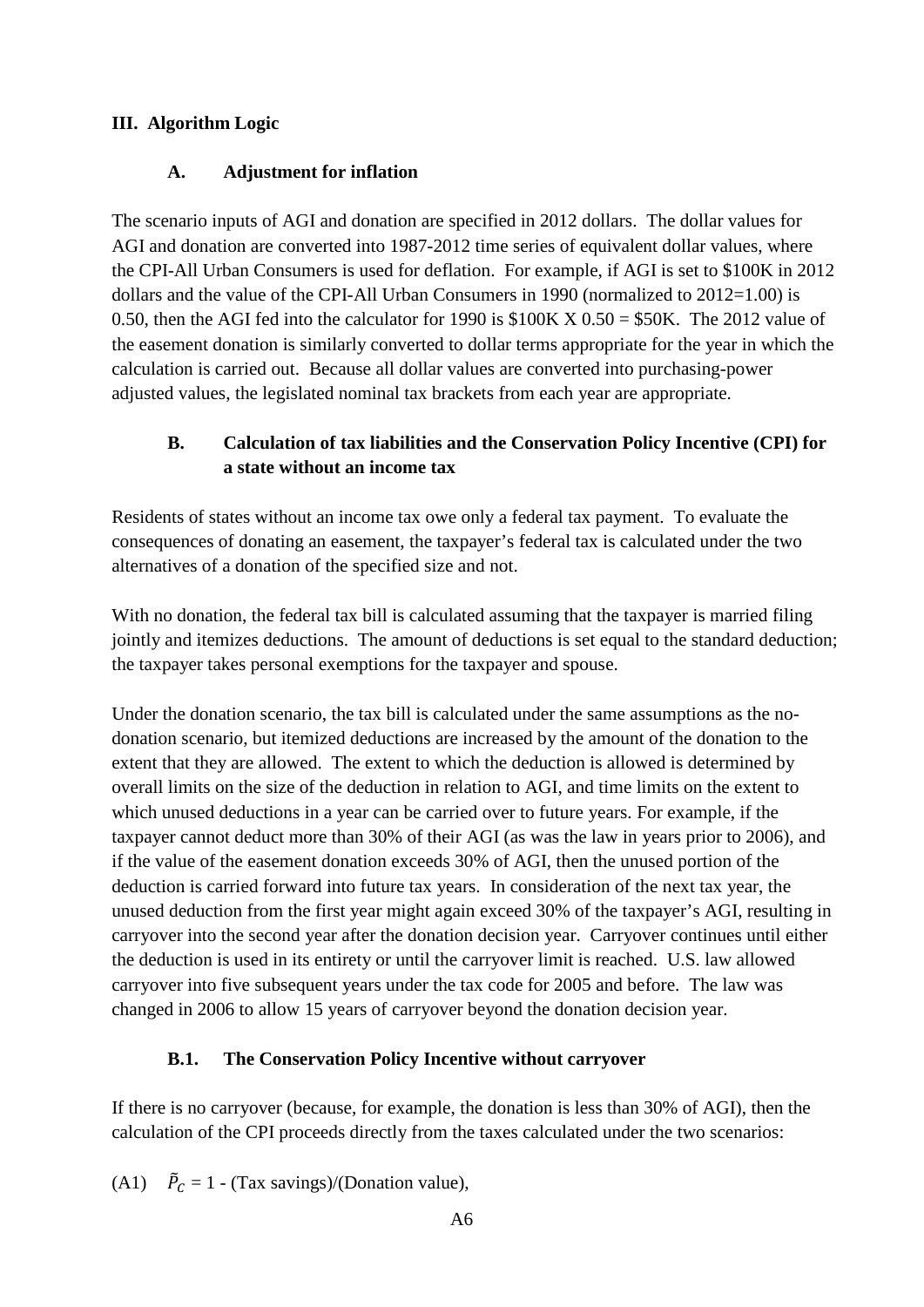where Tax Savings is the difference between the tax bills without and with the donation.

# **B.2. Tax and incentive calculations with carryover**

If the donation is large enough relative to AGI to result in a carryover into future years, the calculator adjusts the with-donation tax bill for the value of the additional tax benefits that accrue from having the carried over deductions in future years. In the year following the donation, the tax bill is calculated assuming the specified AGI and a deduction equal to the carried over value from the donation year (in addition to the amount of the standard deduction). That tax bill is calculated and compared to the tax bill that would result from the same AGI and no deduction. The difference between the two is the tax benefit, under the donation scenario, from having additional deductions carried into the second year. The difference between the two is discounted back to the donation year and subtracted from the year-of-donation tax bill to reflect the further tax benefit from carried over deductions.

If there remains unused deduction in the second year, the process is repeated into year three and beyond until either the deduction is exhausted or the carryover limit (of 5 or 15 years) is reached. For each future year in which carryover is relevant, the tax savings due to carryover is discounted back to the donation year and netted out of the with-donation tax. The Conservation Policy Incentive is then modified to:

(A2)  $\vec{P}_C = 1$  - (PV of tax savings)/(Donation value),

**.** 

# **C. Calculation of tax liability for a state with an income tax, but no itemization of deductions**

For states with an income tax code that does not allow itemization, there is no explicit state tax benefit from charitable donations, including the donation of easements. However, state taxes can be deducted from federal taxable income and so the state and federal tax codes interact. The deductibility of state tax payments from federal taxable income can affect the marginal federal rate paid and, hence, the tax benefit from donations.

The calculator takes state taxes into account by first calculating state taxes owed under the two alternatives, with and without a donation, and then deducting the relevant state tax from federal taxable income. In each year, the calculation of federal tax liability proceeds as described above for states without income taxes, but with state taxes deducted from income. The resulting state and federal tax liabilities are added together in each year and the same carryover calculations are made—adjusting federal taxable income in each future year for the state income taxes paid making A2 still the relevant expression for the PV of tax savings, where tax savings are now understood to encompass the combined federal and state tax bill. $<sup>1</sup>$  $<sup>1</sup>$  $<sup>1</sup>$ </sup>

<span id="page-47-0"></span> $1$  The calculator diverges from the real-time calculation of a taxpayer's liability in two notable ways. The first is that on an actual tax return, the state taxes that are deducted from taxable income are those paid in the previous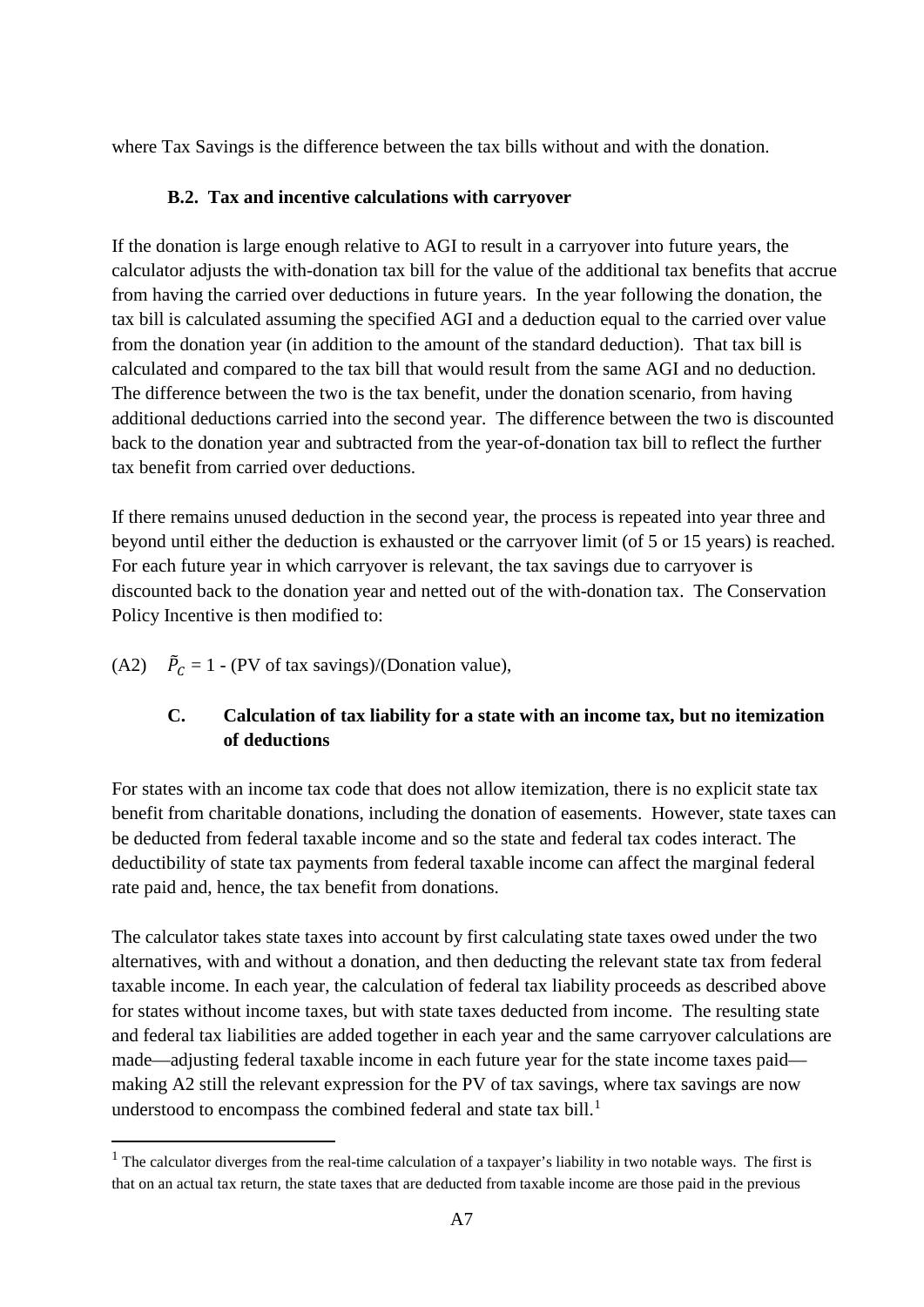# **D. Calculation of tax liability for a state with an income tax with itemized deductions**

In the previous case of a state with an income tax but no allowable deductions, the state tax bill depends only on taxable income. Federal calculations proceed in all years and under both assumptions regarding donation taking state tax payments as exogenous. In the case of a state that allows the value of the easement to be deducted from state taxable income, the stream of state tax payments over time still is predetermined with respect to the calculation of federal tax, but carryover considerations influence the state tax calculations. The carryover limits at the federal level (5 years prior to 2006 and 15 years thereafter) are assumed to hold at the state level as well. However, carryover is determined by state-specific limits on the deduction as a proportion of AGI.

Just as in the federal case, when calculating the state tax bill assuming a donation, the calculator checks to see if the proportion-of-AGI limit is binding and, if so, carries forward the unused deduction into future tax years. Future state and federal tax bills are calculated year by year for as many years as federal or state allowed carryover is positive; the number of years in which deductions are allowed to be carried over need not be the same at the federal and state levels. The tax savings from carried over deductions are discounted back to the year of the donation and netted out of the state and federal tax bills. The present values of the tax savings due to the donation are combined from the federal and state tax calculations and the Conservation Policy Incentive is, again, calculated according to expression A2.

# **E. Calculation of tax liability for a state that offers income tax credits for easement donations**

Tax credit provisions complicate the calculations described above.

# **E.1. Transferable credits**

 $\overline{\phantom{a}}$ 

year, not the current year. The calculator abstracts from this timing issue by assuming that the state taxes paid this year are entirely deducted from this year's income. This abstraction is harmless to the extent that a taxpayer's withholding for state taxes in the current year matches this year's state tax liability because it is withheld (and estimated) state taxes that are deducted from the current year's federal taxable income.

The second divergence is that while the calculator acknowledges the federal deductibility of state tax payments, it ignores the fact that some states allow the deduction of federal tax payments from state taxable income. (In 2012 those states were AL, IA, LA, MO, MT, ND, OR, and UT. Of those states, only IA offers conservation easement tax credits.) The rationale for ignoring the deductibility of federal tax payments from these states' tax returns is that the deductibility would apply both to taxes paid if a donation is made and to taxes paid if no donation is made. While there would be some interaction between the donation's effects and the deductibility of federal tax payments, we believe the effect would be second order.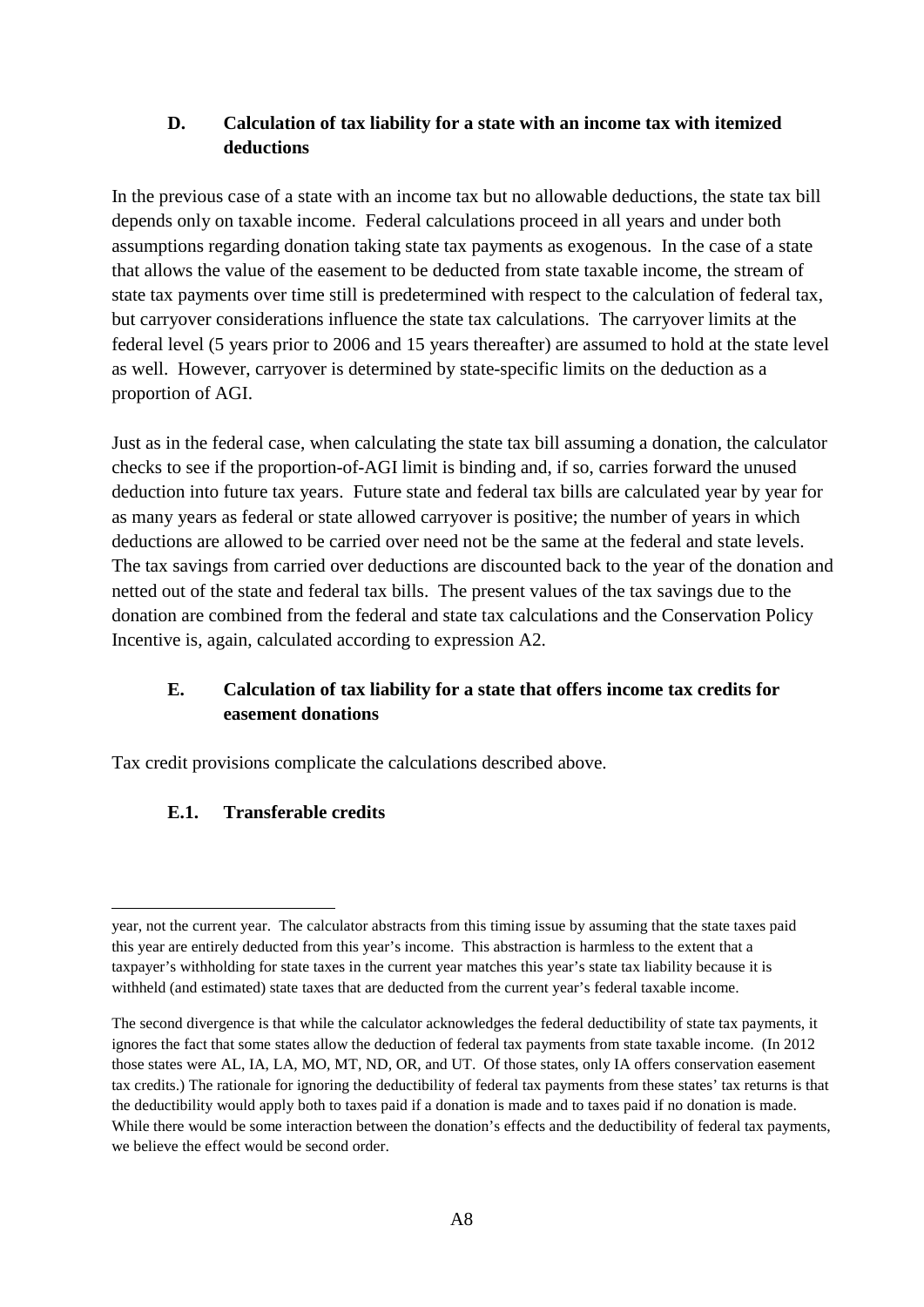A tax credit is equivalent to a voucher for payment of state taxes equal to, say, 25% of the value of the easement donation. In some states (CO and VA) in some years, the credit is transferrable and easement donors can sell their credits, typically for 85 cents per dollar. In those states and years, if the state only allows the credit and not the deduction as well, then the calculation of state tax liability proceeds as above for a state with an income tax that does not allow itemization of deductions. The credit is calculated as a proportion of the easement value and assumed to be sold at \$0.85 per dollar. The credit proceeds are considered to be a tax benefit to donating the easement. Further, the credit sale proceeds are taken to be taxable at the federal level. With these adjustments, the tax liabilities and CPI are calculated as above in III.D.

# **E.2. Non-transferable credits: deductions and/or credits allowed**

For some states, easement donations can be deducted from taxable income and the donors also receive a state tax credit. In states that allow the taxpayer to have their cake and eat it too, the calculator deducts the easement value from state and federal taxable income–as outlined above in the case of states that allow itemization–and then adjusts state tax liabilities by the amount of the credit generated. If the credit is less than the state tax liability in the year of the donation then there are no further implications. If the credit exceeds the state tax liability in the year of the donation then the credit is used to pay the state tax bill and the remainder is carried forward. Future state tax liabilities are met by the remaining value of the credit until the credit is exhausted. Federal income tax is affected by the state tax credits because state tax paid, hence the federal state tax deduction, is reduced by the amount of the credit applied. Net state tax payments are discounted back to the year of donation and expression A2, now adjusted for the benefits of the state tax credit, describe the tax savings and resulting CPI.

In some states, credits are granted, but the taxpayer is not allowed to both take the deduction and receive the credit. The taxpayer must choose. In those states and years, the calculator assumes that the credit is the more favorable tax option. The calculator acknowledges receipt of the credit as discussed in the previous paragraph, but the calculation is simplified by the fact that no deduction from state taxable income is taken.

## **IV. Aspects of the Income Tax Code Not Incorporated in the Calculator**

We call attention to two aspects of the income tax code that are not captured by the calculator and provide justification for the Conservation Policy Incentive calculations that result.

## **A. Pease limitations**

The so-called Pease limitations were first introduced into the federal tax code in 1991. They were in effect until 2009, and reinstated in 2013. For high-income taxpayers (AGI greater than \$300,000 for joint filers in 2013), the limitations reduced itemized deductions allowed. According to this description, one might expect that such limitations could mute the tax benefits from easement donations. However, even for high-income taxpayers and despite the proper name of the Pease limitations ("overall limitation on itemized deductions"), Pease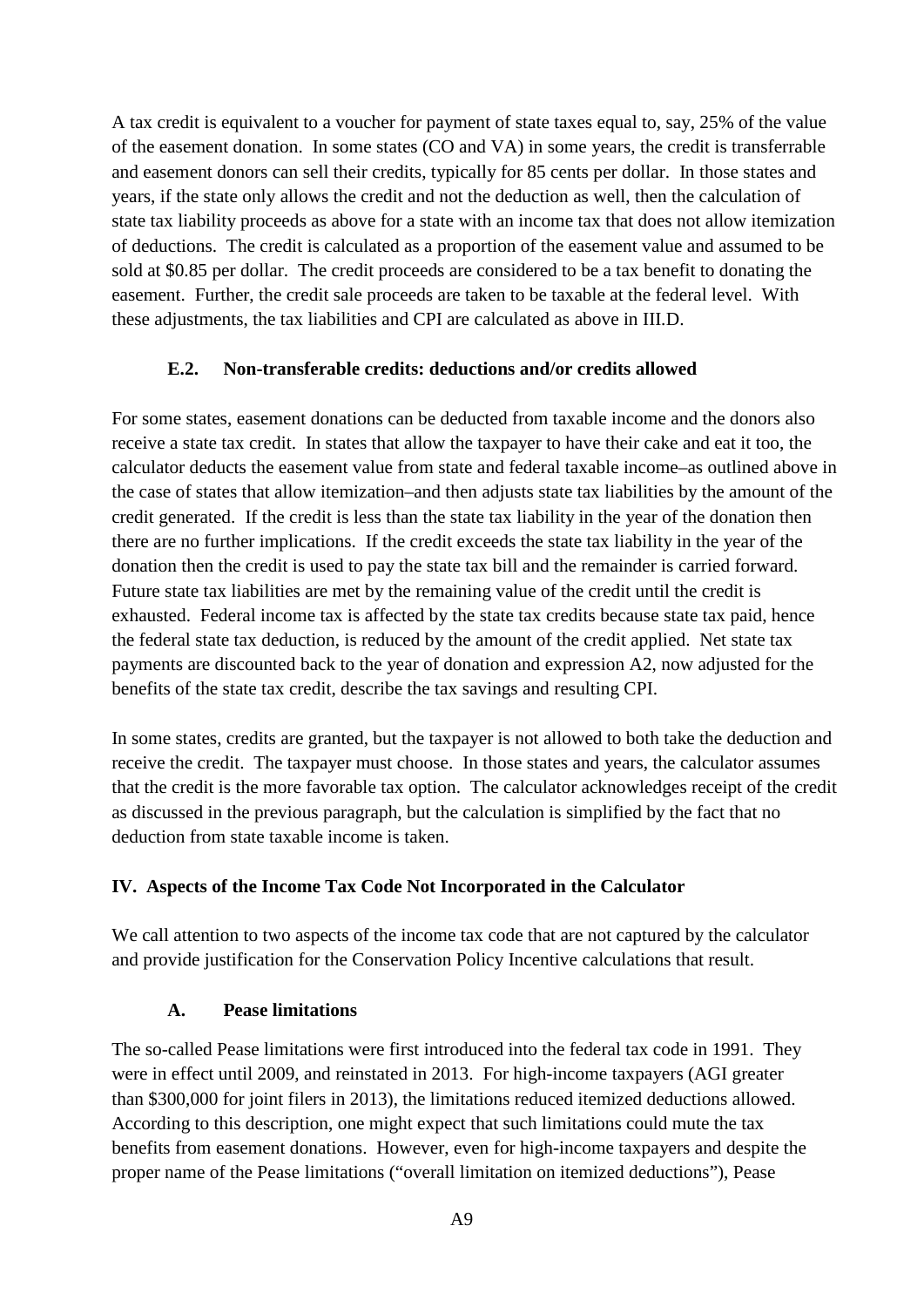limitations have no effect on incentives to donate for almost all taxpayers (see Rosenberg *et al.*, 2013). For affected taxpayers, Pease limitations act by adding a dollar amount of deductions back into taxable income, with the amount added determined by income and not by the amount of deductions. The deductibility of charitable donations, including easement donations, is not affected.

# **B. Alternative Minimum Tax**

The AMT is a tax system parallel to the ordinary federal income tax, affecting taxpayers with high incomes and large deductions. It taxes a broader base of income than does the ordinary tax, at different rates. The AMT levies a maximum rate of 28% (lower than the 2016 ordinary income tax maximum rate of 39.6%) and recalculates taxable income by adding back in deductions taken for state and local income taxes, property taxes, mortgage interest, and miscellaneous itemized deductions (but not charitable contributions.)

The AMT is triggered by high incomes and high deductions. But once in the AMT system, taxpayers are allowed deductions for charitable contributions and, therefore, face the ordinary incentives to donate that arise from one's marginal rates. (And tax credit provisions and state income taxes are unaffected by the AMT.) Where the AMT might affect the incentive to donate an easement is through its effect on the marginal tax rate. Typically, the AMT schedule determines a lower marginal rate than faced in the ordinary income tax system and thus could be said to diminish the donation incentive for those subject to the AMT.

This discussion suggests that for high-income taxpayers the tax comparisons of the calculator overstate somewhat the tax benefits from easement donation (due, currently, to the difference between a 28% and 39.6% marginal rate) and, to that extent, understate the price of conservation. However, the AMT structure phases in the high 28% rate over an income range (from \$154,000 to \$477,000 for joint filers in 2013), which increases the effective marginal rate on income in that range from 28% to 35%. For comparison, the 2013 ordinary marginal rates for incomes in the \$146,000-\$450,000 range lie between 28% and 35%. Thus, the effective marginal AMT rate given the phased out exemption is much closer to the marginal rates experienced by ordinary income tax payers in that range, suggesting that for taxpayers in this range the calculator gives prices of conservation close to what result from a full consideration of the AMT. As to empirical evidence on the marginal rate effect of the AMT, the Congressional Budget Office (2010) concluded that "[i]n 2006, more than 70 percent of taxpayers subject to the AMT faced a higher marginal tax rate than they would have under the regular tax. On average, the AMT raised the marginal tax rates for those taxpayers by about 4 percentage points."

Because the AMT was not indexed prior to 2013, few taxpayers were subject to the AMT in the earlier years of our sample, but more have been subject to it in recent years. We note that we find the most empirically relevant index of the price of conservation in explaining easement donation variation to be that constructed for a taxpayer with \$100,000 in AGI and an easement donation of \$500,000. Taxpayers in this category are unlikely to be affected by the AMT. According to the Tax Policy Center, while 27% of tax units with expanded cash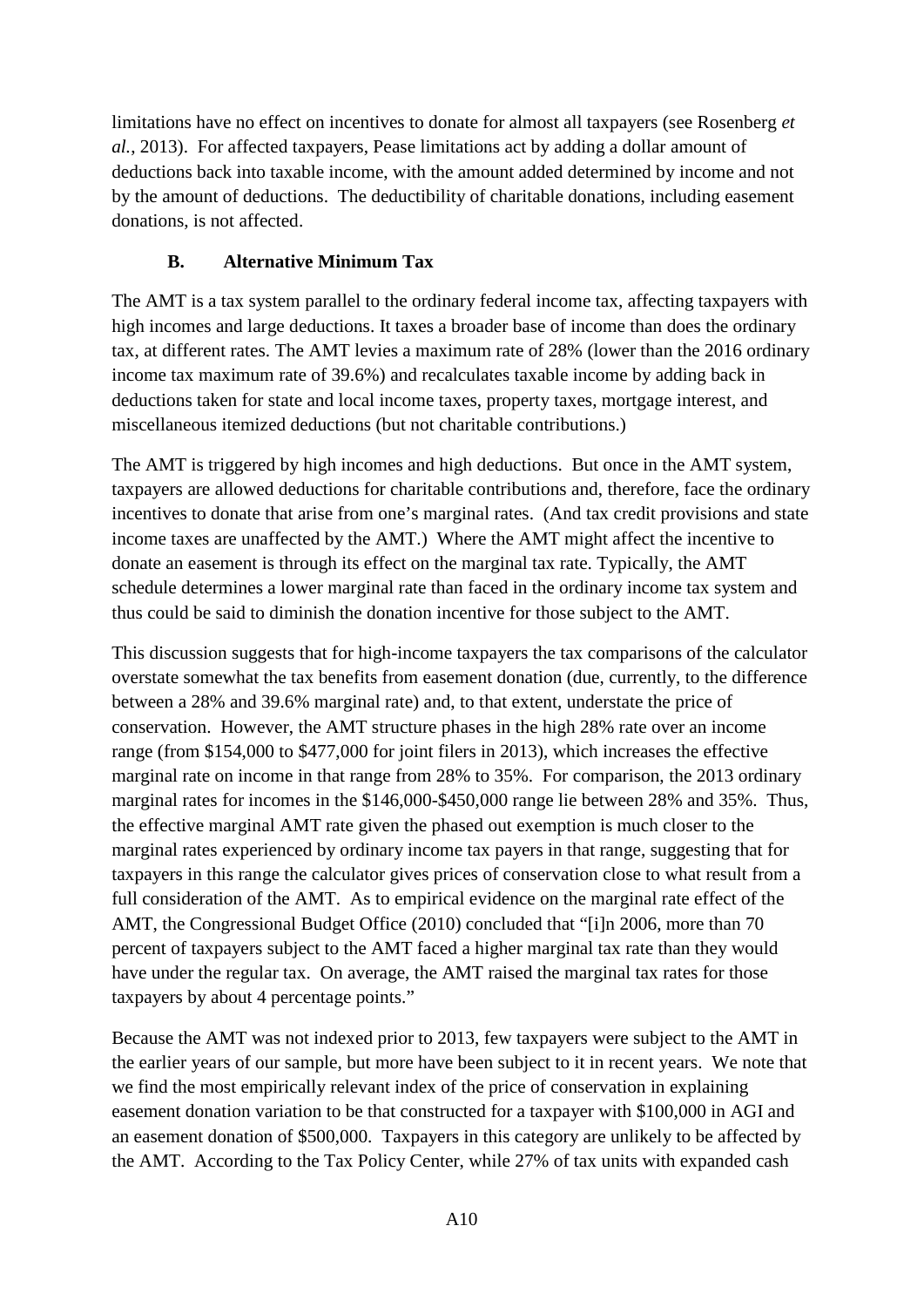income in the range of \$200,000-\$500,000 were subject to the AMT in 2015, only 1.8% of those in the \$100,000-\$200,000 range were subject to the AMT. Thus, a potential donor in our most empirically relevant scenario was exceedingly unlikely to face the AMT in 2015, and the probability of their exposure to the AMT in earlier years was likely less.

## **Sources**

- Congressional Budget Office. 2010. The Individual Alternative Minimum Tax. Economic and Budget Issue Brief.
- Rosenberg, Joseph C., Eugene Steuerle, and Katherine Toran. 2013. What Does the Fiscal Cliff Deal Mean for Nonprofits? Urban Institute Center on Nonprofits and Philanthropy.

Tax Policy Center. Key Elements of the U.S. Tax System. www.taxpolicycenter.org/briefing-book. Accessed 11/15/2016.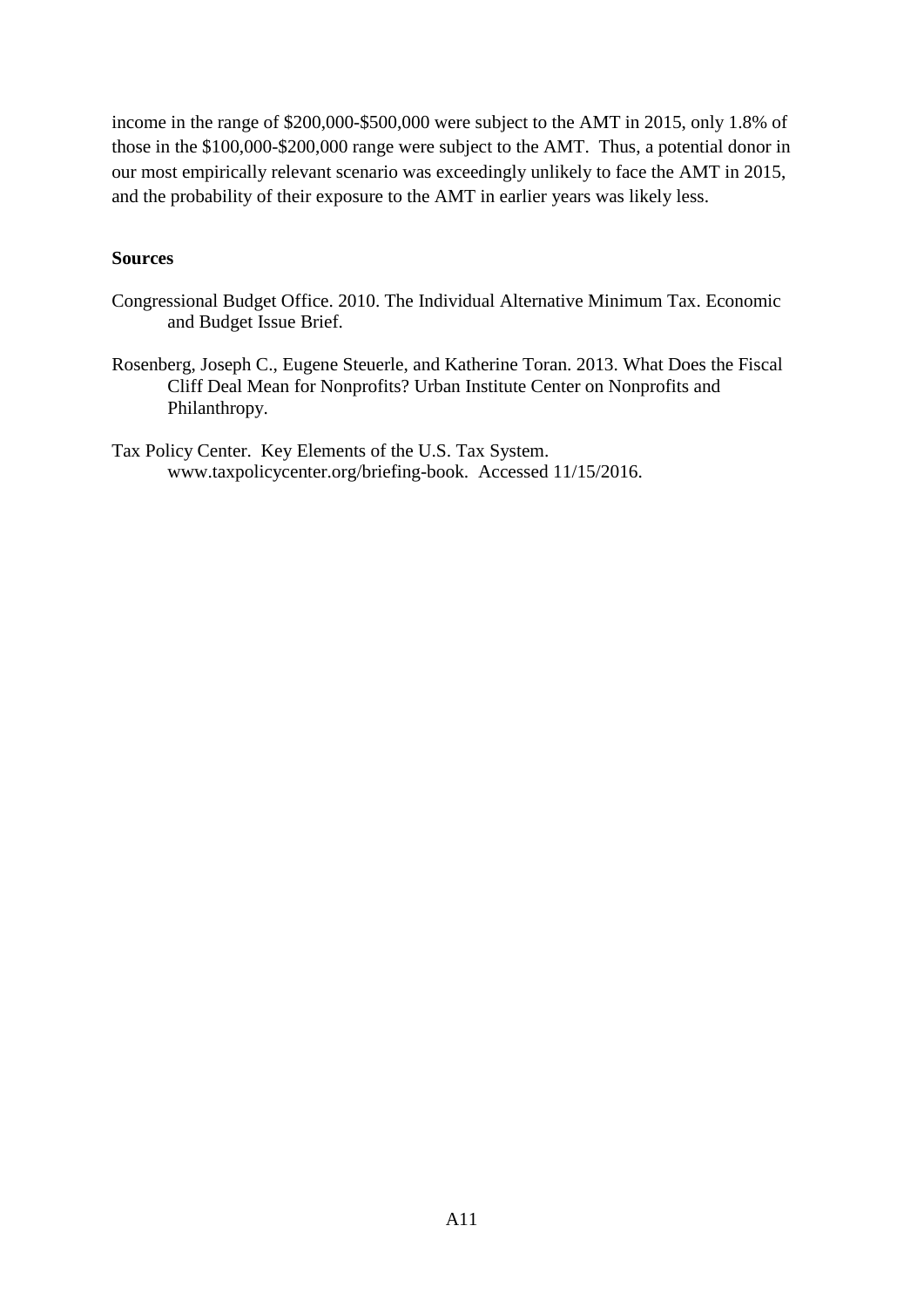

## **Appendix 3: Price of Conservation Indices by State: Alaska through Georgia**

Note: The solid black line indicates the price with no exposure to capital gains taxation, for AGI = \$100,000 and a donation of \$500,000. The dashed red line indicates the price for AGI = \$100,000 and a donation of \$500,000, with full exposure to long-term capital gains tax. The dot-dashed blue line shows a weighted average based on AGI and donation counts across eight categories of actual donors, based on 2003-2006 IRS data from Eagle (2011).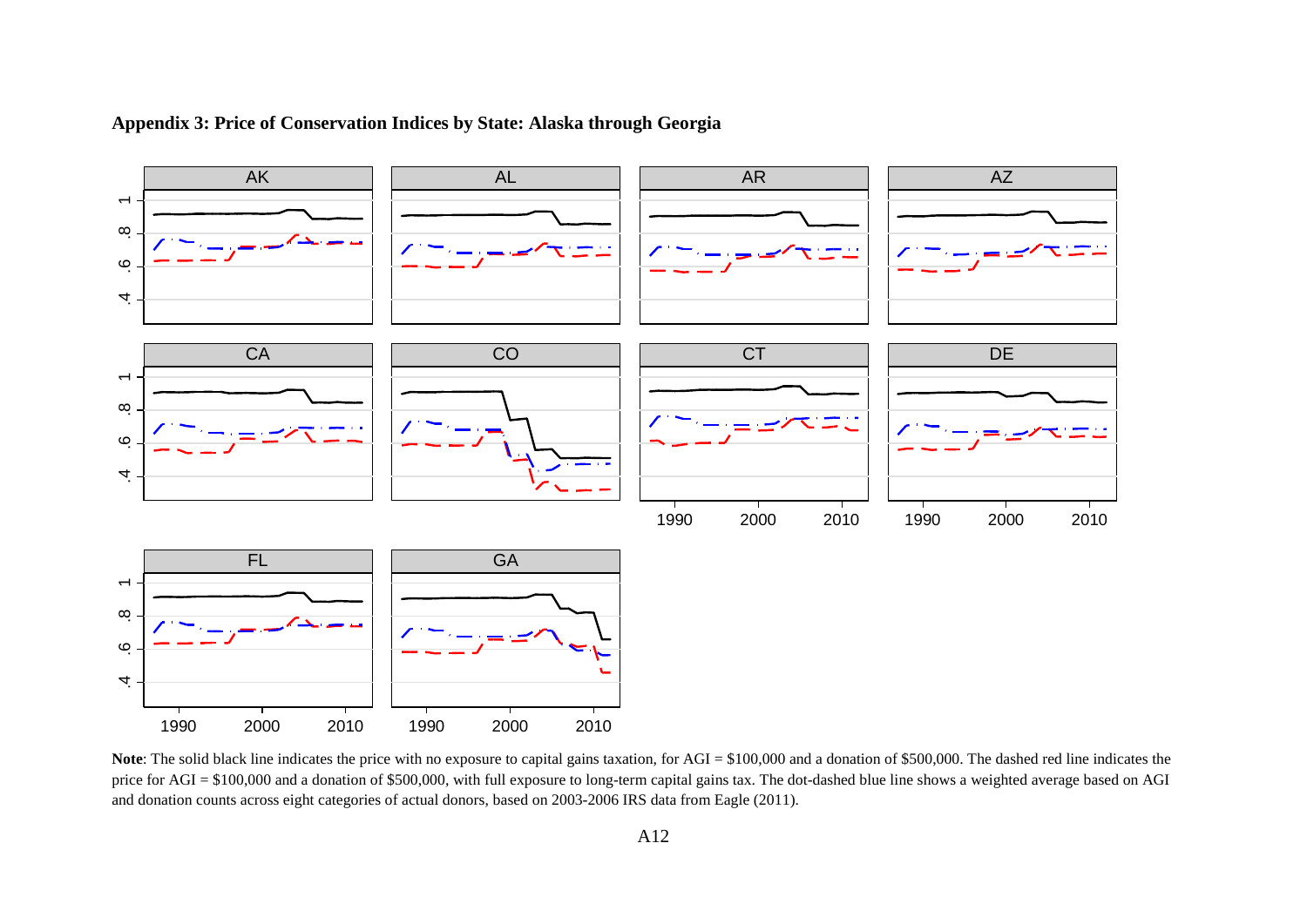

## **Appendix 3: Price of Conservation Indices by State: Hawaii through Maryland**

Note: The solid black line indicates the best-predictor price, for AGI = \$100,000 and a donation of \$500,000. The dashed red line indicates the price for AGI = \$100,000 and a donation of \$500,000, with full exposure to long-term capital gains tax. The dot-dashed blue line shows a weighted average based on AGI and donation counts across eight categories of actual donors, based on 2003-2006 IRS data from Eagle (2011).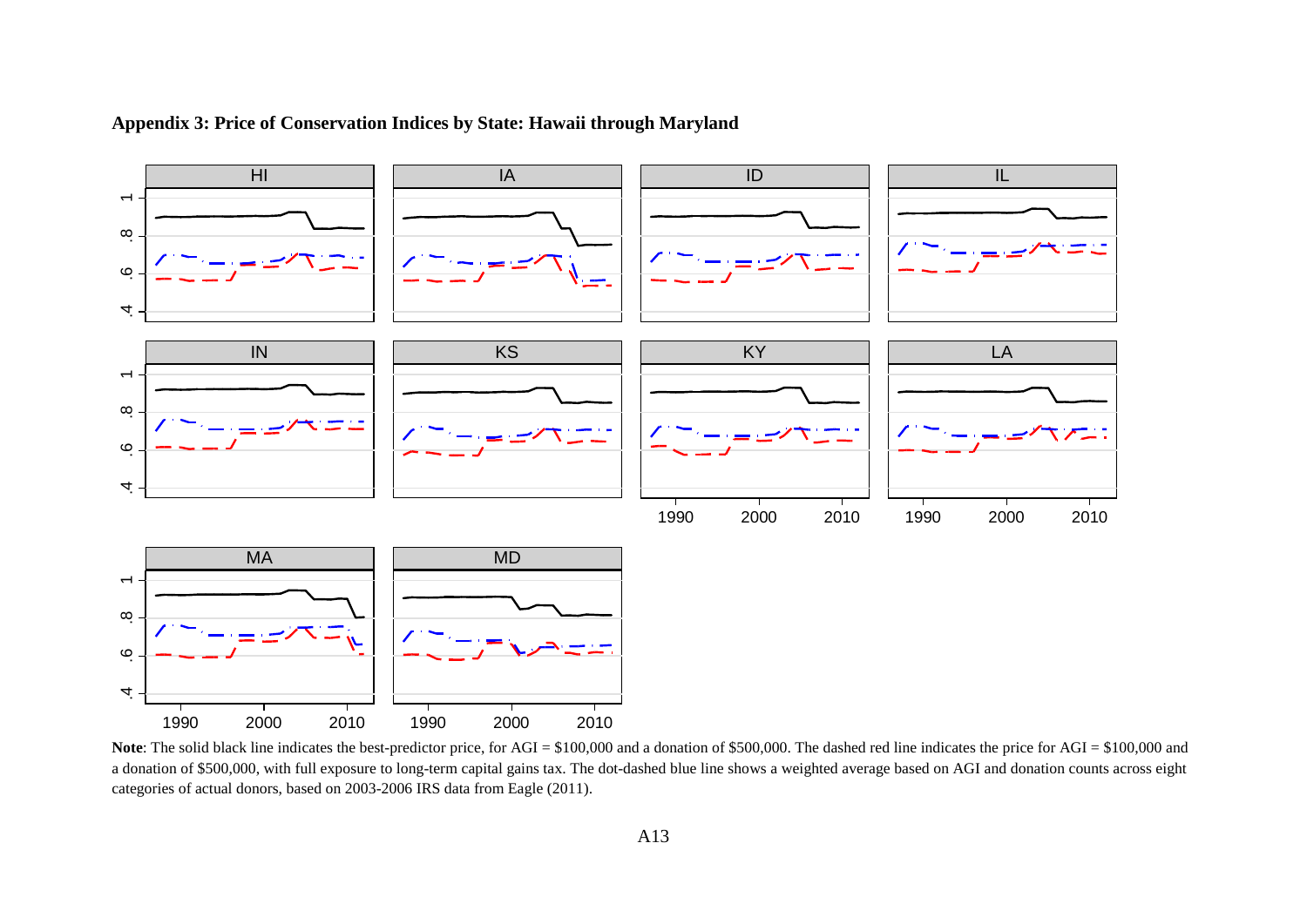

## **Appendix 3: Price of Conservation Indices by State: Maine through New Hampshire**

Note: The solid black line indicates the best-predictor price, for AGI = \$100,000 and a donation of \$500,000. The dashed red line indicates the price for AGI = \$100,000 and a donation of \$500,000, with full exposure to long-term capital gains tax. The dot-dashed blue line shows a weighted average based on AGI and donation counts across eight categories of actual donors, based on 2003-2006 IRS data from Eagle (2011).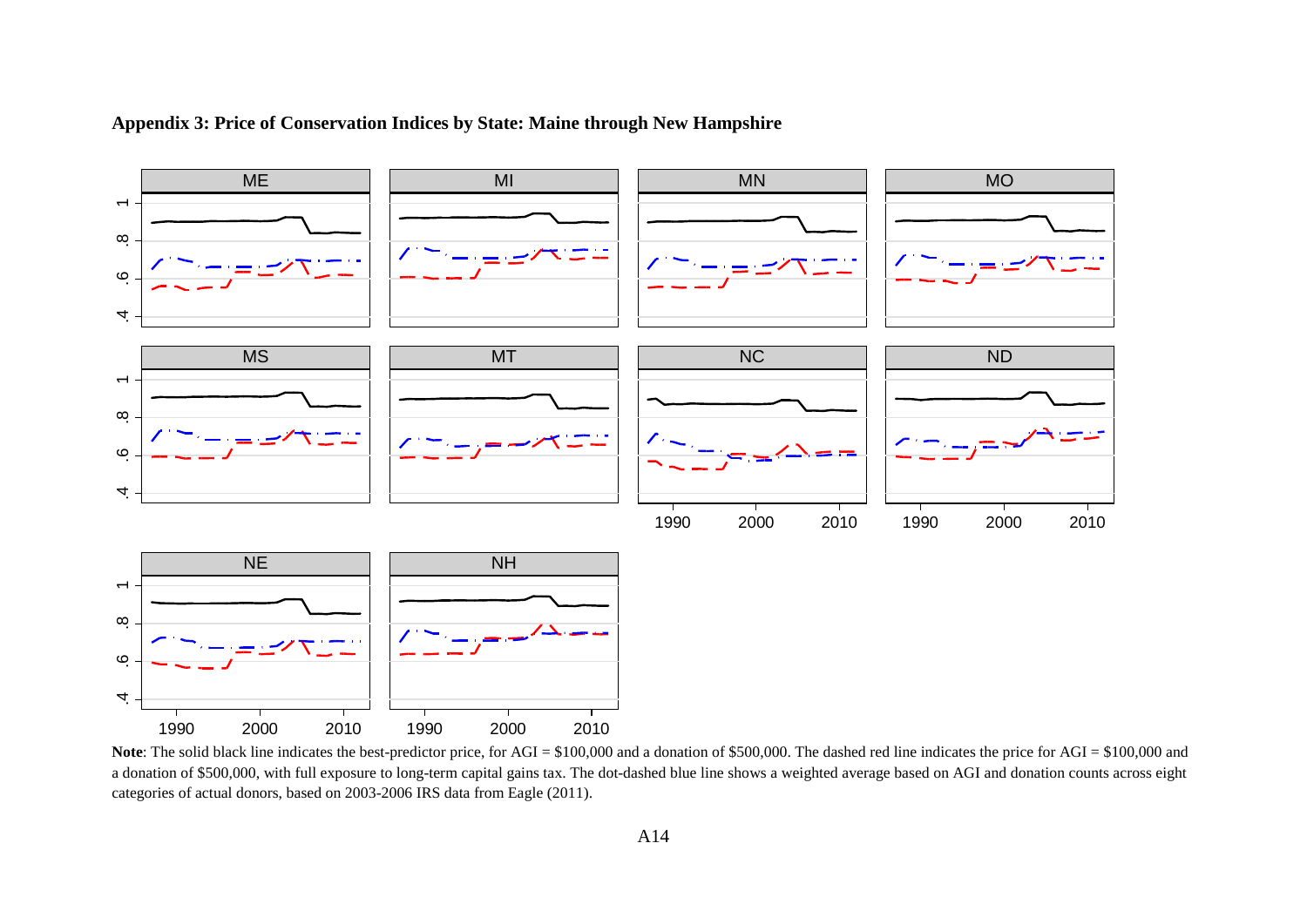

## **Appendix 3: Price of Conservation Indices by State: New Jersey through South Carolina**

Note: The solid black line indicates the best-predictor price, for AGI = \$100,000 and a donation of \$500,000. The dashed red line indicates the price for AGI = \$100,000 and a donation of \$500,000, with full exposure to long-term capital gains tax. The dot-dashed blue line shows a weighted average based on AGI and donation counts across eight categories of actual donors, based on 2003-2006 IRS data from Eagle (2011).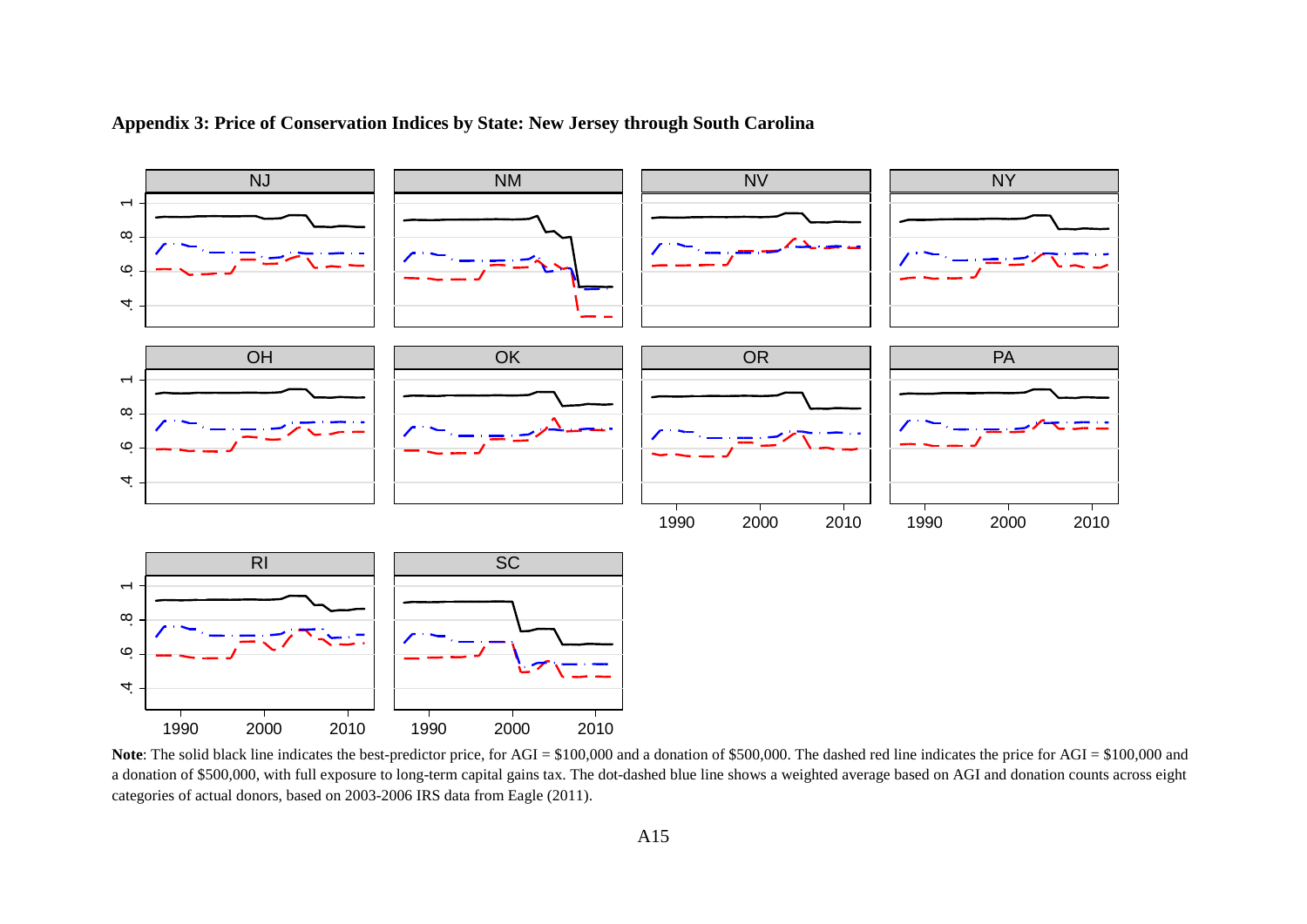

**Appendix 3: Price of Conservation Indices by State: South Dakota through Wyoming**

Note: The solid black line indicates the best-predictor price, for AGI = \$100,000 and a donation of \$500,000. The dashed red line indicates the price for AGI = \$100,000 and a donation of \$500,000, with full exposure to long-term capital gains tax. The dot-dashed blue line shows a weighted average based on AGI and donation counts across eight categories of actual donors, based on 2003-2006 IRS data from Eagle (2011).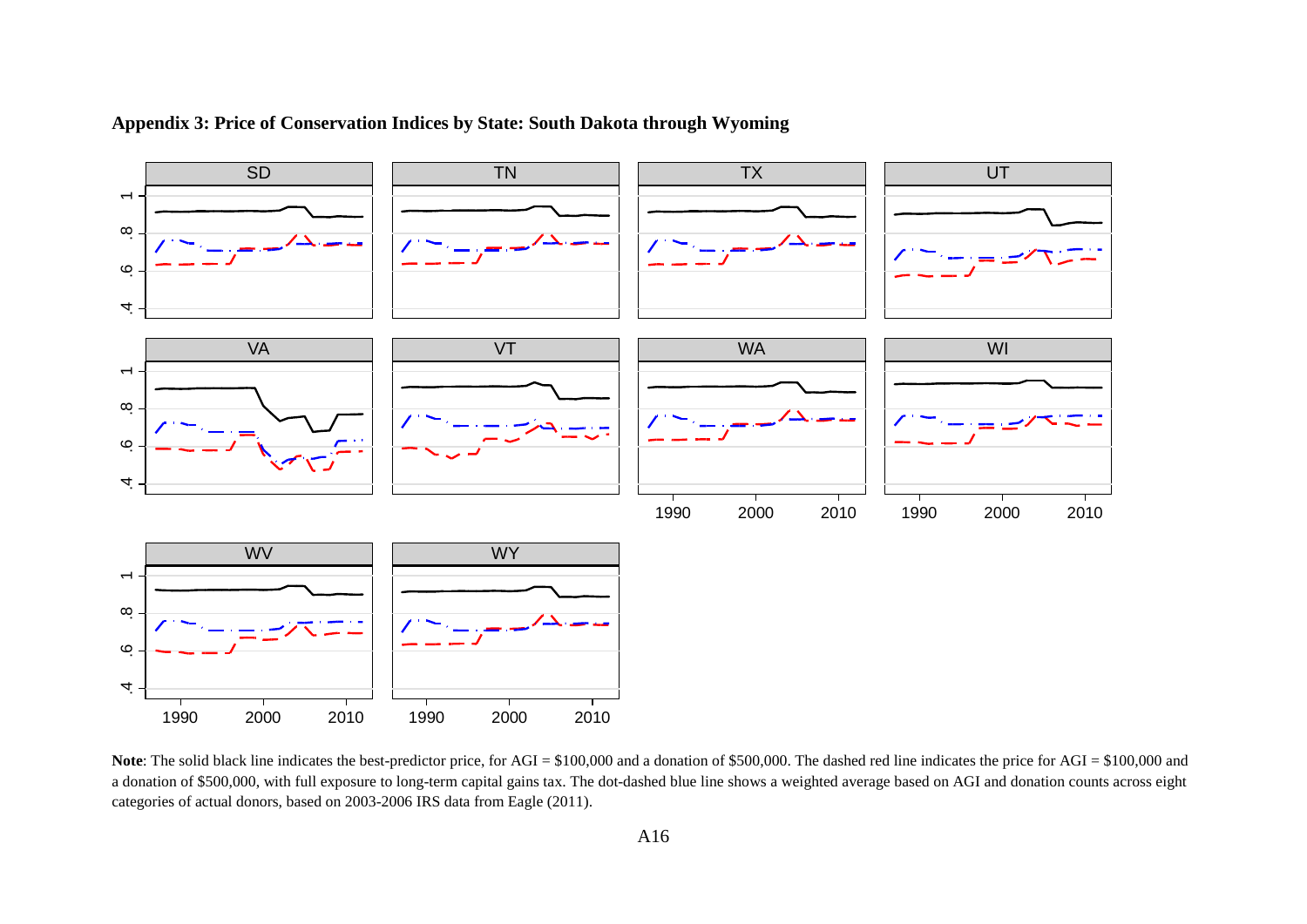# **Appendix 4:**

| <b>Variable</b>       | Mean  | St.<br><b>Dev</b> | Min              | <b>Max</b> | <b>Description</b>                                                                                                                                                                                                                                                                                  |
|-----------------------|-------|-------------------|------------------|------------|-----------------------------------------------------------------------------------------------------------------------------------------------------------------------------------------------------------------------------------------------------------------------------------------------------|
| <b>Land Price</b>     | 1.411 | 2.043             | $\boldsymbol{0}$ | 15.20      | An index measuring the value of residential<br>land in a state based on sale and rental prices<br>over time. The source is Davis and Heathcote<br>(2007)* and Lincoln Institute of Land Policy at<br>www.lincolninst.edu/resources/.                                                                |
| Ln(Farm income)       | 15.02 | 1.345             | 10.68            | 17.61      | The natural log of gross farm income in a state,<br>in 2012 \$s. The source is Economic Research<br>Service of the U.S. Dept. of Agriculture, Farm<br>and Wealth Statistics, available at:<br>www.ers.usda.gov/data-products/farm-income-<br>and-wealth-statistics/                                 |
| Ln(Forest income)     | 12.80 | 1.252             | 8.480            | 15.55      | The natural log of gross income from forestry<br>on farms in a state, in 2012 \$s. The source is<br>Economic Research Service of the U.S. Dept.<br>of Agriculture, Farm and Wealth Statistics,<br>available at: www.ers.usda.gov/data-<br>products/farm-income-and-wealth-statistics/               |
| Ln(Per capita income) | 10.20 | 0.338             | 9.295            | 10.99      | The natural log of total income per capita in a<br>state, in 2012 \$s. The source is the U.S.<br>Bureau of Economic Analysis, available at<br>www.bea.gov/regional/.                                                                                                                                |
| Ln(population)        | 15.04 | 1.011             | 13.02            | 17.45      | The natural log of total population in a state.<br>The source is the U.S. Census Bureau.                                                                                                                                                                                                            |
| Govt. easements       | 5.035 | 4.835             | $-2.302$         | 12.49      | The acres of conservation easements acquired<br>by government agencies in a state in including<br>federal, state, and local governments. The<br>source is the National Conservation Easement<br>Database (NCED), available at<br>http://nced.conservationregistry.org/about.<br>(July 2015 update). |

# **Table A1: Summary Statistics of State-Level Covariates**

\*Davis, Morris A. and Jonathan Heathcote. 2007. The Price and Quantity of Residential Land in the United States. *Journal of Monetary Economics* 54(8): 2595-2620.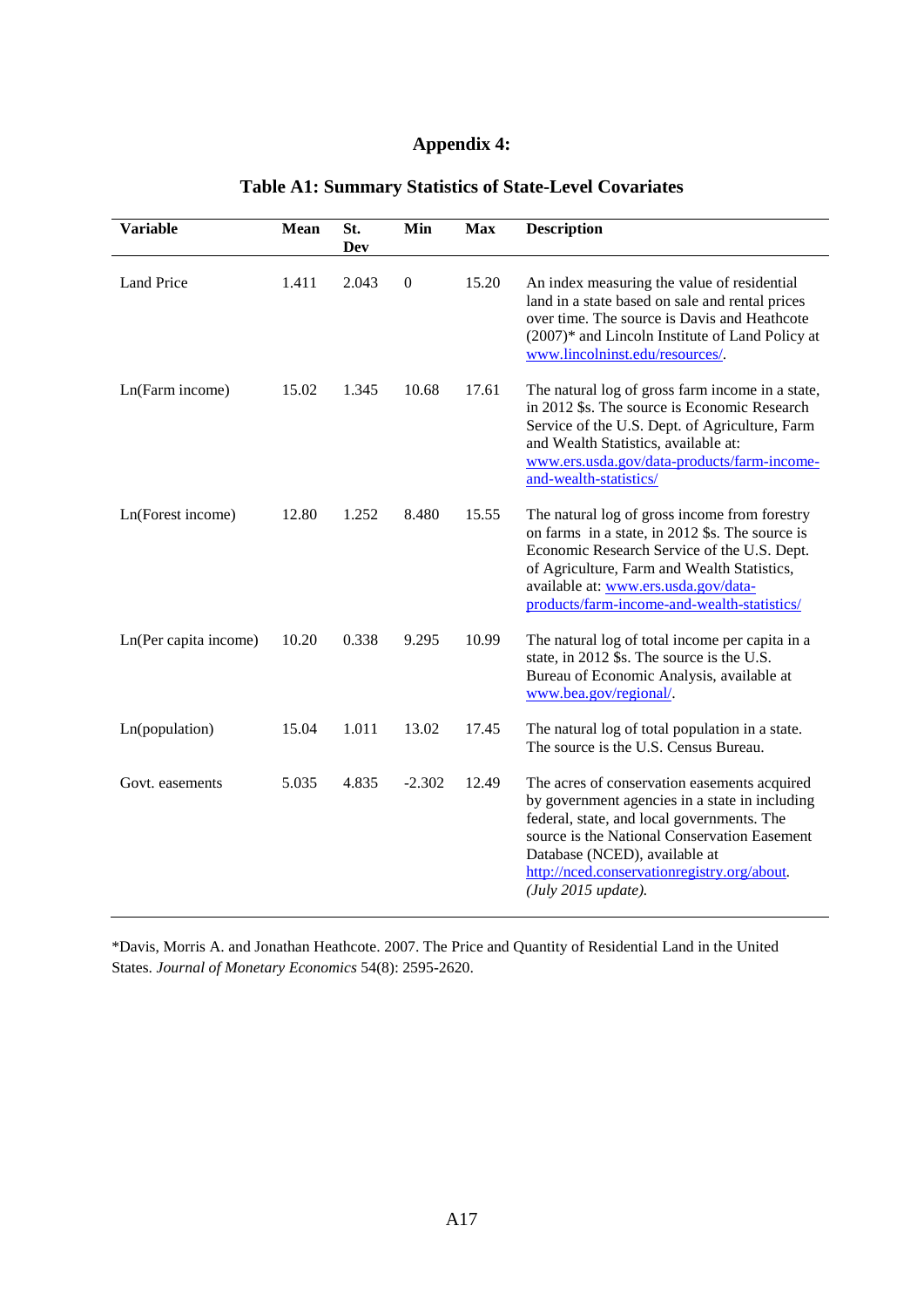## **Appendix 5:**

#### **Threats to Identification and Robustness**

There are several reasons why the estimates above might not identify average causal effects of tax policy. First, there is measurement error in the NCED data due to incomplete reporting, and this error possibly is correlated with the price of conservation over time within a state. To address this possibility, we weight the baseline regression results by our estimates of the proportion of all land trust easements reflected by the NCED data, at the state level. Panel B of table A2 reports the results and shows the findings for the favored specifications are smaller with these weights, but remain economically large and statistically significant.

Second, responses to the tax code may be systematically larger in states that have more private land. We assess this potential heterogeneity by comparing the baseline results to results from a model that places greater weight on geographically larger states, following guidance on weighting from Solon et al. (2015). Panel C of table A2 shows the results are comparable, suggesting the assumption of homogenous response is reasonable.

Third, the measured responses to the tax code may be sensitive to outlier observations, particularly when the dependent variable is acres rather than counts. To address this issue, we run 'winsorized regressions' using a procedure first developed in Yale and Forsythe (1976). The procedure identifies the *x* percent of outlier observations based on residual size and adjusts those observations by subtracting the difference between the outlying observation's residual and the residual of the  $100-x/2<sup>th</sup>$  percentile observation (for right-tail residual outliers) and the  $x/2<sup>th</sup>$  percentile observation (for left-tail outliers). In panels D and E we adjust 5 and 10 percent of observations in this way and run the baseline model with the winsorized data. The resulting coefficient estimates are slightly smaller than the baseline but generally similar in magnitude and statistical significance. This is evidence that the elasticity estimates are not driven by outlier observations.

Fourth, it may be the case that easement donations were trending differently in tax credit and non-tax credit states prior to the enactment of credits. For example, if easement donations were already on a faster trajectory in tax credit states prior to 2000, then our  $\hat{\beta_2}$ coefficients could be biased away from zero. Evidence that this was not the case is found in figure 5 and in the fact that adding state specific linear time trends to the regressions in table 4 and 5 did not generally move the  $\hat{\beta}_2$  coefficients towards zero.

To further probe the role of pre-existing time trends, we create a 'false timing' placebo test. For the tax credit states, we move the tax price forward two time periods so that the placebo variables falsely imply a premature onset of tax credit programs. Next, we eliminate the state-year observations during which the tax programs were actually in place. The resulting tests, shown in panel F of table 6, indicate there was not a response of easement donations to future tax policy in the two years preceding the onset of the actual tax credit programs. This finding adds to our confidence that actual tax policy, rather than pre-existing trends, explain the sharp increase in easement donations during the tax credit years.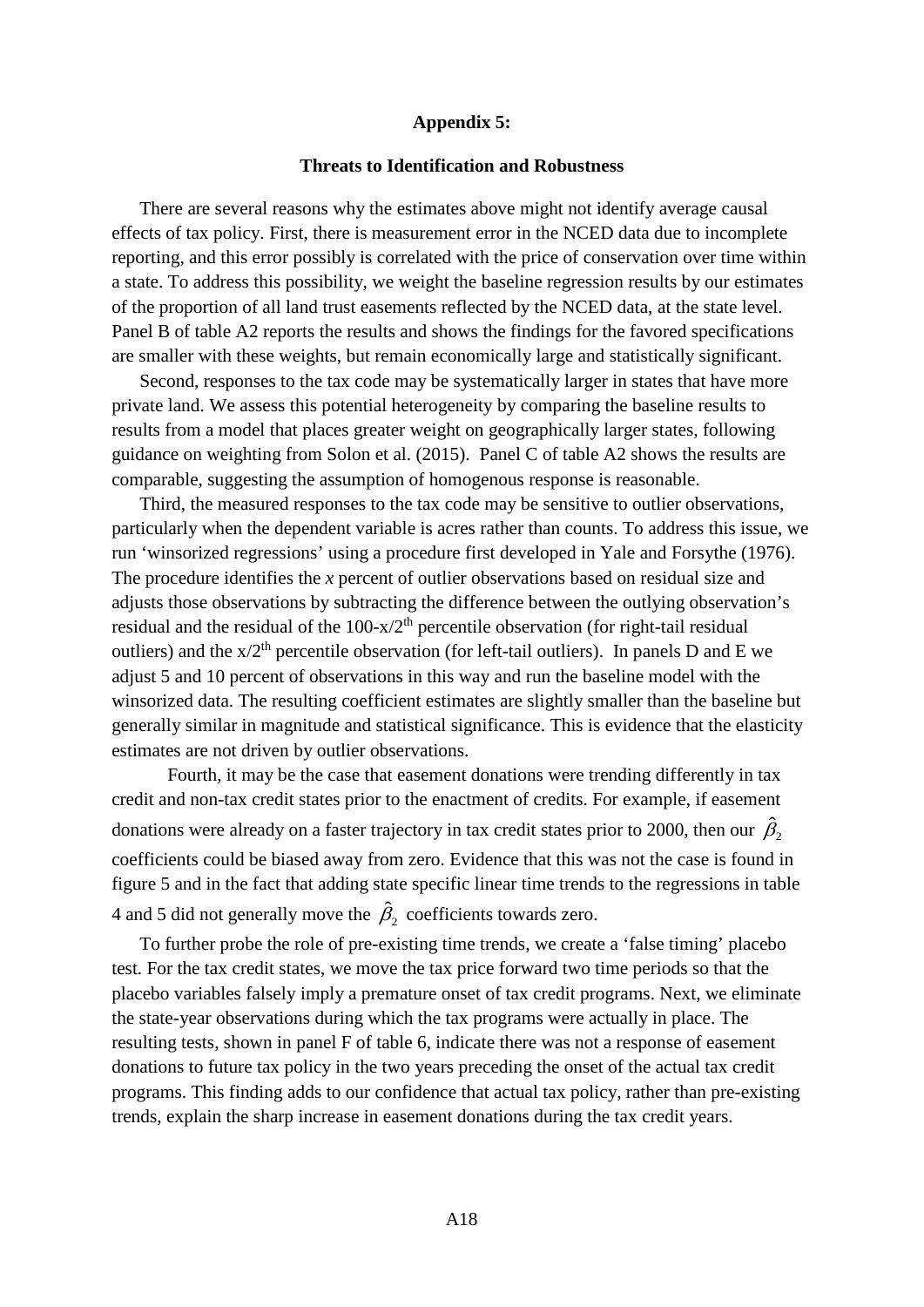#### **Table 6: Robustness Checks**

|                                                                        | $Y = E$ asement Counts |             |             | $Y = E$ asement Acres |            |             |
|------------------------------------------------------------------------|------------------------|-------------|-------------|-----------------------|------------|-------------|
|                                                                        | TNC All                | <b>TNC</b>  | <b>NCED</b> | <b>TNC All</b>        | <b>TNC</b> | <b>NCED</b> |
|                                                                        |                        | Donated     | All         |                       | Donated    | All         |
|                                                                        | (1)                    | (2)         | (3)         | $\overline{(4)}$      | (5)        | (6)         |
|                                                                        |                        |             |             |                       |            |             |
| A. Baseline                                                            |                        |             |             |                       |            |             |
| Short-Run Effect ( $\beta_2 + \beta_3$ )                               | $-2.926***$            | $-3.267***$ | $-4.520***$ | $-8.857*$             | $-9.651*$  | $-7.043**$  |
| Long-Run Effect $(\beta_2)$                                            | $-1.613***$            | $-1.899**$  | $-2.347***$ | $-0.817$              | $-2.046$   | $-6.075***$ |
| <b>B. State Weights by NCED Completion</b>                             |                        |             |             |                       |            |             |
| Short-Run Effect $(\beta_2 + \beta_3)$                                 |                        |             | $-4.240***$ |                       |            | $-6.272*$   |
| Long-Run Effect $(\beta_2)$                                            |                        |             | $-1.829*$   |                       |            | $-5.433*$   |
|                                                                        |                        |             |             |                       |            |             |
| C. State Weights by Private Land Area                                  |                        |             |             |                       |            |             |
| Short-Run Effect ( $\beta_2 + \beta_3$ )                               | $-2.669***$            | $-2.994***$ | $-4.664***$ | $-9.098$              | $-9.584*$  | $-8.071**$  |
| Long-Run Effect $(\beta_2)$                                            | $-1.363***$            | $-1.437**$  | $-2.042***$ | $-1.273$              | $-1.817$   | $-6.646**$  |
|                                                                        |                        |             |             |                       |            |             |
| D. Winzorized Data: 5%                                                 |                        |             |             |                       |            |             |
| Short-Run Effect $(\beta_2 + \beta_3)$                                 | $-2.859***$            | $-3.157***$ | $-4.457***$ | $-8.846*$             | $-9.726**$ | $-6.633**$  |
| Long-Run Effect $(\beta_2)$                                            | $-1.581**$             | $-1.820**$  | $-2.237***$ | $-0.619$              | $-1.964$   | $-5.309*$   |
| E. Winzorized Data: 10%                                                |                        |             |             |                       |            |             |
| Short-Run Effect ( $\beta_2 + \beta_3$ )                               | $-2.813***$            | $-3.108***$ | $-4.433***$ | $-8.919*$             | $-9.703**$ | $-6.668**$  |
| Long-Run Effect $(\beta_2)$                                            | $-1.555***$            | $-1.761**$  | $-2.158***$ | $-0.692$              | $-1.927$   | $-5.186*$   |
|                                                                        |                        |             |             |                       |            |             |
| F. Placebo Timing                                                      |                        |             |             |                       |            |             |
| Short-Run Effect $(\beta_2 + \beta_3)$                                 | 0.187                  | $-0.722$    | 0.637       | 8.119                 | 3.044      | 4.548       |
| Long-Run Effect $(\beta_2)$                                            | 1.766                  | 0.243       | 2.363       | 9.630                 | $-2.347$   | 1.858       |
| Observations                                                           | 882                    | 882         | 882         | 882                   | 882        | 882         |
|                                                                        |                        |             |             |                       |            |             |
| <b>G. Estate Tax Control</b><br>Short-Run Effect $(\beta_2 + \beta_3)$ | $-2.922***$            | $-3.262***$ | $-4.494***$ | $-8.742*$             | $-9.570*$  | $-6.916**$  |
| Long-Run Effect $(\beta_2)$                                            | $-1.617***$            | $-1.906**$  | $-2.378***$ | $-0.958$              | $-2.144$   | $-6.230**$  |
|                                                                        |                        |             |             |                       |            |             |
| H. No Exposure to Cap. Gains Tax                                       |                        |             |             |                       |            |             |
| Short-Run Effect $(\beta_2+\beta_3)$                                   | $-3.617***$            | $-3.954***$ | $-5.566***$ | $-11.395*$            | $-11.578*$ | $-8.955***$ |
| Long-Run Effect $(\beta_2)$                                            | $-2.212***$            | $-2.470**$  | $-3.154***$ | $-1.885$              | $-2.882$   | $-7.985**$  |
|                                                                        |                        |             |             |                       |            |             |
| I. 'Almost' Tax Credit Counterfactual States                           |                        |             |             |                       |            |             |
| Short-Run Effect ( $\beta_2 + \beta_3$ )                               | $-0.361***$            | $-3.234***$ | $-4.764***$ | $-9.941$              | $-9.480$   | $-8.251**$  |
| Long-Run Effect $(\beta_2)$                                            | $-1.736**$             | $-2.005**$  | $-3.015***$ | $-2.513$              | $-2.464$   | $-8.107**$  |
| Observations                                                           | 320                    | 320         | 320         | 320                   | 320        | 320         |
| <b>J. Tax Credit States Only</b>                                       |                        |             |             |                       |            |             |
| Short-Run Effect $(\beta_2+\beta_3)$                                   | $-3.250***$            | $-3.440***$ | $-4.891***$ | $-9.952$              | $-9.977$   | $-7.932**$  |
| Long-Run Effect $(\beta_2)$                                            | $1.861**$              | $-2.172**$  | $-3.047**$  | $-2.470$              | $-3.160$   | $-7.290**$  |
| Observations                                                           | 220                    | 220         | 220         | 220                   | 220        | 220         |
|                                                                        |                        |             |             |                       |            |             |
| K. Omit Tax Credit Observations                                        |                        |             |             |                       |            |             |
| Short-Run Effect $(\beta_2 + \beta_3)$                                 | $-3.692$               | $-4.389$    | $-1.210$    | $-5.103$              | $-15.661$  | 3.269       |
| Long-Run Effect $(\beta_2)$                                            | $-1.671$               | $-2.410$    | 3.252       | 3.586                 | $-10.430$  | 10.243      |
| Observations                                                           | 882                    | 882         | 882         | 882                   | 882        | 882         |

**Notes**: \* p<0.1; \* p<.05; \*\* p<.01. All specifications include year effects, state fixed effects, controls, and state-specific trends and include 1000 observations unless otherwise noted. Panel A shows the baseline results from columns 4, 5, and 8 of tables 4 and 5. Panel B weights each state by our estimate of how complete the NCED easement data coverage is for each state. Panel C weights the estimates by private land area. Panel D employs 'winsorized' data for the 5% of outlier observations and panel E does so for the 10%. Panel F moves treatment up two years before the actual year of a new tax credit. Panel G adds an indicator for whether or not a state followed the federal phase out of estate taxes during 2002-2005. Panel H employs the price index that assumes no capital gains exposure (illustrated in panel A, figure 5). Panel H trims the sample to only states with tax credits and states that attempted to pass credits. Panel I includes only states with tax credits. Panel J omits state-year combinations during which a credit program was in effect, and the year preceding a new program.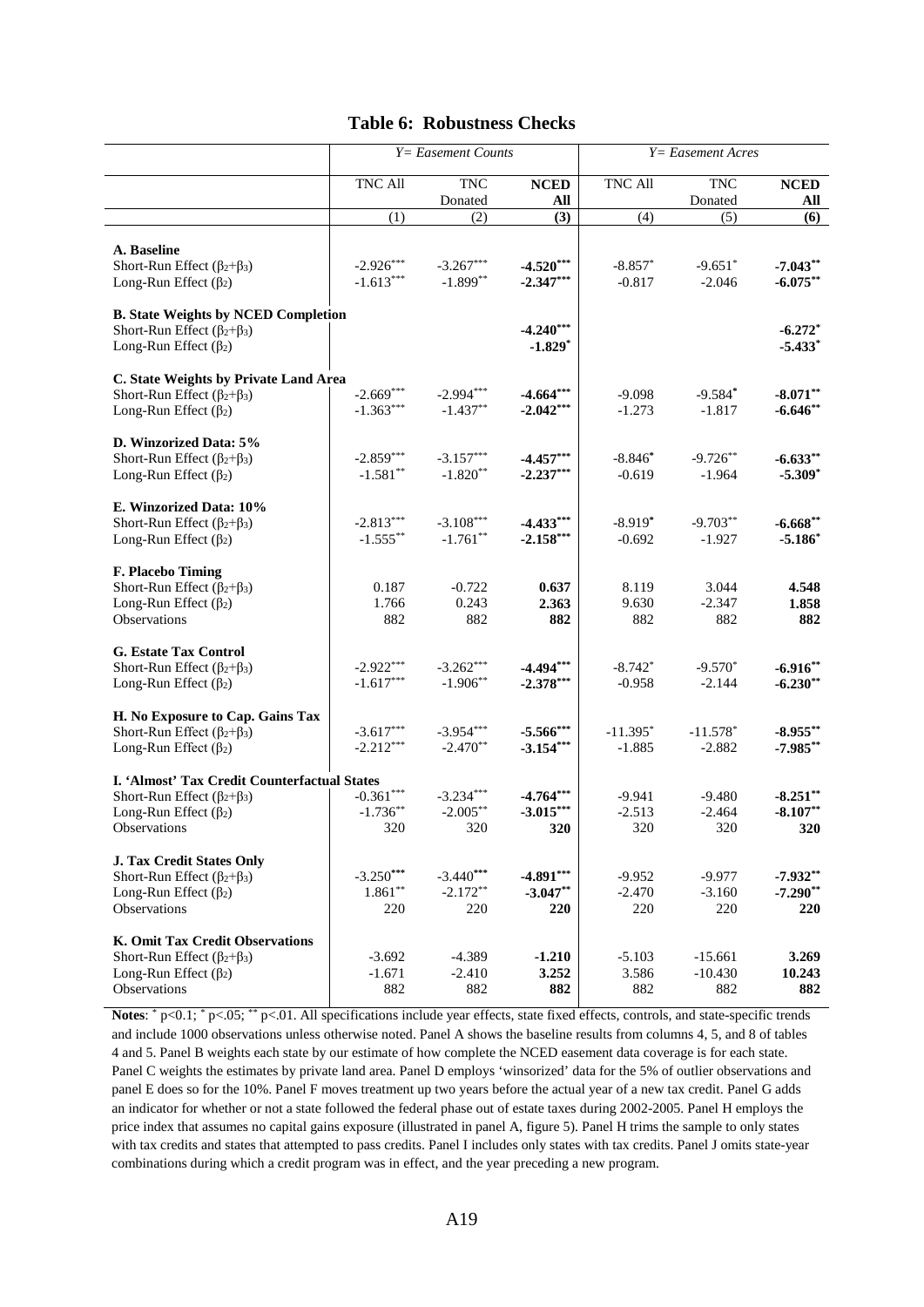Another threat to identification is the omission of time-varying, state specific estate tax controls. At the federal and state level, estate taxes can affect the after-tax price of conservation easement donations in particular (see Sundberg and Dye 2006) and of charitable bequests in general (see Bakija *et al.* 2003, Joulfaian 2000). Hence, the omission of state estate tax measures could bias our coefficients on income tax prices if within-state time variation in estate tax policy is correlated with within-state time variation in income tax policy. We do not have long panel data on state-level estate and inheritance tax rules, but we do know which states followed federal estate tax rules and which states had stand-alone estate taxes. This is significant because states following federal rules phased out their estate tax along with the federal government over 2002-2005. States with stand-alone estate taxes did not, and some states introduced new estate taxes between [2](#page-60-0)005 and 2012.<sup>2</sup> Based on this information, we create a simple time-varying indicator variable. The variable is equal to one for state-year combinations for which a state had an estate tax. Otherwise, the variable is equal to zero. As panel G of table 6 shows, adding the estate tax control has no impact on the baseline coefficients of interest suggesting there is little correlation between estate tax changes and changes in our income tax price of conservation.[3](#page-60-1) We conclude that the omission of estate tax prices is not biasing our overall estimates.[4](#page-60-2)

In panel H, we employ a price that assumes no exposure to capital gains taxation (see figure 5, panel A). With no exposure to capital gains, the coefficient estimates are much larger in absolute value, and also estimated with a bit more precision. This finding – and others not shown in table 6 - indicate the general pattern of findings is robust to different assumptions about capital gains exposure.

A different threat to identification has a less obvious technical solution. It is possible that states implementing tax credit programs were more predisposed to easement growth than were states that did not, even absent tax policy changes. Perhaps states that implemented tax credit programs had more active land trust lobbyists, for example. The potential endogeneity problem here is that successful land trust lobbyists are also plausibly better at recruiting and soliciting easement donations.

To address this possible source of endogeneity we construct a set of 'counterfactual' states that 'almost' implemented easement tax credit programs prior to 2012. This list of states is provided in Pentz (2007). She provides a detailed assessment of state conservation tax credits. According to Pentz (2007), five states: Idaho, Nebraska, West Virginia,

<u>.</u>

<span id="page-60-0"></span><sup>&</sup>lt;sup>2</sup> The information comes from www.taxadmin.org/fta/rate/estatetax.html.

<span id="page-60-1"></span><sup>&</sup>lt;sup>3</sup> In the panel G column 6 specification, the coefficient on the estate tax measure is 0.104 and statistically significant at p<0.1, suggesting the indicator is associated with a 10 percent increase in easement flows. The coefficients on the estate tax variable in the other columns tend to be positive but imprecisely estimated, suggesting the role of estate tax is more complicated than characterized by our simple indicator variable.

<span id="page-60-2"></span><sup>4</sup> There are also property tax benefits from donating a conservation easement (see Sundberg 2014). There exists the possibility that the estimates of income tax responses reported here may be biased if county-level changes in property taxes correlate with state-level changes in our price of conservation, which is based on income tax incentives. We do not attempt to create a state-level index of property tax benefits here because there is significant heterogeneity in taxing decisions across counties within states, and because most owners of agricultural land can receive property tax benefits from current use assessments without making an easement donation.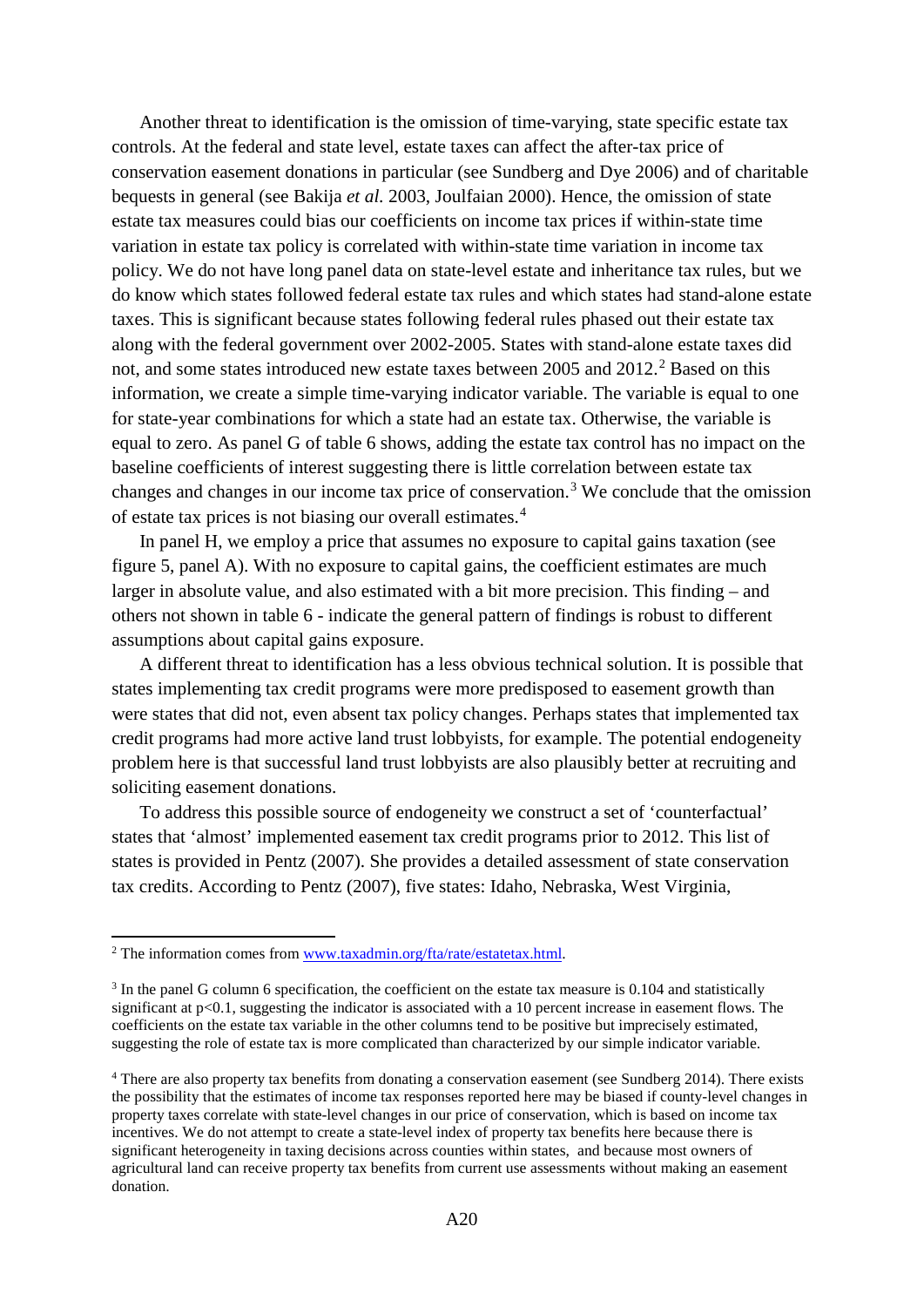Kentucky, and Minnesota were either working to create programs or had actually attempted to pass conservation tax credit legislation during our period of analysis. Based on her account, these five states may comprise a better set of counterfactual states than the entire sample of the 40 non-tax credit states. Panel I shows regression estimates that employ a subsample of sixteen states: the eleven tax credit states and the five counterfactual states listed above. Importantly, the  $\hat{\beta}_2$  elasticity coefficients tend to be larger in absolute value than those estimated in the baseline. The coefficient estimates in panel H are also a bit more precisely estimated, which is surprising because the sample size is small, with only 16 states.

Panel J shows the regression estimates when we rely on only "variation in the timing of treatment" to identify the income tax price coefficients.<sup>[5](#page-61-0)</sup> The panel J sample comprises only the 11 tax credit states. The logic here is to assume the tax credit states constitutes a valid set of counterfactual states for each other, but that the timing of the onset of tax credit programs (and the timing of changes within the programs) are random. Hence, the identification of the coefficients in this subsample is exclusively from variation in the arguably random timing of policy changes. As panel J shows, using this approach does not change our key conclusions relative to the baseline estimates that employ full sample.

Panel K displays the final robustness check in table 6. Observations from states and years with tax credits in force are taken out of the sample, as are the years before tax credits take effect. Variation in the price of conservation in the resulting sample come from variations in the tax code that are *not* solely aimed at conservation. The resulting estimates of  $\beta_2$ , the long run elasticity, are statistically insignificant in table 6. We interpret this to mean that the powerful statistical identification comes more from the tax credit changes than from year-toyear variation in marginal tax rates. This may be because tax credits are more 'salient' than changes in marginal rates, thereby inducing a clearer response (Chetty et al. 2009).

To summarize, the findings are robust to a suite of robustness checks in table A2. Although we cannot rule out every possible source of endogeneity, the most straightforward interpretation of the  $\hat{\beta}_2$  and  $\hat{\beta}_2 + \hat{\beta}_3$  estimates is that they represent the average causal effect of income tax policy on conservation easement donations.

The results thusfar, however, are based on a tax price that we calculate from a scenario with an AGI of \$100,000, and a donation of \$500,000. We choose this scenario because it yields the highest adjusted R-squared in the acreage regressions. An alternative approach is to employ a price that is a weighted average of actual AGI and easement value scenarios. The implementation challenge is that we have data on actual scenarios for only four years, 2003 to 2006, from IRS data collected by Eagle (2011).

The 2003-2006 IRS data indicate the number of easement donations across the entire U.S. within each of eight AGI categories summarized in Table A3 below. The categories are \$200,000; \$200,000 to \$500,000; \$500,000 to \$1 million; \$1 million to \$1.5 million; \$1.5 million to \$2 million; \$2 million to \$5 million; \$5 million to \$10 million; and more than \$10 million. The data also indicate the average donation value ('C') for each income category. From this information, we construct two price indexes that are weighted averages of the

 $\overline{\phantom{a}}$ 

<span id="page-61-0"></span><sup>5</sup> Variation in timing approaches, or VAT, are commonly used in labor and education policy applications (see, e.g., Hoynes and Schanzenbach 2009, and Almond *et al.* 2011).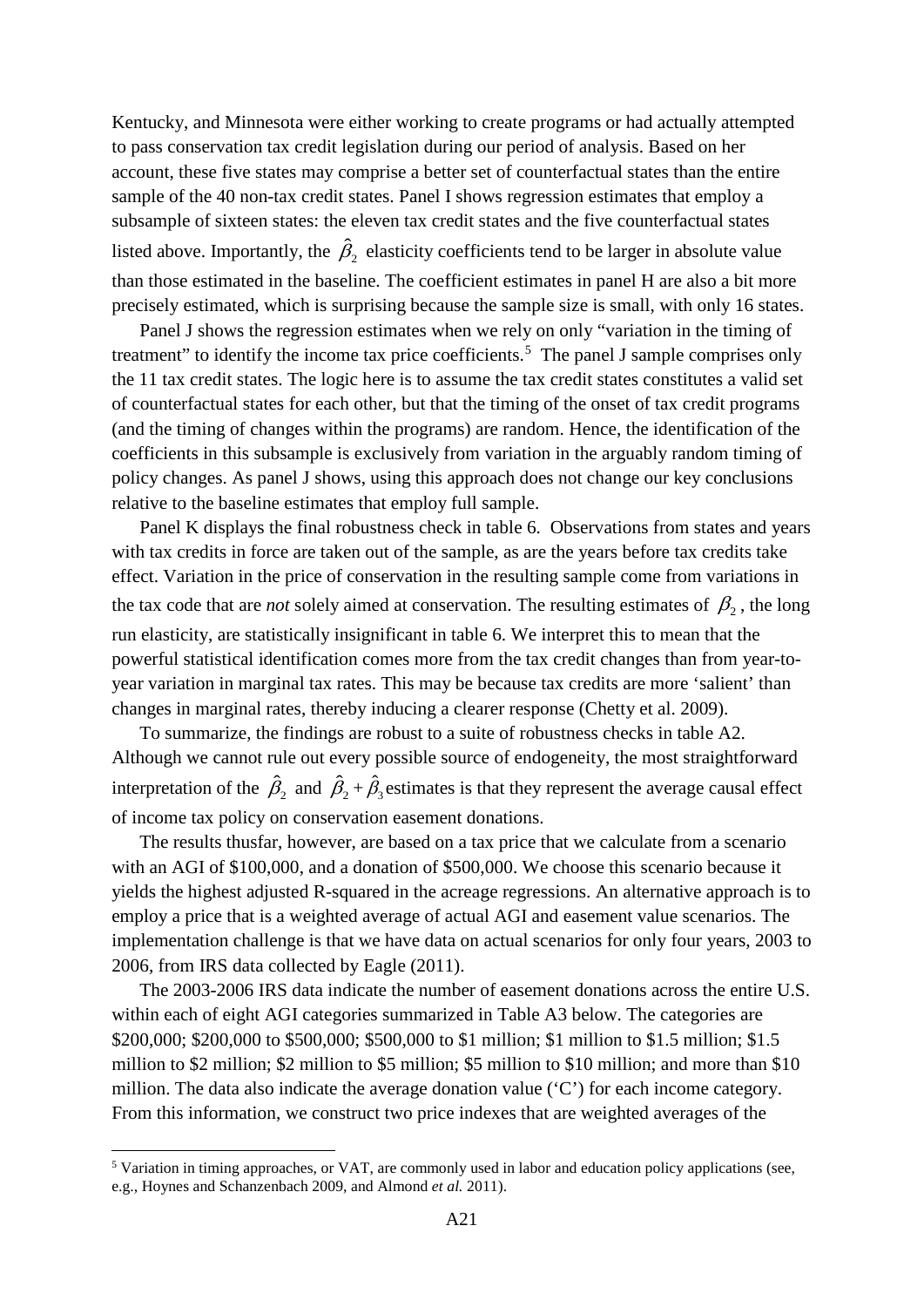donation price for each of the eight scenarios, assuming midpoint AGI values within each income bin (see table A2). [6](#page-62-0) For a 'Count-Weighted Price', the weights are the proportion of easements donated within each income bin. For a 'Value-Weighted Price', the weights are the proportion of dollar value of donated easements within each income bin. We assume no exposure to capital gains taxation because the IRS tables provide no information about how that exposure varies across income and donation-value scenarios.

| $\left(1\right)$                            | (2)                                                   | (3)                               | (4)                                | (5)                                                      |  |  |
|---------------------------------------------|-------------------------------------------------------|-----------------------------------|------------------------------------|----------------------------------------------------------|--|--|
| <b>IRS</b> donor income<br>range, in \$000s | <b>Assumed AGI</b><br>for Calculator<br>Input, \$000s | Average<br>Donation,<br>in \$000s | # of Donations<br>(prop. of total) | <b>Total Donations,</b><br>in \$000s<br>(prop. of total) |  |  |
|                                             |                                                       |                                   |                                    |                                                          |  |  |
| Under $200$                                 | 100                                                   | 223.4                             | (0.42)<br>5.764                    | 1,287,885<br>(0.11)                                      |  |  |
| $200$ to $500$                              | 350                                                   | 502.9                             | 4.025<br>(0.29)                    | 2,024,150<br>(0.17)                                      |  |  |
| 500 to 1,000                                | 750                                                   | 915.6                             | 1,123<br>(0.08)                    | 1,028,356<br>(0.09)                                      |  |  |
| 1,000 to 1,500                              | 1.250                                                 | 1.841.7                           | 790<br>(0.06)                      | 1.455.200<br>(0.12)                                      |  |  |
| 1.500 to 2,000                              | 1.750                                                 | 1.240.7                           | 524<br>(0.04)                      | 650.404<br>(0.06)                                        |  |  |
| 2,000 to 5,000                              | 3,500                                                 | 1.799.6                           | 920<br>(0.07)                      | 1,655,503<br>(0.14)                                      |  |  |
| 5,000 to 10,000                             | 7,500                                                 | 3,531.8                           | 368<br>(0.03)                      | 1,298,820<br>(0.11)                                      |  |  |
| Greater than 10,000                         | 10,000                                                | 6,081.5                           | 370<br>(0.03)                      | 2,250,139<br>(0.19)                                      |  |  |

**Table A3 Calculator Input for Weighted-Average Price Indices, based on 2003-2006 IRS Data** 

**Notes:** The data come from Eagle (2011) and summarize conservation easement donations across the income bins over 2003-2006.

Figure A1 summarizes the weighted price indices and compares them with our baseline scenario. The appendix also shows the 'Count-Weighted Price' for each state. It is clear the price of conservation is lowest for the 'Value-Weighted Price', because it puts more weight on high income scenarios. For all three price indices, there is clear divergence in the mean price in tax credit states beginning in the year 2000.

Table A4 compares tax price elasticities generated from the different price indices. A comparison of panel A (the baseline 'best-predictor' price) with panels C and E (the weighted prices) indicate that easement donations were more responsive to the best-predictor price for the full sample of  $t=21$  years,  $i=50$  states. In the acreage regressions, there are not statistically significant  $\hat{\beta}_2$  or  $\hat{\beta}_3$  coefficients when using the weighted prices. When we constrain the sample to span only 2000 to 2012, however, the results are different. In the shorter sample period, the acreage elasticity measures of  $\hat{\beta}_2$  are large and statistically significant in several specifications that employ weighted prices.

There are three takeaway points. First, the price for the average actual donor over 2003- 2006 was lower than the price for our baseline scenario that maximizes goodness of fit. Second, the smaller, weighted price indices are better predictors of donations since 2000 but

 $\overline{\phantom{a}}$ 

<span id="page-62-0"></span> $6$  The midpoints are, respectively, \$100,000; \$350,000; \$750,000; \$1.25 million; \$1.75 million; \$3.5 million; \$7.5 million; and \$10 million.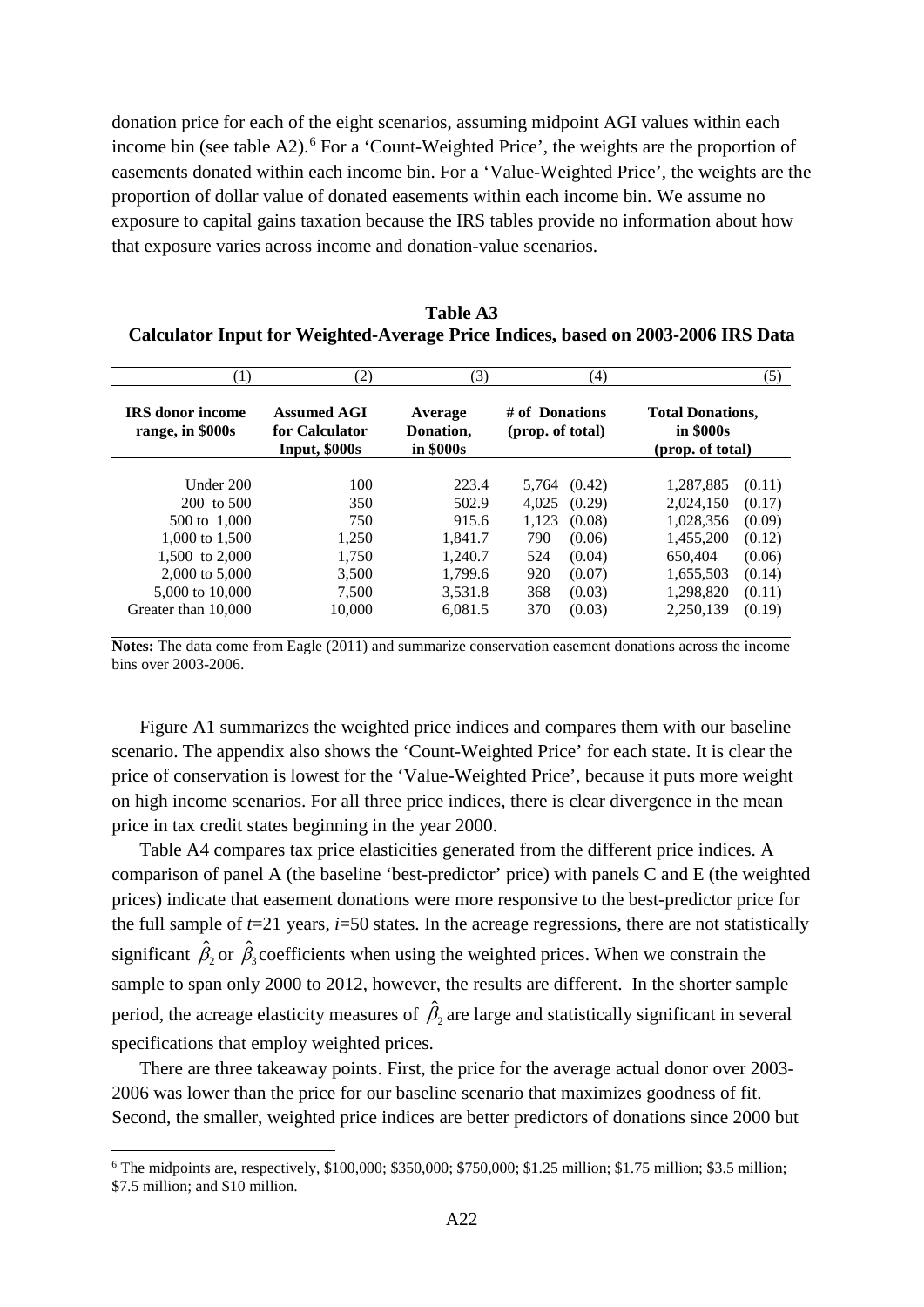worse predictors over the entire sample. This evidence suggests that the set of potential donors may have trended towards those with higher incomes.



**Figure A1 Comparison of Best-Predictor Price with IRS Data Weighted Indices**

**Notes**: The solid line denotes the means across the regime 1 states, the dotted line shows the means across the regime 2 states, the blue dash-dotted line shows the means across regime 3 states, and the dashed line shows the means across regime 4 states. Panel A shows the price indices for the best-predictor scenario of AGI = \$100K, Donation = \$500K. Panels B and C show weighted averages of price indices across donation scenarios within eight income bin categories as shown in Table A3. In panel B, the index is weighted by the number of donations. In panel C the index is weighted by the dollar value of donations. All scenarios assume that none of the donation's value would otherwise be subjected to capital gains taxation.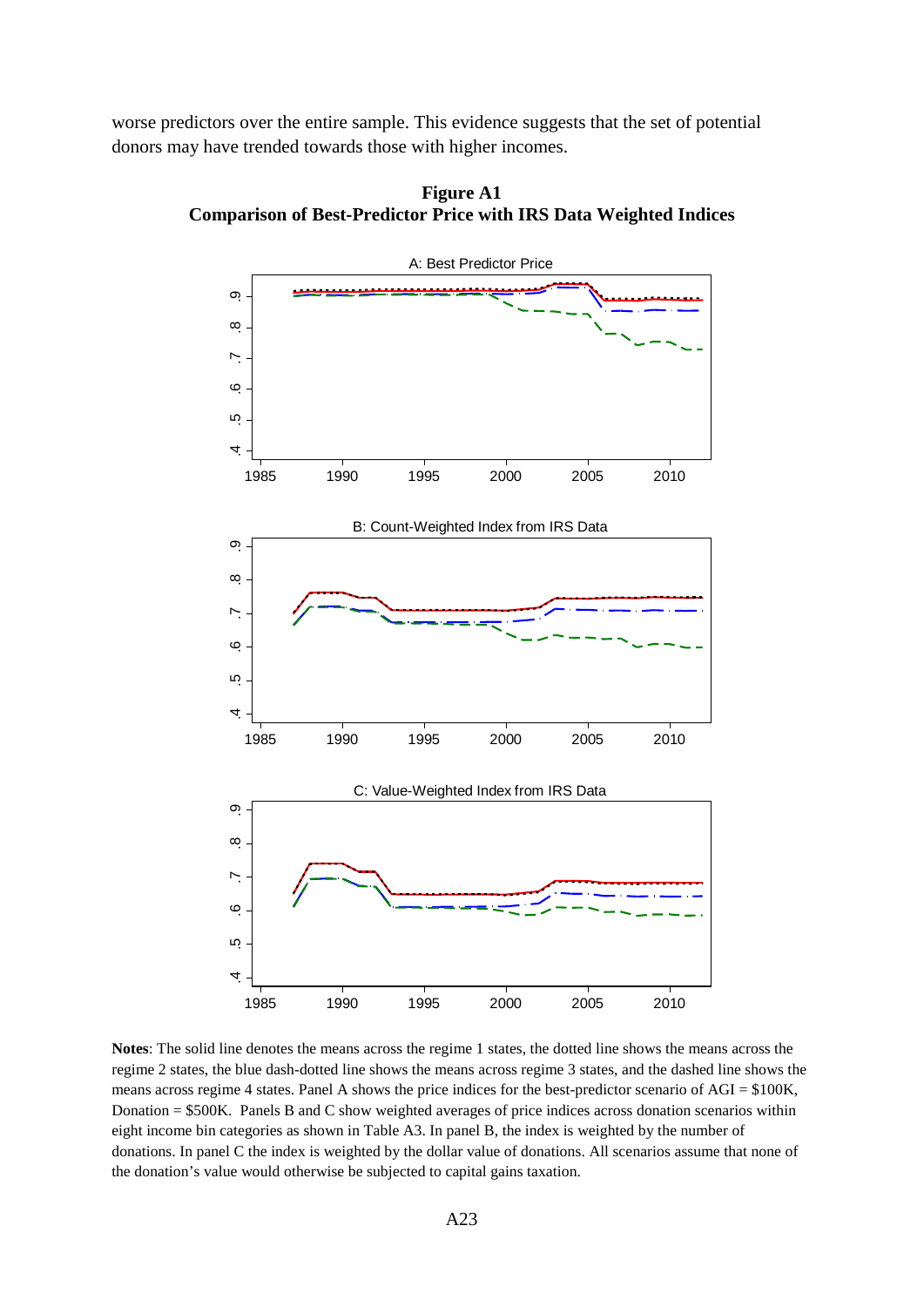## **Table A4: Model Estimates using IRS Data Weighted Price Indices**

*(for price indices that assume none of the donation's value would otherwise be subject to capital gains taxation)*

|                                            | $Y = E$ asement Counts |             |             | $Y = E$ asement Acres |              |             |
|--------------------------------------------|------------------------|-------------|-------------|-----------------------|--------------|-------------|
|                                            | <b>TNC All</b>         | <b>TNC</b>  | <b>NCED</b> | <b>TNC All</b>        | <b>TNC</b>   | <b>NCED</b> |
|                                            |                        | Donated     | All         |                       | Donated      | All         |
|                                            | (1)                    | (2)         | (3)         | (4)                   | (5)          | (6)         |
| A. Best-Predictor Price, All Years         |                        |             |             |                       |              |             |
| Short-Run Effect $(\beta_2+\beta_3)$       | $-3.617***$            | $-3.954***$ | $-5.566***$ | $-11.395*$            | $-11.578*$   | $-8.955***$ |
| Long-Run Effect $(\beta_2)$                | $-2.212***$            | $-2.470**$  | $-3.154***$ | $-1.885$              | $-2.882$     | $-7.985**$  |
| Adjusted $R^2$                             | 0.223                  | 0.202       | 0.530       | 0.134                 | 0.120        | 0.349       |
| <b>B. Best-Predictor Price, Since 2000</b> |                        |             |             |                       |              |             |
| Short-Run Effect ( $\beta_2 + \beta_3$ )   | $-2.929**$             | $-3.286***$ | $-5.336***$ | $-13.284**$           | $-13.517***$ | $-10.928**$ |
| Long-Run Effect $(\beta_2)$                | $-2.045$               | $-2.597$    | $-4.093***$ | $-1.686$              | $-3.282$     | $-9.929**$  |
| Adjusted $R^2$                             | 0.129                  | 0.143       | 0.349       | 0.096                 | 0.097        | 0.133       |
|                                            |                        |             |             |                       |              |             |
| C. Count-Weighted Price, All Years         |                        |             |             |                       |              |             |
| Short-Run Effect $(\beta_2+\beta_3)$       | $-3.491***$            | $-3.878***$ | $-4.733***$ | $-7.75$               | $-7.891$     | $-5.169$    |
| Long-Run Effect $(\beta_2)$                | $-2.886***$            | $-3.470***$ | $-3.677***$ | $-2.054$              | $-3.853$     | $-6.410$    |
| Adjusted $R^2$                             | 0.224                  | 0.207       | 0.527       | 0.129                 | 0.115        | 0.345       |
| D. Count-Weighted Price, Since 2000        |                        |             |             |                       |              |             |
| Short-Run Effect $(\beta_2+\beta_3)$       | $-4.418***$            | $-4.377***$ | $-5.250***$ | $-17.211**$           | $-17.427**$  | $-8.940*$   |
| Long-Run Effect $(\beta_2)$                | $-4.305***$            | $-4.715***$ | $-5.203***$ | $-10.199**$           | $-12.006**$  | $-9.405*$   |
| Adjusted $R^2$                             | 0.134                  | 0.149       | 0.347       | 0.091                 | 0.093        | 0.128       |
| E. Value-Weighted Price, All Years         |                        |             |             |                       |              |             |
| Short-Run Effect $(\beta_2 + \beta_3)$     | $-5.164***$            | $-6.02***$  | $-5.621***$ | $-12.315$             | $-14.544*$   | $-6.942$    |
| Long-Run Effect $(\beta_2)$                | $-4.013**$             | $-4.692***$ | $-4.464**$  | $-4.166$              | $-7.186*$    | $-10.275$ * |
| Adjusted $R^2$                             | 0.220                  | 0.201       | 0.520       | 0.129                 | 0.116        | 0.343       |
|                                            |                        |             |             |                       |              |             |
| F. Value-Weighted Price, Since 2000        |                        |             |             |                       |              |             |
| Short-Run Effect $(\beta_2 + \beta_3)$     | $-5.353***$            | $-5.627***$ | $-7.041**$  | $-19.327**$           | $-22.583**$  | $-13.193$   |
| Long-Run Effect $(\beta_2)$                | $-5.723***$            | $-6.408***$ | $-7.934***$ | $-9.663$              | $-14.773*$   | $-15.351*$  |
| Adjusted $R^2$                             | 0.129                  | 0.143       | 0.339       | 0.087                 | 0.090        | 0.123       |
|                                            |                        |             |             |                       |              |             |

**Notes**: \* p<0.1; \* p<.05; \*\* p<.01. All specifications include year effects, state fixed effects, controls, and state-specific trends. Panel A shows the baseline results from columns 4, 5, and 8 of tables 4 and 5. The best-predictor price is from a scenario in which AGI =  $$100K$ , Donation =  $$500K$ , and the donor would otherwise pay no tax on long-term capital gains. Panel's C-F show results with an alternative measure of the price index. In panels C and D, the index is the weighted average of 2003-2006 donation scenarios based on IRS data, where the weights are based on the number of easements donated in each of eight AGI bin and donation amount scenarios. Panels E and F also show results with an alternative measure of the price index. Here the weights are based on the dollar value of easements donated in each of eight AGI bin scenarios.

## **References**

Almond, Douglas, Hilary W. Hoynes, and Diane Whitmore Schanzenbach. 2011. Inside the War on Poverty: The Impact of Food Stamps on Birth Outcomes. *The Review of Economics and Statistics* 93(2): 387-403.

Eagle, Josh. 2011. Notional Generosity: Explaining Charitable Donors' High Willingness to Part with Conservation Easements. *Harvard Environmental Law Review* 35: 47-90.